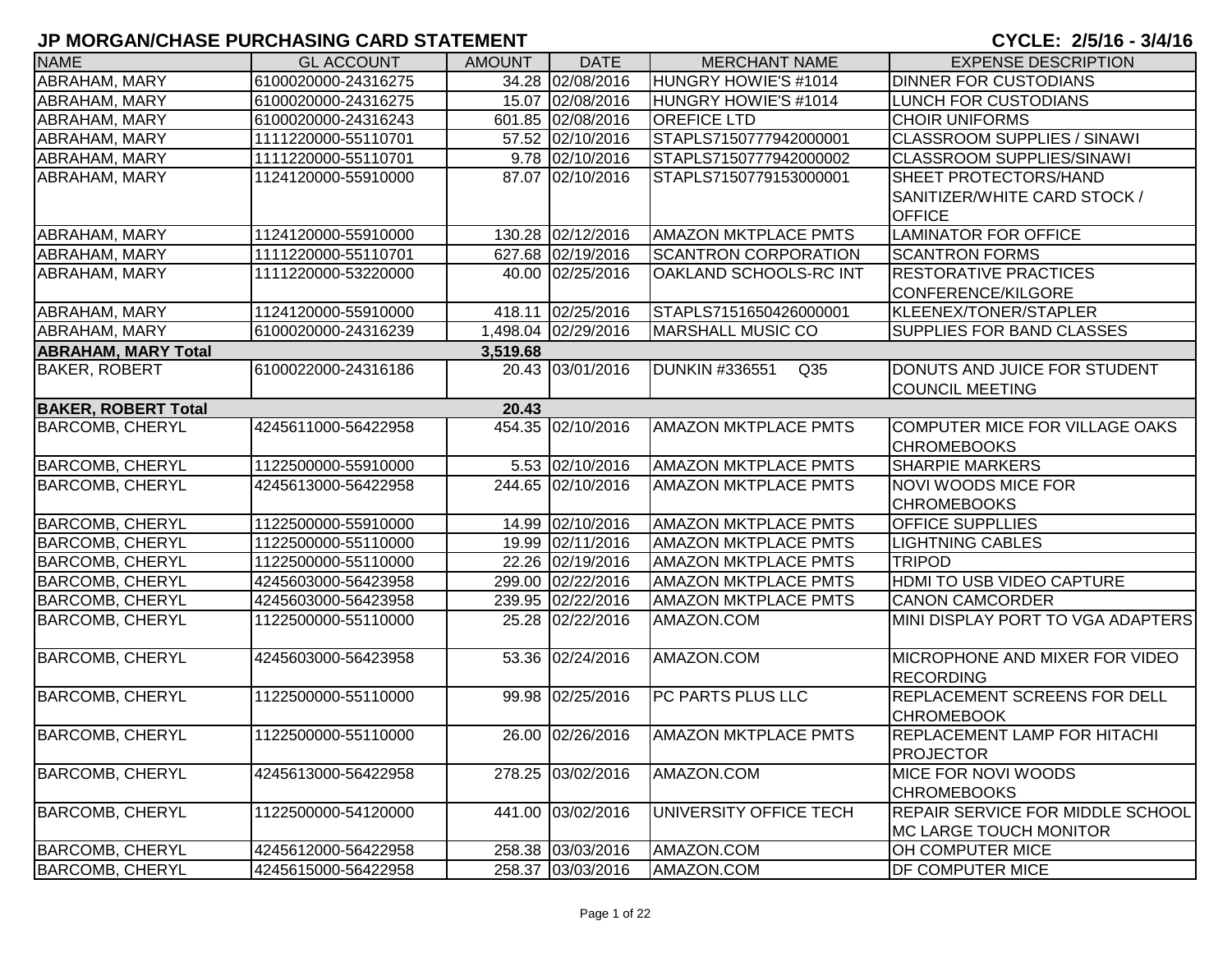| <b>NAME</b>                   | <b>GL ACCOUNT</b>   | <b>AMOUNT</b> | <b>DATE</b>           | <b>MERCHANT NAME</b>            | <b>EXPENSE DESCRIPTION</b>                      |
|-------------------------------|---------------------|---------------|-----------------------|---------------------------------|-------------------------------------------------|
| <b>BARCOMB, CHERYL</b>        | 4245600000-56423958 |               | $(241.00)$ 03/04/2016 | <b>AMAZON MKTPLACE PMTS</b>     | <b>RETURN OF 100 PS2 MICE</b>                   |
| <b>BARCOMB, CHERYL</b>        | 1122500000-54917000 |               | 11.20 03/04/2016      | FOTOLIA - PXXER9JWUDSV          | <b>LICENSE USE OF COPYRIGHTED</b>               |
|                               |                     |               |                       |                                 | <b>CLIPART FOR GSRP SIGN</b>                    |
| <b>BARCOMB, CHERYL Total</b>  |                     | 2,511.54      |                       |                                 |                                                 |
| <b>BARR, STEVEN</b>           | 1125200000-57910000 |               | 36.41 02/08/2016      | <b>5TH TAVERN</b>               | MEETING WITH HILDY CORBETT RE:                  |
|                               |                     |               |                       |                                 | COMMUNICATIONS SUPPORT                          |
| <b>BARR, STEVEN</b>           | 1125200000-55910000 |               | 69.98 02/29/2016      | WWW.NEWEGG.COM                  | <b>POWER CORDS FOR LAPTOP</b>                   |
| <b>BARR, STEVEN Total</b>     |                     | 106.39        |                       |                                 |                                                 |
| <b>BEDFORD, JULIE</b>         | 6100015000-24316275 |               | 56.40 02/11/2016      | <b>TARGET</b><br>00014654       | <b>STAFF TREATS</b>                             |
| <b>BEDFORD, JULIE</b>         | 1111115000-55110799 |               | 6.68 03/04/2016       | <b>AMAZON MKTPLACE PMTS</b>     | <b>STAFF BOOK</b>                               |
| <b>BEDFORD, JULIE</b>         | 1111115000-55110799 |               | 54.99 03/04/2016      | <b>AMAZON MKTPLACE PMTS</b>     | <b>STAFF BOOK</b>                               |
| <b>BEDFORD, JULIE</b>         | 6100015000-24316275 |               | 5.86 03/04/2016       | <b>AMAZON MKTPLACE PMTS</b>     | <b>STAFF BOOK</b>                               |
| <b>BEDFORD, JULIE Total</b>   |                     | 123.93        |                       |                                 |                                                 |
| <b>BLESSED, KATE</b>          | 1335100000-55990553 |               | 98.72 02/05/2016      | <b>DRAPHIX/TEACHER DIRECT</b>   | <b>CRAFT AND CLASSROOM SUPPLIES</b>             |
| <b>BLESSED, KATE Total</b>    |                     | 98.72         |                       |                                 |                                                 |
| <b>BLOOM, LYNETTE</b>         | 1335100000-54910553 |               | 120.00 02/08/2016     | <b>INDEPENDENCE LAKE COUN</b>   | <b>SUMMER CAMP FIELD TRIP</b>                   |
| <b>BLOOM, LYNETTE</b>         | 1335100000-54910553 |               | 127.48 02/09/2016     | <b>TARGET</b><br>00014654       | <b>CARE EMERGENCY KIT SUPPLIES</b>              |
| <b>BLOOM, LYNETTE</b>         | 1335100000-54910553 |               | 356.95 02/17/2016     | <b>SANDCRAFTERS</b>             | <b>CARE SUMMER CAMP SUPPLIES</b>                |
| <b>BLOOM, LYNETTE</b>         | 1335100000-54910553 |               | 386.22 02/18/2016     | <b>S&amp;S WORLDWIDE-ONLINE</b> | <b>SUMMER CAMP SUPPLIES</b>                     |
| <b>BLOOM, LYNETTE</b>         | 1335100000-54910553 |               | 2,069.64 02/22/2016   | PRINTNOLOGY, INC. RETA          | <b>SUMMER CAMP SHIRTS</b>                       |
| <b>BLOOM, LYNETTE</b>         | 1335100000-54910553 |               | 24.00 03/02/2016      | <b>APPELBAUM TRAINING INS</b>   | <b>STAFF TRAINING</b>                           |
| <b>BLOOM, LYNETTE Total</b>   |                     | 3,084.29      |                       |                                 |                                                 |
| <b>BRATNEY, BETHANY</b>       | 1122222000-55310000 |               | 50.36 02/08/2016      | <b>BOOKSAMILLION.COM</b>        | NEW SERIES BOOKS FOR THE LMC                    |
| <b>BRATNEY, BETHANY</b>       | 1122222000-55310000 |               | 13.29 02/15/2016      | <b>BOOKSAMILLION.COM</b>        | NEW SERIES MATERIALS FOR THE LMC                |
| <b>BRATNEY, BETHANY</b>       | 1111322000-55210799 |               | 488.36 02/15/2016     | FOLLETT SCHOOL SOLUTIO          | <b>BOOKS FOR LIBRARY MEDIA CENTER</b>           |
|                               |                     |               |                       |                                 |                                                 |
| <b>BRATNEY, BETHANY</b>       | 1122222000-55990000 |               | 268.98 02/15/2016     | <b>FOLLETT SCHOOL SOLUTIO</b>   | NEW MATERIALS FOR THE LMC                       |
| <b>BRATNEY, BETHANY Total</b> |                     | 820.99        |                       |                                 |                                                 |
| <b>BUNKER, JEFFREY</b>        | 1126160000-55992000 |               | 30.20 02/05/2016      | THE HOME DEPOT 2737             | <b>MTCE DUMP TRUCK BED COATING</b>              |
| <b>BUNKER, JEFFREY</b>        | 1126160000-55992000 |               | 19.22 02/05/2016      | THE HOME DEPOT 2737             | <b>IMTCE DUMP TRUCK BED COATING</b>             |
| <b>BUNKER, JEFFREY</b>        | 1126160000-55730000 |               | 1,180.94 02/08/2016   | <b>CANFIELD EQUIPMENT SER</b>   | <b>IMTCE PLOW REPAIR &amp; PARTS</b>            |
| <b>BUNKER, JEFFREY</b>        | 1126160000-55710000 |               | 8.09 02/16/2016       | MARATHON PETRO144568            | <b>IMTCE GAS FOR RENTAL TRUCK</b>               |
| <b>BUNKER, JEFFREY</b>        | 1126160000-55730000 |               | 580.00 02/17/2016     | NEW HUDSON WELDING              | MTCE RED DUMP TRUCK BODY,                       |
|                               |                     |               |                       |                                 | <b>TAILGATE REPAIRS</b>                         |
| <b>BUNKER, JEFFREY</b>        | 1126160000-54910000 |               | 143.95 02/17/2016     | PENSKE TRK LSG 059110           | <b>MTCE TRUCK RENTAL</b>                        |
| <b>BUNKER, JEFFREY</b>        | 1126160000-55992000 |               | 49.94 02/18/2016      | THE HOME DEPOT 2737             | <b>MTCE SUPPLIES</b>                            |
| <b>BUNKER, JEFFREY</b>        | 1126100000-53220828 |               | 125.00 03/02/2016     | MICHIGAN GREEN INDUSTR          | MGIA TRADE SHOW, CONTINUING<br><b>EDUCATION</b> |
| <b>BUNKER, JEFFREY</b>        | 1126160000-55992000 |               | 16.08 03/04/2016      | <b>WEINGARTZ SUPPLY.</b>        | NM6 & STOCK BLOWER REPAIR PARTS                 |
| <b>BUNKER, JEFFREY Total</b>  |                     | 2,153.42      |                       |                                 |                                                 |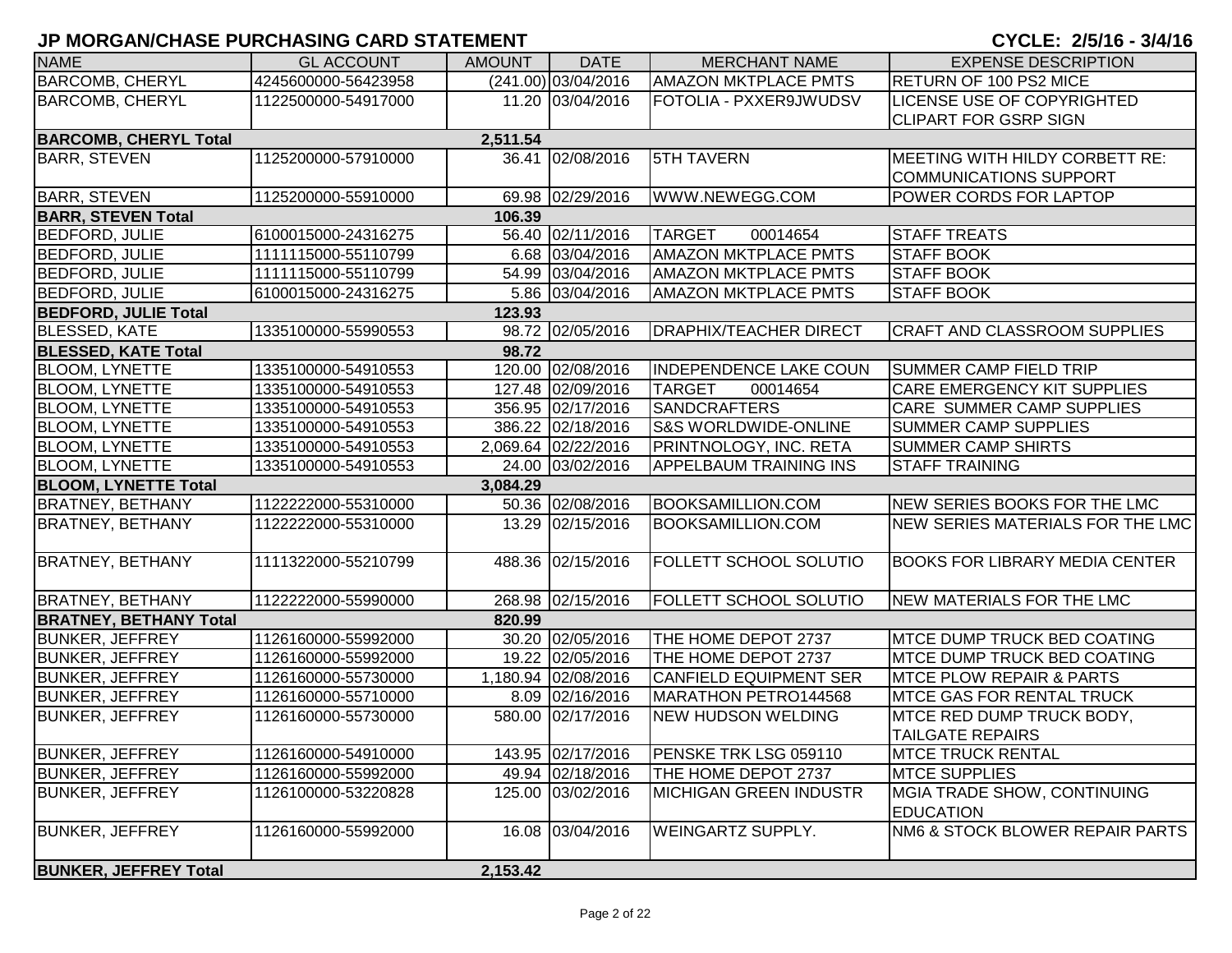| <b>NAME</b>                               | <b>GL ACCOUNT</b>   | <b>AMOUNT</b> | <b>DATE</b>       | <b>MERCHANT NAME</b>               | <b>EXPENSE DESCRIPTION</b>                                 |
|-------------------------------------------|---------------------|---------------|-------------------|------------------------------------|------------------------------------------------------------|
| <b>BURKHARDT, LORETTA</b>                 | 6100020000-24316415 |               | 42.00 02/17/2016  | <b>ORIENTAL TRADING CO</b>         | <b>COSTUMES FOR THEATER</b>                                |
| <b>BURKHARDT, LORETTA</b>                 | 6100020000-24316415 |               | 75.99 02/17/2016  | <b>ORIENTAL TRADING CO</b>         | <b>COSTUMES FOR THEATER</b>                                |
| <b>BURKHARDT, LORETTA</b>                 | 6100020000-24316415 |               | 32.98 02/19/2016  | <b>STAPLES</b><br>00115659         | PAPER FOR PROGRAM FOR THEATER                              |
| <b>BURKHARDT, LORETTA</b>                 | 6100020000-24316415 |               | 550.00 02/22/2016 | <b>TOBINS LAKE STUDIOS, I</b>      | <b>BACK DROPS FOR THEATER</b>                              |
| <b>BURKHARDT, LORETTA</b>                 | 6100020000-24316415 |               | 21.18 02/26/2016  | MICHAELS STORES 3744               | <b>MAKEUP FOR ACTORS FOR THEATER</b>                       |
| <b>BURKHARDT, LORETTA Total</b>           |                     | 722.15        |                   |                                    |                                                            |
| <b>BURNHAM, SUSAN</b>                     | 6100011000-24316275 |               | 26.97 02/22/2016  | GFS STORE #0116                    | <b>STUDENT TREATS</b>                                      |
| <b>BURNHAM, SUSAN</b>                     | 6100011000-24316275 |               | 108.46 03/04/2016 | GFS STORE #0116                    | <b>CELEBRATION OF LEARNING</b>                             |
| <b>BURNHAM, SUSAN</b>                     | 1124111000-55990000 |               | 61.37 03/04/2016  | <b>JOANN STORE INTERNET</b>        | <b>FILE FOLDERS</b>                                        |
| <b>BURNHAM, SUSAN Total</b>               |                     | 196.80        |                   |                                    |                                                            |
| <b>CALHOUN, STEPHANIE</b>                 | 1335100000-55110553 |               | 8.02 02/18/2016   | WM SUPERCENTER #5893               | <b>CLASSROOM SUPPLIES</b>                                  |
| <b>CALHOUN, STEPHANIE</b>                 | 1335100000-55110553 |               | 41.78 03/01/2016  | <b>TARGET</b><br>00014654          | <b>CLASSROOM SUPPLIES</b>                                  |
| <b>CALHOUN, STEPHANIE Total</b>           |                     | 49.80         |                   |                                    |                                                            |
| <b>CANALES, BETH</b>                      | 1111322000-55110718 |               | 28.57 02/17/2016  | MEIJER INC #054<br>Q <sub>01</sub> | <b>PRETZEL LAB SUPPLIES</b>                                |
| <b>CANALES, BETH</b>                      | 1111322000-55110718 |               | 91.78 02/18/2016  | GFS STORE #1985                    | PIZZA LAB, PANTRY STOCKING                                 |
| CANALES, BETH                             | 1111322000-55110718 |               | 21.13 02/22/2016  | MEIJER INC #054 Q01                | UTENSIL REPLACEMENT, PIZZA<br><b>SUPPLIES</b>              |
| <b>CANALES, BETH Total</b>                |                     | 141.48        |                   |                                    |                                                            |
| CHRISTOPOULOS, COURTNE1311800000-55110551 |                     |               | 12.88 02/12/2016  | <b>TARGET</b><br>00008722          | <b>VALENTINE PARTY SUPPLIES</b>                            |
| CHRISTOPOULOS, COURTNE1311800000-55110551 |                     |               | 10.00 03/04/2016  | <b>SCHOLASTIC BOOK CLUB</b>        | <b>END OF YEAR GIFTS FOR KIDS</b>                          |
| CHRISTOPOULOS, COURTNE1311800000-55110551 |                     |               | 10.00 03/04/2016  | <b>SCHOLASTIC BOOK CLUB</b>        | <b>END OF YEAR GIFTS FOR KIDS</b>                          |
| CHRISTOPOULOS, COURTNE1311800000-55110551 |                     |               | 8.88 03/04/2016   | WAL-MART #5893                     | <b>CHOICE TIME SUPPLIES</b>                                |
| <b>CHRISTOPOULOS, COURTNEY Total</b>      |                     | 41.76         |                   |                                    |                                                            |
| CIANCIO, WANDA                            | 1122500000-53220000 |               | 70.00 02/05/2016  | <b>MICHIGAN ASSOCIATION F</b>      | <b>ADOBE SIG WORKSHOP AT MACUL</b><br><b>CONFERENCE</b>    |
| CIANCIO, WANDA                            | 1122500000-54917000 |               | 25.00 02/08/2016  | <b>CDW GOVERNMENT</b>              | <b>CHROMEBOOK MANAGEMENT</b><br>SOFTWARE FOR GOOGLE DOMAIN |
| CIANCIO, WANDA                            | 1122500000-55910000 |               | 14.83 02/22/2016  | PANERA BREAD #667                  | <b>BREAKFAST MEETING BAGELS</b>                            |
| CIANCIO, WANDA                            | 1122500000-55910000 |               | 47.98 03/03/2016  | <b>AMAZON MKTPLACE PMTS</b>        | <b>LAPTOP CASE AND COVER</b>                               |
| CIANCIO, WANDA                            | 1122500000-53220000 |               | 26.00 03/03/2016  | <b>METRO AIRPORT PARKING</b>       | <b>AIRPORT PARKING FOR WANDA</b><br><b>CIANCIO</b>         |
| CIANCIO, WANDA                            | 1122500000-53220000 |               | 26.00 03/03/2016  | <b>IMETRO AIRPORT PARKING</b>      | AIRPORT PARKING SCOTT SMITH- IDS                           |
| <b>CIANCIO, WANDA Total</b>               |                     | 209.81        |                   |                                    |                                                            |
| <b>CIANFERRA, LINDA</b>                   | 6100025000-24316301 |               | 18.98 02/08/2016  | GFS STORE #0947                    | <b>STUDENTS</b>                                            |
| <b>CIANFERRA, LINDA</b>                   | 6100025000-24316301 |               | 5.00 02/10/2016   | BURGER KING #12148 Q07             | <b>STUDENT - CD</b>                                        |
| CIANFERRA, LINDA                          | 6100025000-24316301 |               | 5.00 02/10/2016   | BURGER KING #12148 Q07             | STUDENTS - CD                                              |
| CIANFERRA, LINDA                          | 6100025000-24316301 |               | 5.00 02/10/2016   | BURGER KING #12148 Q07             | STUDENTS - CD                                              |
| <b>CIANFERRA, LINDA</b>                   | 6100025000-24316301 |               | 5.00 02/10/2016   | BURGER KING #12148 Q07             | <b>STUDENTS - CD</b>                                       |
| <b>CIANFERRA, LINDA</b>                   | 6100025000-24316301 |               | 5.00 02/10/2016   | BURGER KING #12148 Q07             | <b>STUDENTS - CD</b>                                       |
| CIANFERRA, LINDA                          | 6100025000-24316301 |               | 6.00 02/10/2016   | JIMMY JOHNS - 1659                 | <b>STUDENTS-CD</b>                                         |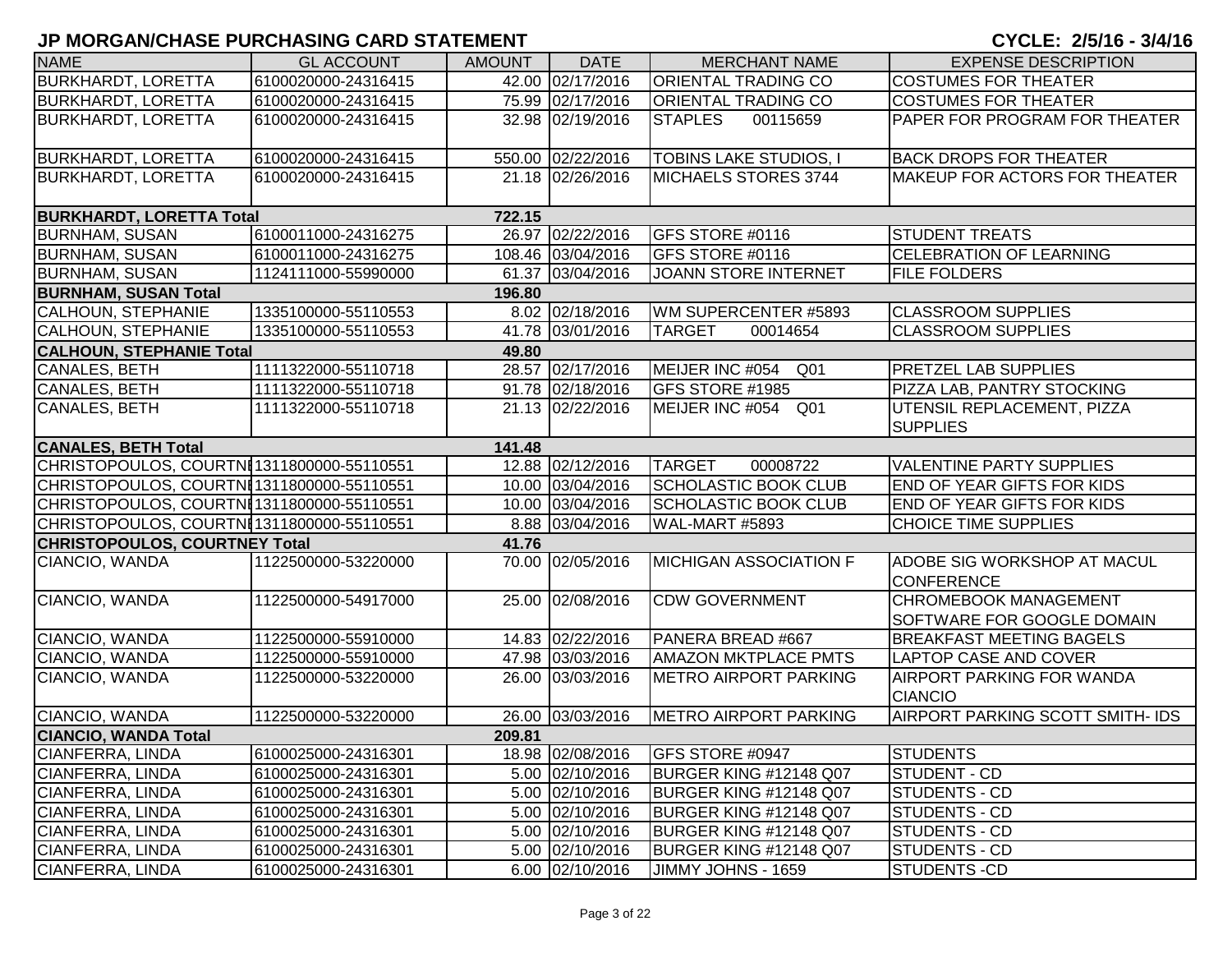| <b>NAME</b>                   | <b>GL ACCOUNT</b>   | <b>AMOUNT</b> | <b>DATE</b>          | <b>MERCHANT NAME</b>          | <b>EXPENSE DESCRIPTION</b>                         |
|-------------------------------|---------------------|---------------|----------------------|-------------------------------|----------------------------------------------------|
| CIANFERRA, LINDA              | 6100025000-24316301 |               | 6.00 02/10/2016      | JIMMY JOHNS - 1659            | STUDENTS - CD                                      |
| CIANFERRA, LINDA              | 6100025000-24316301 |               | 6.00 02/10/2016      | JIMMY JOHNS - 1659            | <b>STUDENTS CD</b>                                 |
| CIANFERRA, LINDA              | 6100025000-24316301 |               | 6.00 02/10/2016      | JIMMY JOHNS - 1659            | STUDENTS - CD                                      |
| <b>CIANFERRA, LINDA</b>       | 6100025000-24316301 |               | 30.00 02/10/2016     | MCDONALD'S M4952 OF           | <b>STUDENTS - CD</b>                               |
| CIANFERRA, LINDA              | 6100025000-24316301 |               | 86.07 02/12/2016     | SAMSCLUB #6657                | <b>STUDENTS - CD</b>                               |
| <b>CIANFERRA, LINDA Total</b> |                     | 184.05        |                      |                               |                                                    |
| <b>CLARK, KIM</b>             | 6100018000-24316217 |               | 23.16 02/05/2016     | AMAZON.COM                    | <b>SUPPLIES</b>                                    |
| <b>CLARK, KIM</b>             | 1122218000-55990000 |               | 63.28 02/05/2016     | AMAZON.COM                    | <b>LIBRARY BOOKS</b>                               |
| CLARK, KIM                    | 6100018000-24316217 |               | 87.26 02/05/2016     | AMAZON.COM                    | <b>SUPPLIES</b>                                    |
| CLARK, KIM                    | 6100018000-24316217 |               | 5.50 02/05/2016      | AMAZON.COM                    | <b>SUPPLIES</b>                                    |
| CLARK, KIM                    | 6100018000-24316217 |               | 15.98 02/08/2016     | AMAZON.COM                    | <b>SUPPLIES</b>                                    |
| CLARK, KIM                    | 6100018000-24316217 |               | 31.90 02/08/2016     | AMAZON.COM                    | <b>SUPPLIES</b>                                    |
| CLARK, KIM                    | 6100018000-24316217 |               | 236.00 02/08/2016    | <b>SCHOLASTIC BOOK FAIRS</b>  | <b>SUPPLIES</b>                                    |
| CLARK, KIM                    | 6100018000-24316217 |               | 10.36 02/09/2016     | AMAZON.COM                    | <b>SUPPLIES</b>                                    |
| CLARK, KIM                    | 6100018000-24316217 |               | 139.02 02/10/2016    | AMAZON.COM                    | <b>SUPPLIES</b>                                    |
| <b>CLARK, KIM</b>             | 6100018000-24316217 |               | 97.95 02/10/2016     | <b>STAPLES</b><br>00103846    | <b>SUPPLIES</b>                                    |
| CLARK, KIM                    | 6100018000-24316217 |               | 41.97 02/11/2016     | PANERA BREAD #667             | <b>SUPPLIES</b>                                    |
| <b>CLARK, KIM</b>             | 6100018000-24316217 |               | 6.99 02/18/2016      | AMAZON.COM                    | <b>SUPPLIES</b>                                    |
| CLARK, KIM                    | 1122218000-55990000 |               | 6.99 02/18/2016      | AMAZON.COM                    | <b>SUPPLIES</b>                                    |
| <b>CLARK, KIM</b>             | 6100018000-24316217 |               | 320.00 02/18/2016    | <b>MICHIGAN ASSOCIATION F</b> | <b>SUPPLIES</b>                                    |
| <b>CLARK, KIM</b>             | 1122218000-55990000 |               | 21.12 02/22/2016     | AMAZON.COM                    | <b>SUPPLIES</b>                                    |
| <b>CLARK, KIM</b>             | 1122218000-55990000 |               | 12.73 02/24/2016     | AMAZON.COM                    | <b>SUPPLIES</b>                                    |
| <b>CLARK, KIM</b>             | 1122218000-55990000 |               | 23.44 02/24/2016     | AMAZON.COM                    | <b>SUPPLIES</b>                                    |
| <b>CLARK, KIM Total</b>       |                     | 1,143.65      |                      |                               |                                                    |
| <b>COOLMAN, ROBERT</b>        | 1126160000-55992000 |               | 503.00 02/17/2016    | CONSERVA ELECTRIC SUPP        | <b>MTCE STOCK LAMPS</b>                            |
| <b>COOLMAN, ROBERT</b>        | 1126160000-55992000 |               | 4.88 02/18/2016      | NAPA PARTS M-2                | <b>MTCE AIR FILTER</b>                             |
| <b>COOLMAN, ROBERT</b>        | 1126160000-55990000 |               | 247.65 02/22/2016    | <b>CARHARTT RETAIL LLC</b>    | <b>MTCE WINTER WEAR</b>                            |
| <b>COOLMAN, ROBERT</b>        | 1126160000-55992000 |               | 279.50 02/23/2016    | CONSERVA ELECTRIC SUPP        | <b>MTCE STOCK BALLASTS</b>                         |
| <b>COOLMAN, ROBERT</b>        | 1126160000-55992000 |               | 509.84 02/29/2016    | <b>EVEN HEAT KILN</b>         | HS KILN VENTMASTER                                 |
| <b>COOLMAN, ROBERT</b>        | 1126160000-55992000 |               | 251.50 03/04/2016    | CONSERVA ELECTRIC SUPP        | <b>MTCE STOCK BALLASTS</b>                         |
| <b>COOLMAN, ROBERT Total</b>  |                     | 1,796.37      |                      |                               |                                                    |
| <b>DIATIKAR, CHRISTINE</b>    | 1125200000-55910000 |               | 78.74 02/05/2016     | STAPLS7150546616000001        | <b>OFFICE SUPPLIES</b>                             |
| <b>DIATIKAR, CHRISTINE</b>    | 6100020000-24316243 |               | 10,844.25 02/08/2016 | <b>CENTURY RESOURCES</b>      | <b>FUNDRAISER</b>                                  |
| <b>DIATIKAR, CHRISTINE</b>    | 6100022000-24316099 |               | 24.95 02/10/2016     | A2HOSTING.COM                 | DOMAIN RENEWAL 2/7/16-2/6/17                       |
| <b>DIATIKAR, CHRISTINE</b>    | 6100022000-24316099 |               | 14.95 02/10/2016     | A2HOSTING.COM                 | 2/14/16-3/13/16 WEB HOSTING                        |
| <b>DIATIKAR, CHRISTINE</b>    | 6100022000-24316099 |               | 500.00 02/10/2016    | US FIRST<br>00 OF 00          | FIM DISTRICT - LAKE SUPERIOR STATE<br><b>EVENT</b> |
| <b>DIATIKAR, CHRISTINE</b>    | 4245652000-56422958 |               | 1,341.00 02/23/2016  | <b>CDW GOVERNMENT</b>         | <b>LENOVA THINKCENTRE M73</b>                      |
| <b>DIATIKAR, CHRISTINE</b>    | 4245618000-56422958 |               | 1,341.00 02/23/2016  | <b>CDW GOVERNMENT</b>         | LENOVA THINKCENTRE M73                             |
| <b>DIATIKAR, CHRISTINE</b>    | 4245615000-56422958 |               | 447.00 02/23/2016    | <b>CDW GOVERNMENT</b>         | <b>LENOVA THINKCENTRE M73</b>                      |
| <b>DIATIKAR, CHRISTINE</b>    | 4245613000-56422958 |               | 447.00 02/23/2016    | <b>CDW GOVERNMENT</b>         | <b>LENOVA THINKCENTRE M73</b>                      |
| <b>DIATIKAR, CHRISTINE</b>    | 4245612000-56422958 |               | 447.00 02/23/2016    | <b>CDW GOVERNMENT</b>         | <b>LENOVA THINKCENTRE M73</b>                      |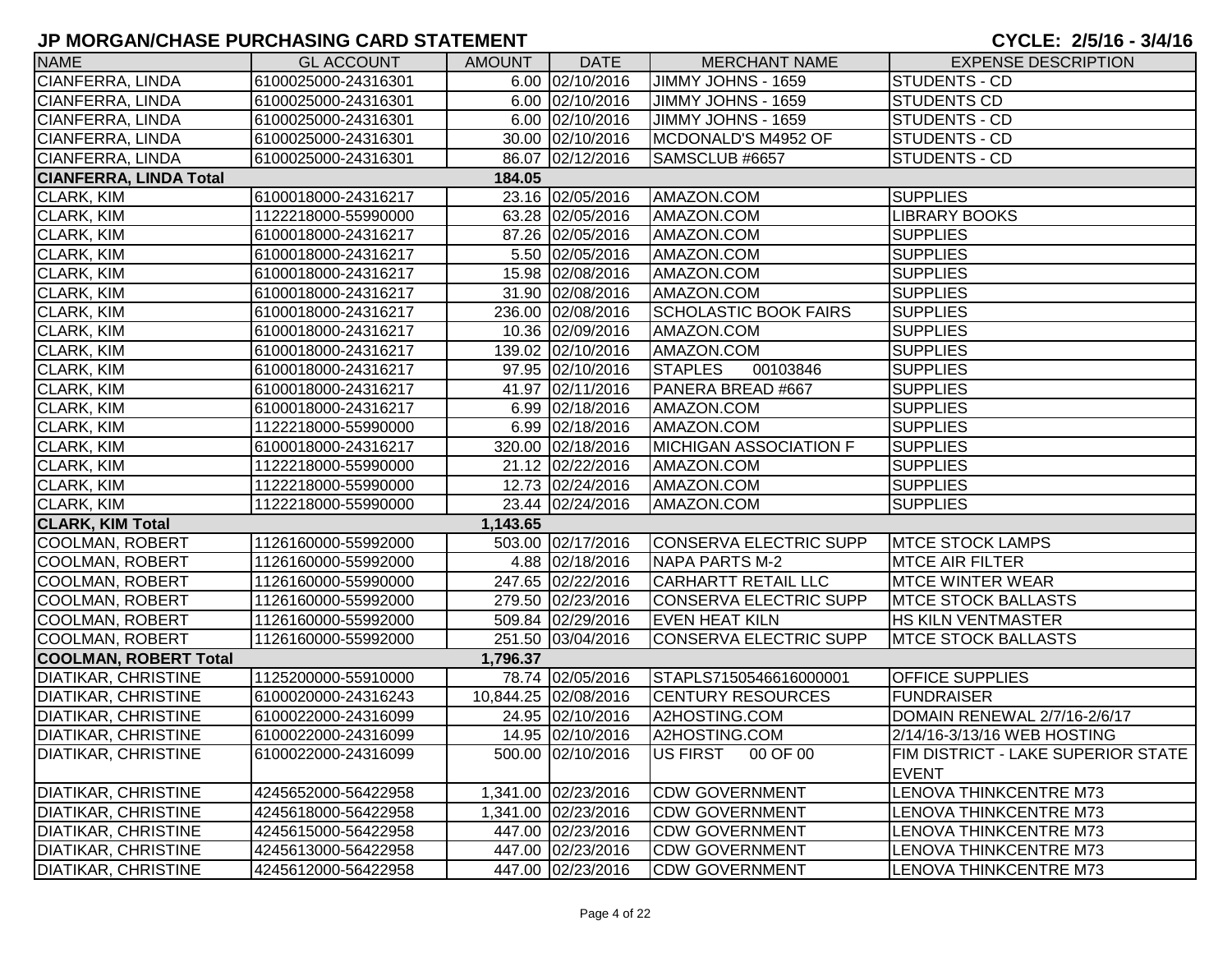| <b>NAME</b>                | <b>GL ACCOUNT</b>   | <b>AMOUNT</b> | <b>DATE</b>         | <b>MERCHANT NAME</b>  | <b>EXPENSE DESCRIPTION</b>         |
|----------------------------|---------------------|---------------|---------------------|-----------------------|------------------------------------|
| <b>DIATIKAR, CHRISTINE</b> | 4245614000-56422958 |               | 447.00 02/23/2016   | <b>CDW GOVERNMENT</b> | LENOVA THINKCENTRE M73             |
| <b>DIATIKAR, CHRISTINE</b> | 4245611000-56422958 |               | 447.00 02/23/2016   | <b>CDW GOVERNMENT</b> | <b>LENOVA THINKCENTRE M73</b>      |
| <b>DIATIKAR, CHRISTINE</b> | 4245620000-56422958 |               | 447.00 02/23/2016   | <b>CDW GOVERNMENT</b> | LENOVA THINKCENTRE M73             |
| <b>DIATIKAR, CHRISTINE</b> | 4245603000-56423958 |               | 447.00 02/23/2016   | <b>CDW GOVERNMENT</b> | LENOVA THINKCENTRE M73             |
| <b>DIATIKAR, CHRISTINE</b> | 4245652000-56422958 |               | 45.00 02/23/2016    | <b>CDW GOVERNMENT</b> | LENOVA THINKCENTRE MOUNTING        |
|                            |                     |               |                     |                       | <b>BRACKETS</b>                    |
| <b>DIATIKAR, CHRISTINE</b> | 4245618000-56422958 |               | 45.00 02/23/2016    | <b>CDW GOVERNMENT</b> | LENOVA THINKCENTRE MOUNTING        |
|                            |                     |               |                     |                       | <b>BRACKETS</b>                    |
| <b>DIATIKAR, CHRISTINE</b> | 4245615000-56422958 |               | 15.00 02/23/2016    | <b>CDW GOVERNMENT</b> | LENOVA THINKCENTRE MOUNTING        |
|                            |                     |               |                     |                       | <b>BRACKET</b>                     |
| <b>DIATIKAR, CHRISTINE</b> | 4245613000-56422958 |               | 15.00 02/23/2016    | <b>CDW GOVERNMENT</b> | LENOVA THINKCENTRE MOUNTING        |
|                            |                     |               |                     |                       | <b>BRACKET</b>                     |
| <b>DIATIKAR, CHRISTINE</b> | 4245612000-56422958 |               | 15.00 02/23/2016    | <b>CDW GOVERNMENT</b> | LENOVA THINKCENTRE MOUNTING        |
|                            |                     |               |                     |                       | <b>BRACKET</b>                     |
| <b>DIATIKAR, CHRISTINE</b> | 4245614000-56422958 |               | 15.00 02/23/2016    | <b>CDW GOVERNMENT</b> | LENOVA THINKCENTRE MOUNTING        |
|                            |                     |               |                     |                       | <b>BRACKET</b>                     |
| <b>DIATIKAR, CHRISTINE</b> | 4245611000-56422958 |               | 15.00 02/23/2016    | <b>CDW GOVERNMENT</b> | LENOVA THINKCENTRE MOUNTING        |
|                            |                     |               |                     |                       | <b>BRACKET</b>                     |
| <b>DIATIKAR, CHRISTINE</b> | 4245620000-56422958 |               | 15.00 02/23/2016    | <b>CDW GOVERNMENT</b> | LENOVA THINKCENTRE MOUNTING        |
|                            |                     |               |                     |                       | <b>BRACKET</b>                     |
| <b>DIATIKAR, CHRISTINE</b> | 4245603000-56423958 |               | 15.00 02/23/2016    | <b>CDW GOVERNMENT</b> | LENOVA THINKCENTRE MOUNTING        |
|                            |                     |               |                     |                       | <b>BRACKET</b>                     |
| <b>DIATIKAR, CHRISTINE</b> | 1429300000-57910000 |               | 108.00 03/02/2016   | <b>TEAM SPORTS</b>    | INV 206780/1 - SKI JACKET SEWING   |
| <b>DIATIKAR, CHRISTINE</b> | 6100061000-24316172 |               | 414.00 03/02/2016   | <b>TEAM SPORTS</b>    | INV 210131/1 - LIFTING TEES        |
| <b>DIATIKAR, CHRISTINE</b> | 6100061000-24316177 |               | 600.00 03/02/2016   | <b>TEAM SPORTS</b>    | INV 213069/1 - GUY/GIRL POM        |
|                            |                     |               |                     |                       | <b>COMPETITION</b>                 |
| <b>DIATIKAR, CHRISTINE</b> | 6100061000-24316114 |               | 1,439.00 03/02/2016 | <b>TEAM SPORTS</b>    | INV 200537/1 - B BKB STAFF ORDER   |
| <b>DIATIKAR, CHRISTINE</b> | 6100061000-24316177 |               | 280.00 03/02/2016   | <b>TEAM SPORTS</b>    | INV 212629/1 - POM CLINIC TEES     |
| <b>DIATIKAR, CHRISTINE</b> | 6100061000-24316114 |               | 678.00 03/02/2016   | <b>TEAM SPORTS</b>    | <b>INV 210484/1 - B BKB ITEMS</b>  |
| <b>DIATIKAR, CHRISTINE</b> | 6100061000-24316172 |               | 450.00 03/02/2016   | <b>TEAM SPORTS</b>    | INV 211200/1 - FB LIFTING TEES     |
| DIATIKAR, CHRISTINE        | 6100061000-24316177 |               | 217.00 03/02/2016   | <b>TEAM SPORTS</b>    | INV 209185/1 - POM FUNDRAISER TEES |
|                            |                     |               |                     |                       |                                    |
| <b>DIATIKAR, CHRISTINE</b> | 6100061000-24316195 |               | 430.80 03/02/2016   | <b>TEAM SPORTS</b>    | INV 205114/1 - VB ITEMS            |
| <b>DIATIKAR, CHRISTINE</b> | 6100061000-24316126 |               | 228.00 03/02/2016   | <b>TEAM SPORTS</b>    | INV 204047/1 - G BKB PRACTICE GEAR |
|                            |                     |               |                     |                       |                                    |
| <b>DIATIKAR, CHRISTINE</b> | 6100061000-24316195 |               | 165.00 03/02/2016   | <b>TEAM SPORTS</b>    | INV 200818/1 - SENIOR BLANKETS     |
| <b>DIATIKAR, CHRISTINE</b> | 6100061000-24316126 |               | 72.99 03/02/2016    | <b>TEAM SPORTS</b>    | <b>INV 199386/1 - G BKB ITEMS</b>  |
| <b>DIATIKAR, CHRISTINE</b> | 6100061000-24316115 |               | 494.00 03/02/2016   | <b>TEAM SPORTS</b>    | <b>INV 198921/1 - WR ITEMS</b>     |
| <b>DIATIKAR, CHRISTINE</b> | 6100061000-24316195 |               | 341.00 03/02/2016   | <b>TEAM SPORTS</b>    | INV 205085/1 - VB STATE CHAMP      |
|                            |                     |               |                     |                       | <b>ORDER</b>                       |
| <b>DIATIKAR, CHRISTINE</b> | 6100061000-24316177 |               | 484.00 03/02/2016   | <b>TEAM SPORTS</b>    | INV 215700/1 - POM COACHES ITEMS   |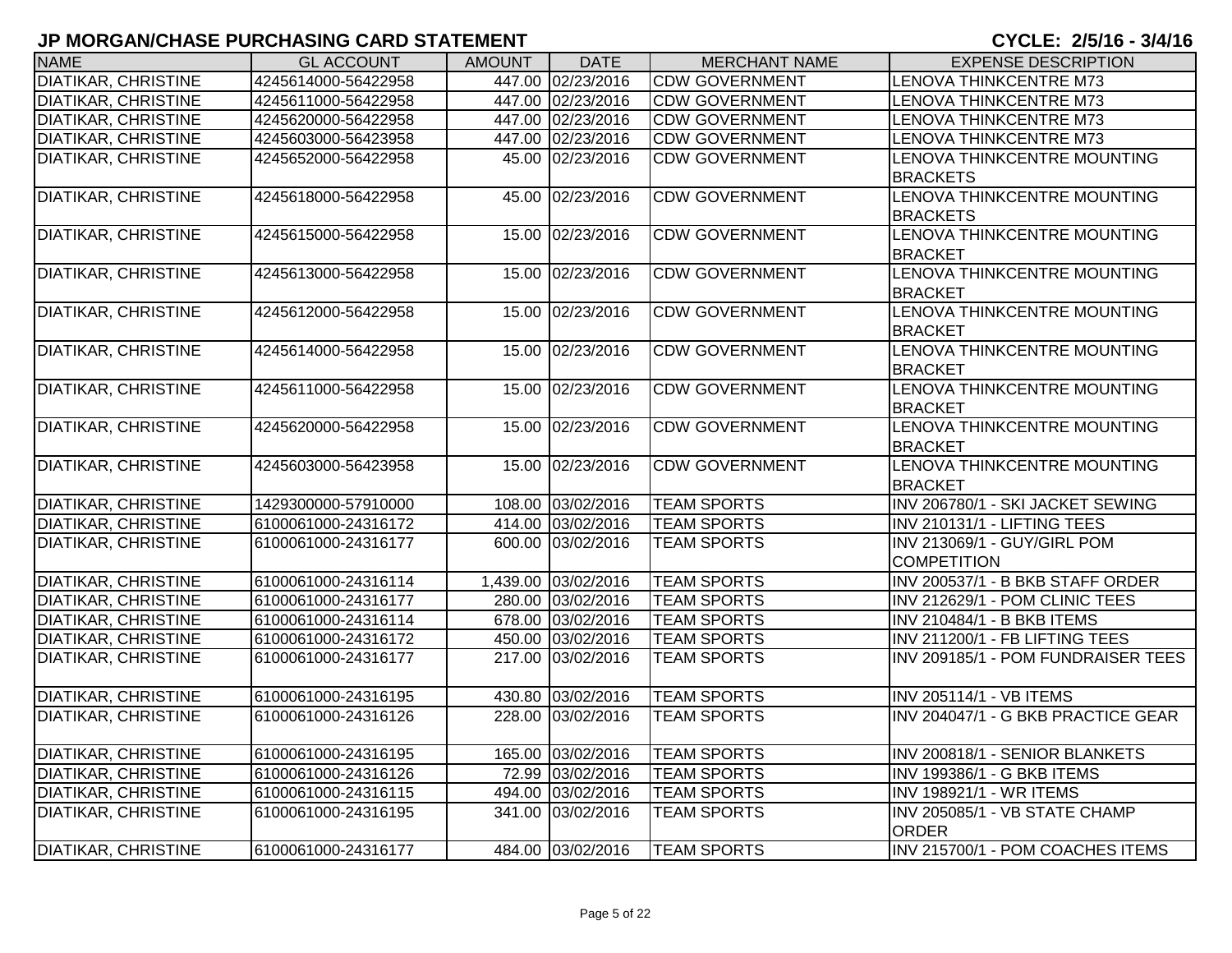| <b>NAME</b>                      | <b>GL ACCOUNT</b>   | <b>AMOUNT</b> | <b>DATE</b>         | <b>MERCHANT NAME</b>                         | <b>EXPENSE DESCRIPTION</b>            |
|----------------------------------|---------------------|---------------|---------------------|----------------------------------------------|---------------------------------------|
| <b>DIATIKAR, CHRISTINE</b>       | 6100061000-24316116 |               | 177.76 03/02/2016   | <b>TEAM SPORTS</b>                           | INV 215671/1 - CHEER COACHES ITEMS    |
|                                  |                     |               |                     |                                              |                                       |
| <b>DIATIKAR, CHRISTINE Total</b> |                     | 24,048.44     |                     |                                              |                                       |
| <b>DINKELMANN, KATY</b>          | 6100022000-24316275 |               | 32.03 03/01/2016    | PANERA BREAD #600667                         | SUMMER LEADERSHIP CONFERENCE          |
|                                  |                     |               |                     |                                              | <b>MEETING LUNCH</b>                  |
| <b>DINKELMANN, KATY</b>          | 6100022000-24316129 |               | 158.40 03/03/2016   | DANCEWEAR SOLUTIONS                          | DANCE CLASS COSTUMES                  |
| <b>DINKELMANN, KATY Total</b>    |                     | 190.43        |                     |                                              |                                       |
| DONOVAN, KATHRYN                 | 1128300000-53220000 |               | 420.00 02/11/2016   | <b>EASTERN MICHIGAN UNIV.</b>                | JOB FAIR REGISTRATION FEE             |
| DONOVAN, KATHRYN                 | 1128300000-53220000 |               | 500.00 02/11/2016   | <b>THE CAREER CENTER</b>                     | <b>JOB FAIR REGISTRATION FEE</b>      |
| DONOVAN, KATHRYN                 | 1128300000-53220000 |               | 590.00 03/04/2016   | <b>MSU PAYMENTS</b>                          | <b>JOB FAIR REGISTRATION FEE</b>      |
| DONOVAN, KATHRYN Total           |                     | 1,510.00      |                     |                                              |                                       |
| <b>DRAGOO, MICHAEL</b>           | 1126160000-55992000 |               | 50.00 02/10/2016    | <b>REDFORD LOCK COMPANY I</b>                | <b>DISTRICT FIRE PULL STATIONS</b>    |
| DRAGOO, MICHAEL                  | 1126160000-55992000 |               | 297.91 02/11/2016   | R L DEPPMANN                                 | HS AHU-G1                             |
| DRAGOO, MICHAEL                  | 4245600063-56420000 |               | 6,520.95 02/15/2016 | <b>NICHOLS</b>                               | <b>DISTRICT SCRUBBER FOR</b>          |
|                                  |                     |               |                     |                                              | <b>CUSTODIANS</b>                     |
| DRAGOO, MICHAEL                  | 4245600063-56420000 |               | 5,232.95 02/15/2016 | <b>NICHOLS</b>                               | <b>DISTRICT SCRUBBER FOR</b>          |
|                                  |                     |               |                     |                                              | <b>CUSTODIANS</b>                     |
| DRAGOO, MICHAEL                  | 1126101000-54910000 |               | 650.00 02/17/2016   | <b>BASS</b>                                  | <b>ESB VAV COMMUNICATION PROBLEMS</b> |
|                                  |                     |               |                     |                                              |                                       |
| <b>DRAGOO, MICHAEL</b>           | 1126160000-55992000 |               | 501.76 02/17/2016   | <b>VICTORY PACKAGING LP</b>                  | <b>MTCE STOCK BOXES, TAPE</b>         |
| <b>DRAGOO, MICHAEL</b>           | 1126160000-55992000 |               | 297.60 02/19/2016   | <b>COCHRANE SUPPLY AND EN</b>                | <b>HS POOL MEETING ROOM</b>           |
| <b>DRAGOO, MICHAEL</b>           | 1126103000-54910000 |               | 459.00 02/25/2016   | <b>BASS</b>                                  | <b>ITC CONTROLLER</b>                 |
| <b>DRAGOO, MICHAEL</b>           | 1126122000-54910000 |               | 734.75 02/25/2016   | <b>BREHOB CORPORATION</b>                    | <b>HS COMPRESSOR</b>                  |
| <b>DRAGOO, MICHAEL</b>           | 1126160000-55992000 |               | 349.84 02/26/2016   | THE TRANE COMPANY                            | <b>MTCE DRIVE GEARS</b>               |
| <b>DRAGOO, MICHAEL</b>           | 1126160000-55992000 |               | 944.30 02/29/2016   | THE TRANE COMPANY                            | <b>MTCE MOTOR &amp; CAPACITOR</b>     |
| <b>DRAGOO, MICHAEL</b>           | 1126160000-55992000 |               | 68.94 03/01/2016    | <b>WW GRAINGER</b>                           | TRANS HOT WATER TANK                  |
| <b>DRAGOO, MICHAEL</b>           | 1126160000-55992000 |               | 1,152.00 03/02/2016 | R L DEPPMANN                                 | VO HOT WATER PUMP #3                  |
| DRAGOO, MICHAEL                  | 1126160000-55990000 |               | 682.89 03/03/2016   | SHIFFLER EQUIPMENT SAL                       | <b>MTCE MATS</b>                      |
| <b>DRAGOO, MICHAEL Total</b>     |                     | 17,942.89     |                     |                                              |                                       |
| <b>FENCHEL, LISA</b>             | 1124118000-55910000 |               | 26.00 02/15/2016    | SURVEYMONKEY.COM                             | MONTHLY ON LINE SUBSCRIPTION          |
| <b>FENCHEL, LISA Total</b>       |                     | 26.00         |                     |                                              |                                       |
| FULAR, JAMES                     | 1126160000-55993000 |               | 31.92 02/08/2016    | <b>GEMPLER'S</b>                             | <b>HS SOCCER GOALS</b>                |
| <b>FULAR, JAMES</b>              | 1126160000-55992000 |               | 30.23 02/08/2016    | <b>GEMPLER'S</b>                             | <b>MTCE SUPPLIES</b>                  |
| <b>FULAR, JAMES</b>              | 1126160000-55992000 |               | 22.50 02/08/2016    | MARKS OUTDOOR POWER EQ                       | <b>GRNDS SPARK PLUGS FOR SMALL</b>    |
|                                  |                     |               |                     |                                              | <b>ENGINES</b>                        |
| <b>FULAR, JAMES</b>              | 1126160000-55992000 |               | 63.96 02/09/2016    | <b>AM LEONARD</b>                            | <b>MTCE BLADE SAW</b>                 |
| <b>FULAR, JAMES</b>              | 1126100000-53220828 |               | 112.50 02/19/2016   | <b>MICHIGAN GREEN INDUSTR</b>                | MGIA TRADE SHOW, CONTINUING           |
|                                  |                     |               |                     |                                              | <b>EDUCATION</b>                      |
| <b>FULAR, JAMES</b>              | 1126160000-55993000 |               | 12.64 02/26/2016    | MARKS OUTDOOR POWER EQ NW SNOWBLOWER SCRAPER |                                       |
| <b>FULAR, JAMES Total</b>        |                     | 273.75        |                     |                                              |                                       |
| <b>FURLOW, SETH</b>              | 1711322000-55110614 |               | 149.00 02/09/2016   | <b>VERNIER SOFTWARE &amp; TEC</b>            | INTERNAL ASSESSMENT MATERIALS IB      |
|                                  |                     |               |                     |                                              | <b>BIOLOGY/PHYSICS</b>                |
|                                  |                     |               |                     |                                              |                                       |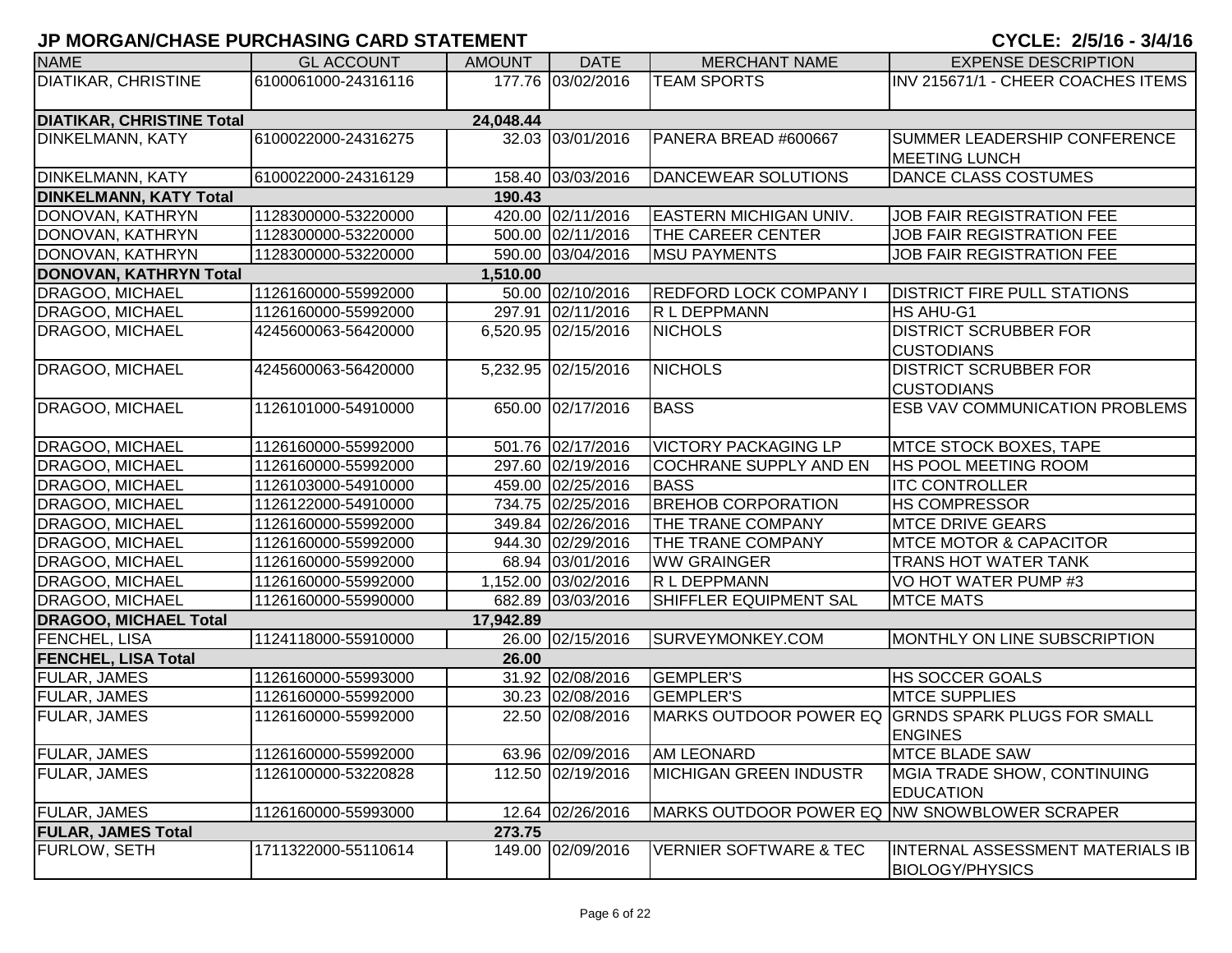| <b>NAME</b>                               | <b>GL ACCOUNT</b>   | <b>AMOUNT</b> | <b>DATE</b>       | <b>MERCHANT NAME</b>                       | <b>EXPENSE DESCRIPTION</b>             |
|-------------------------------------------|---------------------|---------------|-------------------|--------------------------------------------|----------------------------------------|
| FURLOW, SETH                              | 1111322730-55110000 |               | 133.00 02/11/2016 | <b>AMAZON MKTPLACE PMTS</b>                | <b>CHEMISTRY MATERIALS FOR</b>         |
|                                           |                     |               |                   |                                            | MODELING--OAKLAND SCHOOLS IS           |
|                                           |                     |               |                   |                                            | <b>REIMBURSING</b>                     |
| FURLOW, SETH                              | 1711322000-55110614 |               | 274.99 02/15/2016 | <b>BACKYARD BRAINS</b>                     | <b>IB BIOLOGY NEW REQUIRED</b>         |
|                                           |                     |               |                   |                                            | NEUROBIOLOGY UNIT MATERIALS            |
| FURLOW, SETH                              | 1711322000-55110614 |               | 195.60 02/15/2016 | <b>BIO RAD LABORATORIES</b>                | <b>GENETICS LABS IB BIOLOGY</b>        |
| FURLOW, SETH                              | 1711322000-55110614 |               | 152.40 02/15/2016 | <b>BIO RAD LABORATORIES</b>                | <b>GENETICS LABS IB BIOLOGY</b>        |
| FURLOW, SETH                              | 1111322730-55110000 |               | 158.62 02/22/2016 | <b>AMAZON MKTPLACE PMTS</b>                | <b>CHEMISTRY MATERIALS FOR</b>         |
|                                           |                     |               |                   |                                            | MODELING--OAKLAND SCHOOLS IS           |
|                                           |                     |               |                   |                                            | <b>REIMBURSING</b>                     |
| <b>FURLOW, SETH</b>                       | 1711322000-55110614 |               | 126.00 02/22/2016 | <b>BIO RAD LABORATORIES</b>                | <b>IB BIOLOGY GENETICS LABS</b>        |
| <b>FURLOW, SETH</b>                       | 1711322000-55110614 |               | 103.54 02/25/2016 | <b>SIGMA ALDRICH US</b>                    | <b>IB BIOLOGY NEUROTRANSMITTER LAB</b> |
|                                           |                     |               |                   |                                            |                                        |
| <b>FURLOW, SETH</b>                       | 1711322000-55110614 |               | 38.70 03/01/2016  | <b>CAROLINA BIOLOGIC SUPP</b>              | IB BIOLOGY INTERNAL ASSESSMENT         |
|                                           |                     |               |                   |                                            | <b>ANIMAL BEHAVIOR</b>                 |
| FURLOW, SETH                              | 1711322000-55110614 |               | 29.25 03/01/2016  | <b>FLINN SCIENTIFIC, I</b>                 | IB BIOLOGY INTERNAL ASSESSMENT         |
|                                           |                     |               |                   |                                            | <b>ANIMAL BEHAVIOR</b>                 |
| <b>FURLOW, SETH Total</b>                 |                     | 1,361.10      |                   |                                            |                                        |
| <b>GERECKE, LORI</b>                      | 1111220730-55110000 |               | 43.43 02/12/2016  | MEIJER #245                                | <b>SCIENCE CONSUMABLES</b>             |
| <b>GERECKE, LORI</b>                      | 1111220730-55110000 |               | 60.32 02/24/2016  | MEIJER #245                                | <b>SCIENCE CONSUMABLES FOR LABS</b>    |
| <b>GERECKE, LORI</b>                      | 1111220730-55110000 |               | 17.61 02/24/2016  | WM SUPERCENTER #5048                       | SCIENCE CONSUMABLES FOR LAB            |
| <b>GERECKE, LORI Total</b>                |                     | 121.36        |                   |                                            |                                        |
| <b>GILMORE, MEGAN</b>                     | 1311800000-55110551 |               | 2.95 02/18/2016   | TEACHERSPAYTEACHERS.CO   TEACHER RESOURCES |                                        |
| <b>GILMORE, MEGAN Total</b>               |                     | 2.95          |                   |                                            |                                        |
| GONZALEZ-SHEERAN, MAR06100020000-24316263 |                     |               | 190.00 02/19/2016 | <b>SEFMD (SCIENCE FAIR)</b>                | PAYMENT FOR DETROIT SCIENCE FAIR       |
|                                           |                     |               |                   |                                            | <b>COMPETITION-</b>                    |
| GONZALEZ-SHEERAN, MAR06100020000-24316257 |                     |               | 43.92 03/03/2016  | KROGER #632                                | BEVERAGES, SNACKS AND SUPPLIES         |
|                                           |                     |               |                   |                                            | FOR ACTIVITY AFTERNOON MARCH           |
|                                           |                     |               |                   |                                            | 4TH                                    |
| GONZALEZ-SHEERAN, MARQ6100020000-24316257 |                     |               | 21.88 03/04/2016  | KROGER #632                                | RAFFLE PRIZES FOR ACTIVITY             |
|                                           |                     |               |                   |                                            | AFTERNOON ON MARCH 4TH                 |
| GONZALEZ-SHEERAN, MAR06100020000-24316257 |                     |               | 20.00 03/04/2016  | <b>TARGET</b><br>00014654                  | GIFT CARDS FOR RAFFLE PRIZES FOR       |
|                                           |                     |               |                   |                                            | ACTIVITY AFTERNOON FOR MARCH           |
|                                           |                     |               |                   |                                            | 4TH                                    |
| <b>GONZALEZ-SHEERAN, MARGARET Total</b>   |                     | 275.80        |                   |                                            |                                        |
| <b>GORDON, BRIAN</b>                      | 6100061000-24316104 |               | 22.35 02/05/2016  | <b>SUBWAY</b><br>00034603                  | <b>LUNCH FOR WORKERS</b>               |
| <b>GORDON, BRIAN</b>                      | 6100061000-24316104 |               | 18.32 02/22/2016  | EINSTEIN'S #4088                           | <b>BAGELS FOR WORKERS</b>              |
| <b>GORDON, BRIAN Total</b>                |                     | 40.67         |                   |                                            |                                        |
| <b>GREBINSKI, KRISTEN</b>                 | 6100020000-24316243 |               | 300.00 02/23/2016 | <b>FESTIVALS OF MUSIC</b>                  | <b>CEDAR POINT DEPOSIT</b>             |
| <b>GREBINSKI, KRISTEN</b>                 | 6100020000-24316243 |               | 156.34 03/02/2016 | J W PEPPER AND SON INC                     | <b>FESTIVAL MUSIC</b>                  |
| <b>GREBINSKI, KRISTEN Total</b>           |                     | 456.34        |                   |                                            |                                        |
| HANSEN, ANN                               | 1335100000-53220553 |               | 24.00 02/09/2016  | <b>APPELBAUM TRAINING INS</b>              | <b>CARE AIDE TRAINING</b>              |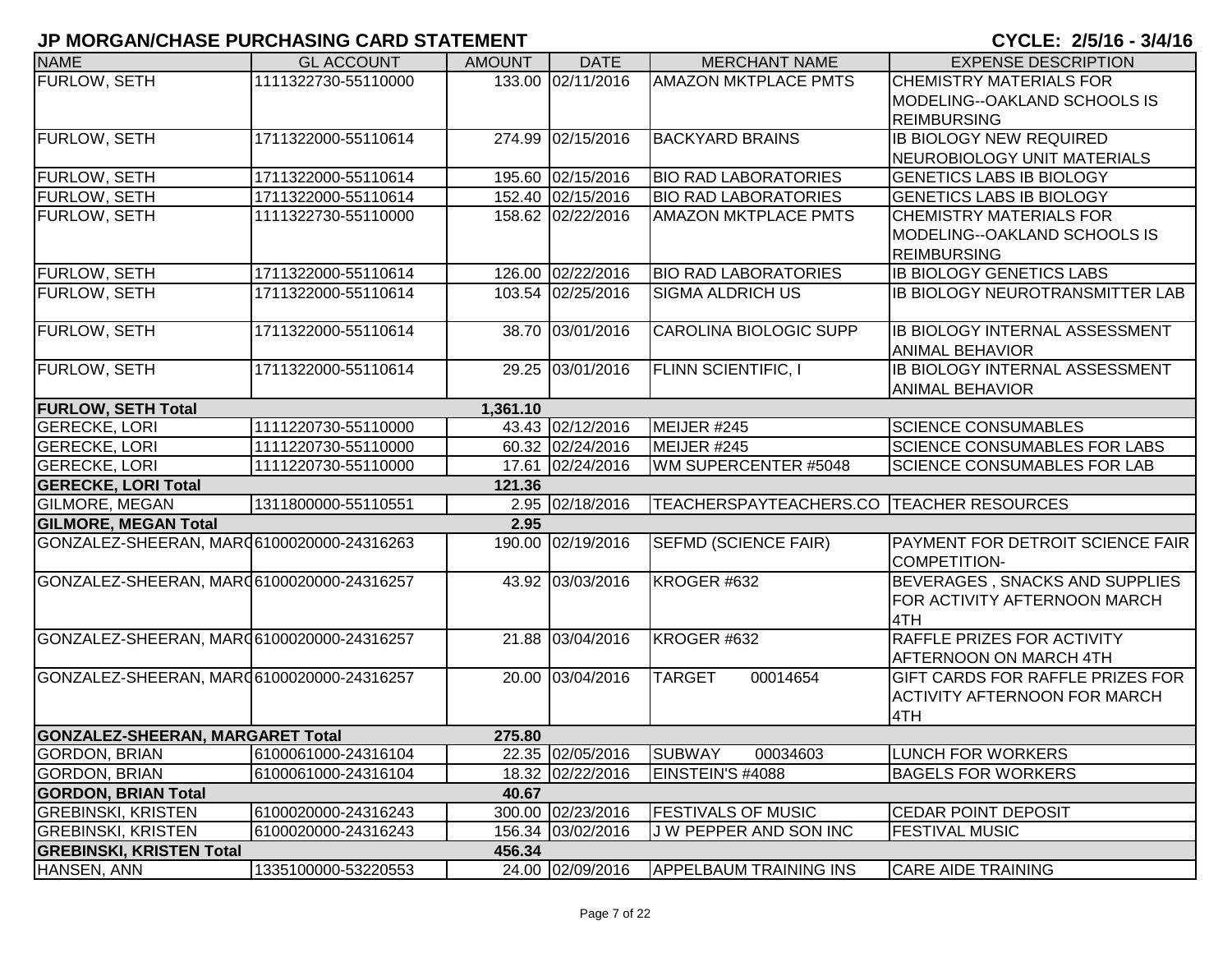| <b>NAME</b>                    | <b>GL ACCOUNT</b>   | <b>AMOUNT</b> | <b>DATE</b>       | <b>MERCHANT NAME</b>          | <b>EXPENSE DESCRIPTION</b>                                      |
|--------------------------------|---------------------|---------------|-------------------|-------------------------------|-----------------------------------------------------------------|
| HANSEN, ANN                    | 1335100000-53220553 |               | 15.00 02/12/2016  | <b>APPELBAUM TRAINING INS</b> | <b>CARE AIDE TRAINING</b>                                       |
| HANSEN, ANN                    | 1335100000-53220553 |               | 18.00 02/18/2016  | <b>APPELBAUM TRAINING INS</b> | <b>CARE AIDE TRAINING</b>                                       |
| HANSEN, ANN                    | 1335100000-53220553 |               | 15.00 02/24/2016  | <b>APPELBAUM TRAINING INS</b> | <b>CARE AIDE TRAINING</b>                                       |
| HANSEN, ANN                    | 1335100000-53220553 |               | 15.00 03/01/2016  | <b>APPELBAUM TRAINING INS</b> | <b>CARE AIDE TRAINING</b>                                       |
| HANSEN, ANN                    | 1335100000-53220553 |               | 18.00 03/01/2016  | <b>APPELBAUM TRAINING INS</b> | <b>CARE AIDE TRAINING</b>                                       |
| <b>HANSEN, ANN Total</b>       |                     | 105.00        |                   |                               |                                                                 |
| <b>HARRIS, CHRISTINE</b>       | 6100041000-24316355 |               | 16.45 02/08/2016  | <b>ORIENTAL TRADING CO</b>    | <b>VALENTINE CRAFT SUPPLIES &amp;</b><br><b>BIRTHDAY CROWNS</b> |
| <b>HARRIS, CHRISTINE Total</b> |                     | 16.45         |                   |                               |                                                                 |
| HARVEY, JENNIFER               | 1711322000-55110614 |               | 100.63 02/08/2016 | <b>AMAZON MKTPLACE PMTS</b>   | <b>IB ART SUPPLIES</b>                                          |
| HARVEY, JENNIFER               | 1711322000-55110614 |               | 20.95 02/08/2016  | <b>GREAT LAKES ACE HARDWA</b> | <b>IB ART SUPPLIES</b>                                          |
| HARVEY, JENNIFER               | 1711322000-55110614 |               | 30.23 02/09/2016  | <b>AMAZON MKTPLACE PMTS</b>   | <b>IB ART SUPPLIES</b>                                          |
| HARVEY, JENNIFER               | 1711322000-55110614 |               | 186.25 02/11/2016 | <b>AMAZON MKTPLACE PMTS</b>   | <b>IB ART SUPPLIES</b>                                          |
| HARVEY, JENNIFER               | 1711322000-55110614 |               | 95.19 02/17/2016  | <b>AMAZON MKTPLACE PMTS</b>   | <b>SUPPLIES</b>                                                 |
| HARVEY, JENNIFER               | 1711322000-55110614 |               | 20.34 02/22/2016  | <b>TARGET</b><br>00014654     | <b>SUPPLIES</b>                                                 |
| HARVEY, JENNIFER               | 1711322000-55110614 |               | 227.88 02/22/2016 | THE HOME DEPOT 2737           | <b>SUPPLIES</b>                                                 |
| HARVEY, JENNIFER               | 1711322000-55110614 |               | 145.79 02/25/2016 | <b>AMAZON MKTPLACE PMTS</b>   | <b>SUPPLIES</b>                                                 |
| HARVEY, JENNIFER               | 1711322000-55110614 |               | 50.03 02/25/2016  | THE HOME DEPOT 2737           | <b>SUPPLIES</b>                                                 |
| HARVEY, JENNIFER               | 1711322000-55110614 |               | 104.12 02/26/2016 | <b>AMAZON MKTPLACE PMTS</b>   | <b>SUPPLIES</b>                                                 |
| <b>HARVEY, JENNIFER Total</b>  |                     | 981.41        |                   |                               |                                                                 |
| HOLLY, SHEILA                  | 1123200000-53220000 |               | 300.00 02/10/2016 | OAKLAND SCHOOLS-RC INT        | <b>TRI-COUNTY ALLIANCE FOR PUBLIC</b>                           |
|                                |                     |               |                   |                               | EDUCATION 2016 CONFERENCE,                                      |
|                                |                     |               |                   |                               | STEVE MATTHEWS, NICOLE CARTER,                                  |
|                                |                     |               |                   |                               | STEPHANIE SCHRINER, 2.26.16                                     |
| HOLLY, SHEILA                  | 1123200000-53220000 |               | 5.00 02/15/2016   | OAKLAND SCHOOLS-RC INT        | MISTAR USER CONFERENCE, SHEILA                                  |
|                                |                     |               |                   |                               | HOLLY, 5.25.16                                                  |
| HOLLY, SHEILA                  | 1123200000-55910000 |               | 3.99 02/22/2016   | <b>STAPLES</b><br>00115659    | <b>OFFICE SUPPLIES</b>                                          |
| <b>HOLLY, SHEILA</b>           | 1123200000-53610000 |               | 71.88 02/22/2016  | <b>STAPLES</b><br>00115659    | <b>TOY POSTERS</b>                                              |
| HOLLY, SHEILA                  | 1123200000-57910000 |               | 58.30 02/23/2016  | KROGER #632                   | <b>TOY FLOWERS</b>                                              |
| <b>HOLLY, SHEILA Total</b>     |                     | 439.17        |                   |                               |                                                                 |
| HOSKINS, DIANE                 | 6100025000-24316301 |               | 172.25 02/08/2016 | SAMSCLUB #6657                | <b>STUDENT FOOD</b>                                             |
| <b>HOSKINS, DIANE</b>          | 6100025000-24316301 |               | 106.76 02/09/2016 | <b>RED OLIVE XV</b>           | <b>STUDENT DINNER</b>                                           |
| <b>HOSKINS, DIANE</b>          | 6100025000-24316301 |               | 101.40 02/10/2016 | <b>GUIDOS PIZZA - NOVI</b>    | <b>STUDENT DINNER</b>                                           |
| <b>HOSKINS, DIANE</b>          | 6100025000-24316301 |               | 233.65 02/11/2016 | <b>FAMOUS DAVES</b>           | <b>COUNT DAY STUDENT DINNER</b>                                 |
| <b>HOSKINS, DIANE</b>          | 6100025000-24316301 |               | 158.41 02/11/2016 | MEIJER INC #122 Q01           | <b>STUDENT FOOD COUNT DAY</b>                                   |
| <b>HOSKINS, DIANE</b>          | 6100025000-24316301 |               | 146.36 02/11/2016 | PANERA BREAD #608009          | <b>ESL BAGELS COUNT DAY</b>                                     |
| <b>HOSKINS, DIANE</b>          | 6100025000-24316301 |               | 216.70 02/12/2016 | <b>RED OLIVE XV</b>           | <b>COUNT DAY STUDENT DINNER</b>                                 |
| <b>HOSKINS, DIANE</b>          | 1122700331-55910751 |               | 124.42 02/15/2016 | STAPLS7150974507000001        | <b>OFFICE SUPPLIES</b>                                          |
| <b>HOSKINS, DIANE</b>          | 6100025000-24316301 |               | 79.96 02/18/2016  | <b>RED OLIVE XV</b>           | <b>STUDENT DINNER</b>                                           |
| <b>HOSKINS, DIANE</b>          | 6100025000-24316301 |               | 50.88 02/18/2016  | <b>RED OLIVE XV</b>           | <b>STUDENT DINNER</b>                                           |
| <b>HOSKINS, DIANE</b>          | 1122700331-55910751 |               | 233.14 02/19/2016 | <b>STAPLES DIRECT</b>         | <b>OFFICE SUPPLIES PAPER</b>                                    |
| <b>HOSKINS, DIANE</b>          | 6100025000-24316301 |               | 88.52 02/22/2016  | COTTAGE INN PIZZA NOVI        | <b>STUDENT DINNER</b>                                           |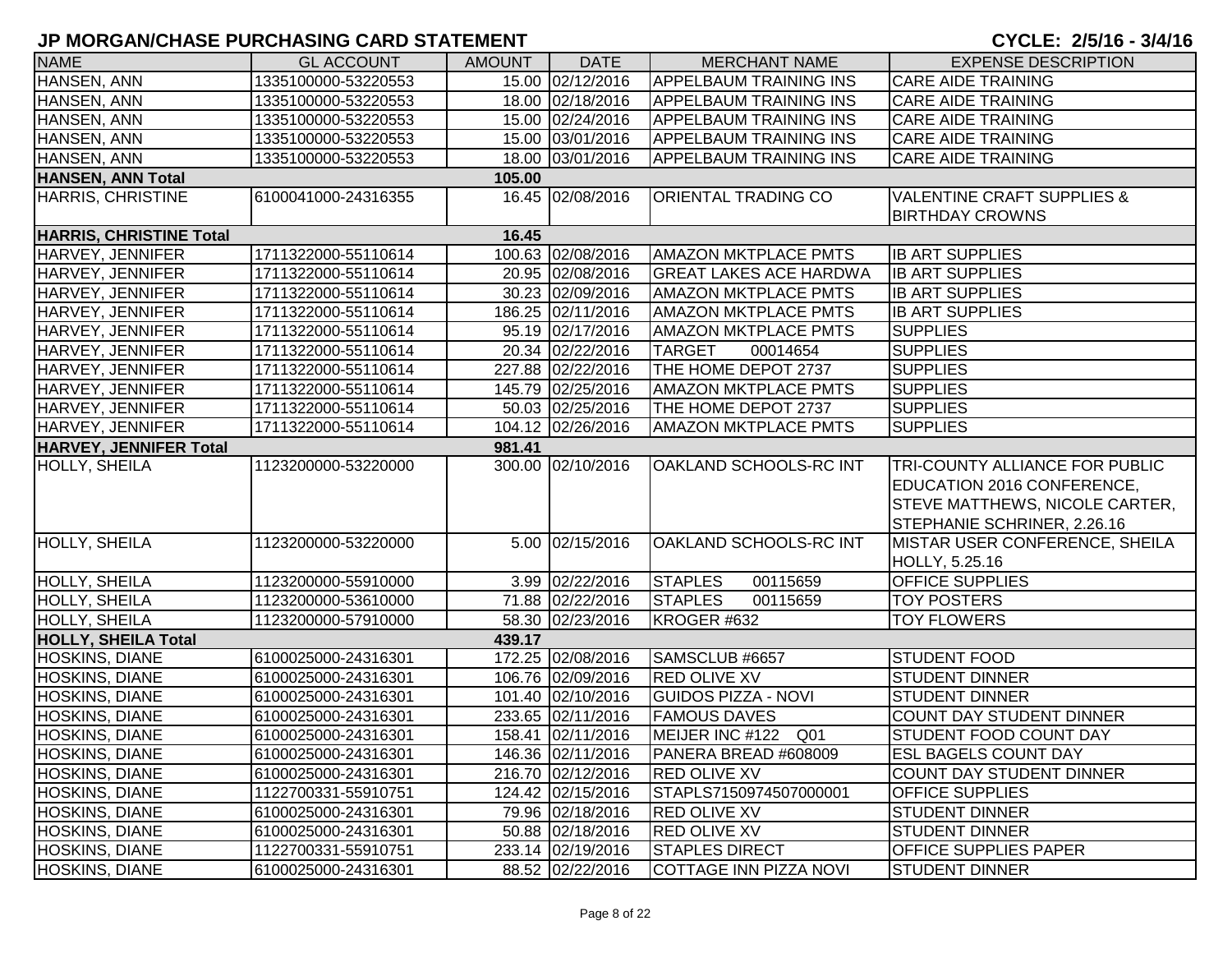| <b>NAME</b>                      | <b>GL ACCOUNT</b>   | <b>AMOUNT</b> | <b>DATE</b>         | <b>MERCHANT NAME</b>              | <b>EXPENSE DESCRIPTION</b>                                                                                               |
|----------------------------------|---------------------|---------------|---------------------|-----------------------------------|--------------------------------------------------------------------------------------------------------------------------|
| <b>HOSKINS, DIANE</b>            | 6100025000-24316301 |               | 103.28 02/23/2016   | <b>RED OLIVE XV</b>               | <b>STUDENT DINNER</b>                                                                                                    |
| <b>HOSKINS, DIANE</b>            | 1113200331-55210000 |               | 253.52 02/24/2016   | AMAZON.COM                        | <b>ESL CLASSROOM BOOKS</b>                                                                                               |
| <b>HOSKINS, DIANE</b>            | 6100025000-24316301 |               | 137.20 02/24/2016   | <b>RED OLIVE XV</b>               | <b>STUDENT DINNER</b>                                                                                                    |
| <b>HOSKINS, DIANE</b>            | 6100025000-24316301 |               | 130.84 03/01/2016   | <b>RED OLIVE XV</b>               | <b>STUDENT DINNER</b>                                                                                                    |
| <b>HOSKINS, DIANE</b>            | 6100025000-24316301 |               | 125.54 03/02/2016   | <b>RED OLIVE XV</b>               | <b>STUDENT DINNER</b>                                                                                                    |
| <b>HOSKINS, DIANE Total</b>      |                     | 2,462.83      |                     |                                   |                                                                                                                          |
| <b>HOURIGAN, MARK</b>            | 1111322000-55110723 |               | 38.99 02/19/2016    | J W PEPPER AND SON INC            | JUDGES SCORES FOR FESTIVAL                                                                                               |
| <b>HOURIGAN, MARK</b>            | 1111322000-55110723 |               | 93.60 02/25/2016    | <b>GCI*</b> WOODWIND              | PURCHASE OF BASS TROMBONE<br>STRAIGHT MUTE (FOR A SCHOOL-<br>OWNED INSTRUMENT) AND 1 PAIR OF<br><b>XYLOPHONE MALLETS</b> |
| <b>HOURIGAN, MARK</b>            | 1111322000-55110723 |               | 30.49 02/29/2016    | J W PEPPER AND SON INC            | JUDGES SCORES FOR BAND FESTIVAL                                                                                          |
| <b>HOURIGAN, MARK</b>            | 1111322000-55110723 |               | 31.70 02/29/2016    | THE HOME DEPOT #2703              | PURCHASE OF DRYWALL SANDERS,<br>WHICH WERE USED AS INSTRUMENTS<br>IN A WIND ENSEMBLE PIECE FOR<br><b>FESTIVAL</b>        |
| <b>HOURIGAN, MARK Total</b>      |                     | 194.78        |                     |                                   |                                                                                                                          |
| JUOPPERI, JOHN                   | 1126160000-55992000 |               | 29.00 02/19/2016    | <b>REDFORD LOCK COMPANY I</b>     | <b>MS FILE CABINET</b>                                                                                                   |
| JUOPPERI, JOHN                   | 2326160000-55992000 |               | 191.87 02/24/2016   | <b>LAWSON PRODUCTS</b>            | <b>MTCE STOCK NUTS, DRILL BITS</b>                                                                                       |
| JUOPPERI, JOHN                   | 1126160000-55992000 |               | 961.60 02/29/2016   | <b>REDFORD LOCK COMPANY I</b>     | MS FRONT DOORS                                                                                                           |
| JUOPPERI, JOHN Total             |                     | 1,182.47      |                     |                                   |                                                                                                                          |
| KOBROSSY, THERESE                | 1335100000-55110553 |               | 9.99 02/11/2016     | MEIJER INC #122 Q01               | <b>FRIDGE THERMOMETER</b>                                                                                                |
| KOBROSSY, THERESE                | 1335100000-55110553 |               | 107.98 02/12/2016   | RADIOSHACK COR00163634            | <b>WALKIE-TALKIE SETS (X2)</b>                                                                                           |
| KOBROSSY, THERESE                | 1311800000-55110551 |               | 56.45 02/22/2016    | MEIJER INC #122 Q01               | DESK ORGANIZER, FILE SORTER,<br><b>CANDY</b>                                                                             |
| KOBROSSY, THERESE                | 1335100000-55110553 |               | 20.00 03/04/2016    | <b>DICK'S CLOTHING&amp;SPORTI</b> | <b>GYM EQUIPMENT</b>                                                                                                     |
| KOBROSSY, THERESE                | 1335100000-55110553 |               | 20.00 03/04/2016    | <b>FIVE BELOW 558</b>             | SOCCER BALLS (X2), MAGNETS AND<br><b>PLAYING CARDS</b>                                                                   |
| <b>KOBROSSY, THERESE Total</b>   |                     | 214.42        |                     |                                   |                                                                                                                          |
| KORTLANDT, PATRICIA              | 1124111000-55990000 |               | 256.00 02/05/2016   | STAPLS7150552830000001            | <b>OFFICE SUPPLIES</b>                                                                                                   |
| KORTLANDT, PATRICIA              | 1111111000-55110708 |               | 144.35 02/08/2016   | <b>SSI*SCHOOL SPECIALTY</b>       | STUDENT DATA INFORMATION TABS<br><b>AND POLY FOLDERS FOR</b><br><b>KINDERGARTEN</b>                                      |
| KORTLANDT, PATRICIA              | 6100011000-24316270 |               | 101.78 02/17/2016   | <b>DEMCO INC</b>                  | <b>BOOK TAPE</b>                                                                                                         |
| <b>KORTLANDT, PATRICIA</b>       | 1111111000-55110729 |               | 37.97 02/17/2016    | <b>ORIENTAL TRADING CO</b>        | <b>MARCH IS READING MONTH SUPPLIES</b>                                                                                   |
| <b>KORTLANDT, PATRICIA</b>       | 1622211762-55110000 |               | 1,543.32 02/25/2016 | <b>TOUCHMATH</b>                  | TITLE ONE MATH SUPPORT MATERIALS                                                                                         |
| KORTLANDT, PATRICIA              | 1622211762-55110000 |               | 387.85 02/25/2016   | TREASURE BAY, INC.                | TITLE ONE READING SUPPORT<br><b>MATERIALS</b>                                                                            |
| <b>KORTLANDT, PATRICIA Total</b> |                     | 2,471.27      |                     |                                   |                                                                                                                          |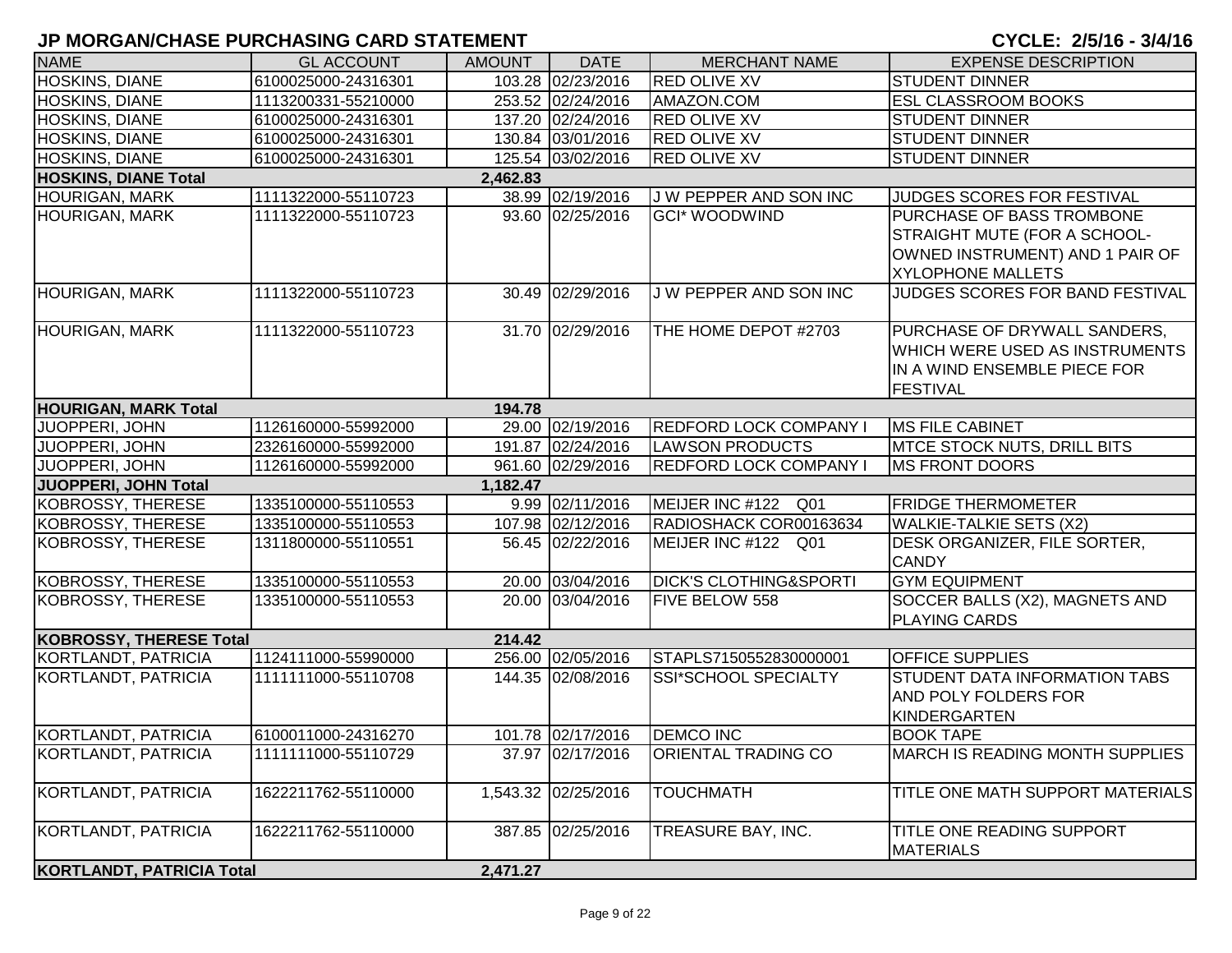| <b>NAME</b>                  | <b>GL ACCOUNT</b>   | <b>AMOUNT</b> | <b>DATE</b>         | <b>MERCHANT NAME</b>          | <b>EXPENSE DESCRIPTION</b>                                                                 |
|------------------------------|---------------------|---------------|---------------------|-------------------------------|--------------------------------------------------------------------------------------------|
| LAINE, MARGARET              | 6100022000-24316174 |               | 58.71 02/08/2016    | PANERA BREAD #667             | <b>ACT SATURDAY, FEBRUARY 6TH</b><br>TEACHER/PROCTOR BREAKFAST<br><b>REQUIRED TRAINING</b> |
| LAINE, MARGARET              | 1722100000-53220614 | 150.00        | 02/08/2016          | SQ *IB SCHOOLS OF M           | IB SYMPOSIUM FOR ATL (APPROACHES<br>TO TEACHING AND LEARNING)                              |
| LAINE, MARGARET              | 1722100000-53220614 |               | 150.00 02/08/2016   | SQ *IB SCHOOLS OF M           | <b>IB SYMPOSIUM FOR ATL (APPROACHES</b><br>TO TEACHING AND LEARNING)                       |
| LAINE, MARGARET              | 1722100000-53220614 |               | 150.00 02/08/2016   | SQ *IB SCHOOLS OF M           | <b>IB SYMPOSIUM FOR ATL (APPROACHES)</b><br>TO TEACHING AND LEARNING)                      |
| LAINE, MARGARET              | 6100022000-24316106 | 133.31        | 02/15/2016          | <b>COTTAGE INN PIZZA NOVI</b> | <b>IB STUDENT LUNCH WITH THE</b><br><b>COORDINATOR FOR IB EXAM</b><br><b>PREPARATION</b>   |
| <b>LAINE, MARGARET Total</b> |                     | 642.02        |                     |                               |                                                                                            |
| LALONDE, LUCAS               | 1129900000-55990000 | 43.88         | 02/11/2016          | <b>AMAZON MKTPLACE PMTS</b>   | <b>ACRYLIC SIGN HOLDERS AND</b><br>ADHESIVE VELCRO FOR STAGE USE                           |
| LALONDE, LUCAS               | 1129900000-55990000 | 272.30        | 02/22/2016          | В&Н РНОТО, 800-606-696        | REPLACEMENT BULBS FOR THE REST<br>OF THE YEAR FOR STRAND LIGHTING<br><b>EQUIPMENT</b>      |
| LALONDE, LUCAS               | 1129900000-54910000 | 25.99         | 02/23/2016          | <b>BENITOS PIZZA-NOVI</b>     | <b>CREW MEAL FOR 2/21 SILICONANDHRA</b><br>MANABADI RENTAL FESTIVAL                        |
| LALONDE, LUCAS               | 1129900000-54910000 | 31.58         | 02/29/2016          | <b>BENITOS PIZZA-NOVI</b>     | CREW MEAL FOR 2/27 ANN ARBOR<br>MARATHI MANDAL RENTAL                                      |
| LALONDE, LUCAS               | 1129900000-55990000 | 10.98         | 03/04/2016          | <b>AMAZON MKTPLACE PMTS</b>   | CABLE FOR COMPLETION OF HELO<br><b>NOVI VIDEOS</b>                                         |
| <b>LALONDE, LUCAS Total</b>  |                     | 384.73        |                     |                               |                                                                                            |
| LAMBERT, ELIZABETH           | 4126122951-54110000 | 883.00        | 02/05/2016          | <b>BASS</b>                   | HS AHU-23 GX CONTROLLER                                                                    |
| LAMBERT, ELIZABETH           | 4126122951-54110000 | 266.00        | 02/05/2016          | <b>DE-CAL INC</b>             | HS AHU-26 SENSING RELAY, AHU-21<br><b>ACTUATOR</b>                                         |
| LAMBERT, ELIZABETH           | 4126118951-54110000 | 266.00        | 02/05/2016          | <b>DE-CAL INC</b>             | NM5 BAND ROOM LOW DISCHARGE AIR<br><b>TEMP</b>                                             |
| LAMBERT, ELIZABETH           | 1126118000-54910000 |               | 278.00 02/05/2016   | <b>DE-CAL INC</b>             | NM6 AHU-5 EAST NO FAN STATUS                                                               |
| LAMBERT, ELIZABETH           | 4126113951-54110000 |               | 1,924.00 02/05/2016 | <b>DE-CAL INC</b>             | NW RM 204 HEAT PUMP REPLACEMENT                                                            |
| LAMBERT, ELIZABETH           | 4126113951-54110000 |               | 1,924.00 02/05/2016 | <b>DE-CAL INC</b>             | NW RM 407 HEAT PUMP REPLACEMENT                                                            |
| LAMBERT, ELIZABETH           | 4126111951-54110000 | 623.37        | 02/05/2016          | <b>DE-CAL INC</b>             | VO IT SERVER ROOM NO FAN STATUS                                                            |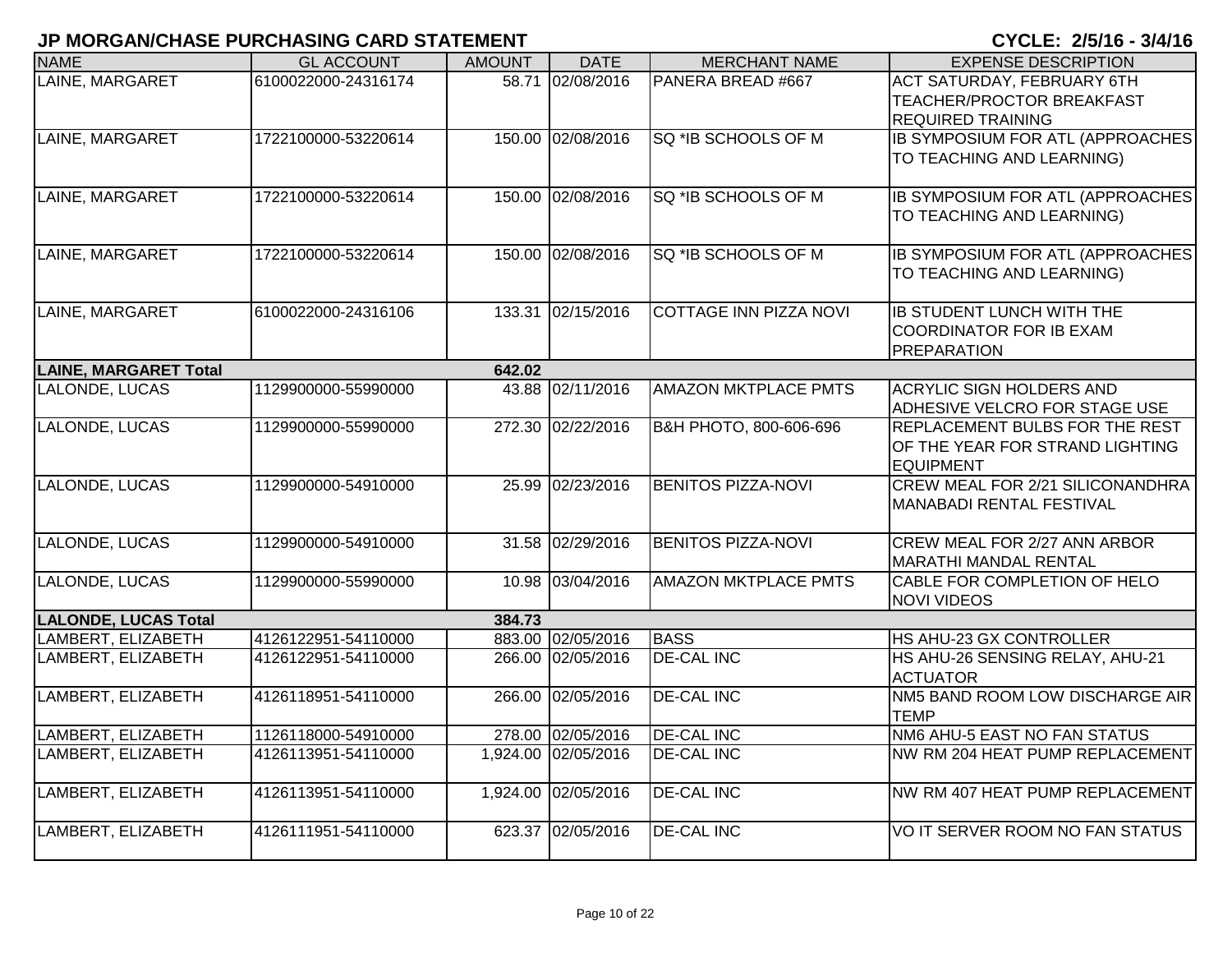| <b>NAME</b>        | <b>GL ACCOUNT</b>   | <b>AMOUNT</b> | <b>DATE</b>         | <b>MERCHANT NAME</b>          | <b>EXPENSE DESCRIPTION</b>           |
|--------------------|---------------------|---------------|---------------------|-------------------------------|--------------------------------------|
| LAMBERT, ELIZABETH | 4126120951-54110000 |               | 1,352.00 02/05/2016 | NATIONAL TIME                 | MS PULL STATION NOT WORKING,         |
|                    |                     |               |                     |                               | <b>REPLACED UTILITY BOARD</b>        |
| LAMBERT, ELIZABETH | 1126160000-54910000 |               | 100.00 02/09/2016   | <b>ARC - MI MADISON HGTS</b>  | <b>MTCE MONTHLY SKYSITE USER FEE</b> |
| LAMBERT, ELIZABETH | 1126160000-55992000 |               | 485.00 02/09/2016   | IN *AQUATIC SOURCE, LL        | <b>HS POOL CHLORINE</b>              |
| LAMBERT, ELIZABETH | 1126122000-54910000 |               | 153.60 02/09/2016   | IN *AQUATIC SOURCE, LL        | <b>HS POOL MTCE VISIT</b>            |
| LAMBERT, ELIZABETH | 1126122000-54910000 |               | 569.48 02/09/2016   | IN *AQUATIC SOURCE, LL        | HS POOL NEW ROTOR KIT IN FLOW        |
|                    |                     |               |                     |                               | METER, O-RING                        |
| LAMBERT, ELIZABETH | 1126105000-54910000 |               | 350.00 02/11/2016   | <b>NATIONAL TIME</b>          | PS ALARM WIRING ISSUES               |
| LAMBERT, ELIZABETH | 1126160000-55992000 |               | 92.84 02/12/2016    | <b>AIRGASS NORTH</b>          | <b>DISTRICT WELDING</b>              |
| LAMBERT, ELIZABETH | 1126122000-54910000 |               | 250.00 02/12/2016   | IN *ALL CITY ROOTER           | HS MOP SINK SNAKED & CLEARED         |
| LAMBERT, ELIZABETH | 1126160000-54910000 |               | 655.50 02/12/2016   | <b>WESTSIDE FORESTRY SERV</b> | <b>GRNDS 2016 SPRAYING FOR PINES</b> |
| LAMBERT, ELIZABETH | 1126100000-54910829 |               | 2,320.75 02/15/2016 | <b>ARCH ENVIRONMENTAL GRO</b> | <b>DISTRICT STORM WATER</b>          |
|                    |                     |               |                     |                               | <b>MANAGEMENT</b>                    |
| LAMBERT, ELIZABETH | 1126160000-55710000 |               | 180.05 02/15/2016   | CORRIGAN OIL #2 - BRI         | <b>MTCE FUEL</b>                     |
| LAMBERT, ELIZABETH | 1126111000-54910000 |               | 1,459.00 02/15/2016 | <b>DE-CAL INC</b>             | VO COMBUSTION TESTING                |
| LAMBERT, ELIZABETH | 4126112951-54110000 |               | 2,375.80 02/15/2016 | <b>DE-CAL INC</b>             | OH SOUTH HEATING BOILERS             |
|                    |                     |               |                     |                               | DEFECTIVE PROGRAMMER CARD            |
| LAMBERT, ELIZABETH | 4126101951-54110000 |               | 1,074.12 02/17/2016 | <b>DE-CAL INC</b>             | ESB AIR SUPPLY REGISTER IN           |
|                    |                     |               |                     |                               | SUPERINTENDANT'S SECRETARY           |
|                    |                     |               |                     |                               | <b>OFFICE</b>                        |
| LAMBERT, ELIZABETH | 4126122951-54110000 | 2,100.00      | 02/17/2016          | <b>DE-CAL INC</b>             | HS FRONT ENTRANCE PIPE BREAK, NO     |
|                    |                     |               |                     |                               | <b>HEAT</b>                          |
| LAMBERT, ELIZABETH | 4126118951-54110000 |               | 196.00 02/17/2016   | <b>DE-CAL INC</b>             | NM5 RM 501 HOT WATER ACTUATOR        |
| LAMBERT, ELIZABETH | 4126122951-54110000 |               | 1,334.50 02/17/2016 | <b>DE-CAL INC</b>             | HS SHIPPING & RECEIVING NO HEAT      |
| LAMBERT, ELIZABETH | 4126122951-54110000 |               | 2,975.86 02/17/2016 | <b>DE-CAL INC</b>             | HS WOOD SHOP BOOSTER PUMP            |
|                    |                     |               |                     |                               | <b>REPLACED</b>                      |
| LAMBERT, ELIZABETH | 1126103000-54910000 | 315.00        | 02/17/2016          | <b>DE-CAL INC</b>             | ITC RMS 102 & 104 NO SUPPLY FAN      |
|                    |                     |               |                     |                               | <b>STATUS</b>                        |
| LAMBERT, ELIZABETH | 1126112000-54910000 |               | 315.00 02/17/2016   | <b>DE-CAL INC</b>             | OH HW RETURN LINE LEAK IN NEW        |
|                    |                     |               |                     |                               | <b>BOILER ROOM</b>                   |
| LAMBERT, ELIZABETH | 1126118000-54910000 |               | 245.00 02/17/2016   | <b>DE-CAL INC</b>             | NM6 AHU-4 BEARING COUPLER            |
|                    |                     |               |                     |                               | <b>REPLACEMENT</b>                   |
| LAMBERT, ELIZABETH | 1126120000-54910000 |               | 66.23 02/17/2016    | KONE INC.                     | HS ELEVATOR SERVICE, MINUS CREDIT    |
|                    |                     |               |                     |                               | TO ACCT                              |
| LAMBERT, ELIZABETH | 1126660000-54934000 |               | 959.25 02/17/2016   | <b>PROTECTION 1</b>           | <b>DISTRICT ALARM SERVICES</b>       |
| LAMBERT, ELIZABETH | 1126160000-55710000 |               | 553.06 02/17/2016   | <b>ISUBURBAN PROPANE</b>      | <b>BOSCO PROPANE</b>                 |
| LAMBERT, ELIZABETH | 1126160000-54910000 |               | 464.00 02/24/2016   | <b>DE-CAL INC</b>             | <b>MTCE BACKFLOW INSPECTOR WALK-</b> |
|                    |                     |               |                     |                               | THROUGH, FINAL PUNCH LIST            |
| LAMBERT, ELIZABETH | 1126122000-54910000 |               | 226.00 02/25/2016   | IN *SECURE DOORS LLC          | HS KITCHEN DELIVERY DOOR             |
| LAMBERT, ELIZABETH | 1126120000-54910000 |               | 345.00 02/25/2016   | IN *SECURE DOORS LLC          | <b>MS DOCK LEVELER</b>               |
| LAMBERT, ELIZABETH | 1126160000-54910000 |               | 25.98 02/25/2016    | QUALITY FIRST AID & SA        | <b>MTCE FIRST AID KIT REFILL</b>     |
| LAMBERT, ELIZABETH | 1126170000-54910000 |               | 97.92 02/25/2016    | QUALITY FIRST AID & SA        | TRANS FIRST AID KIT REFILL           |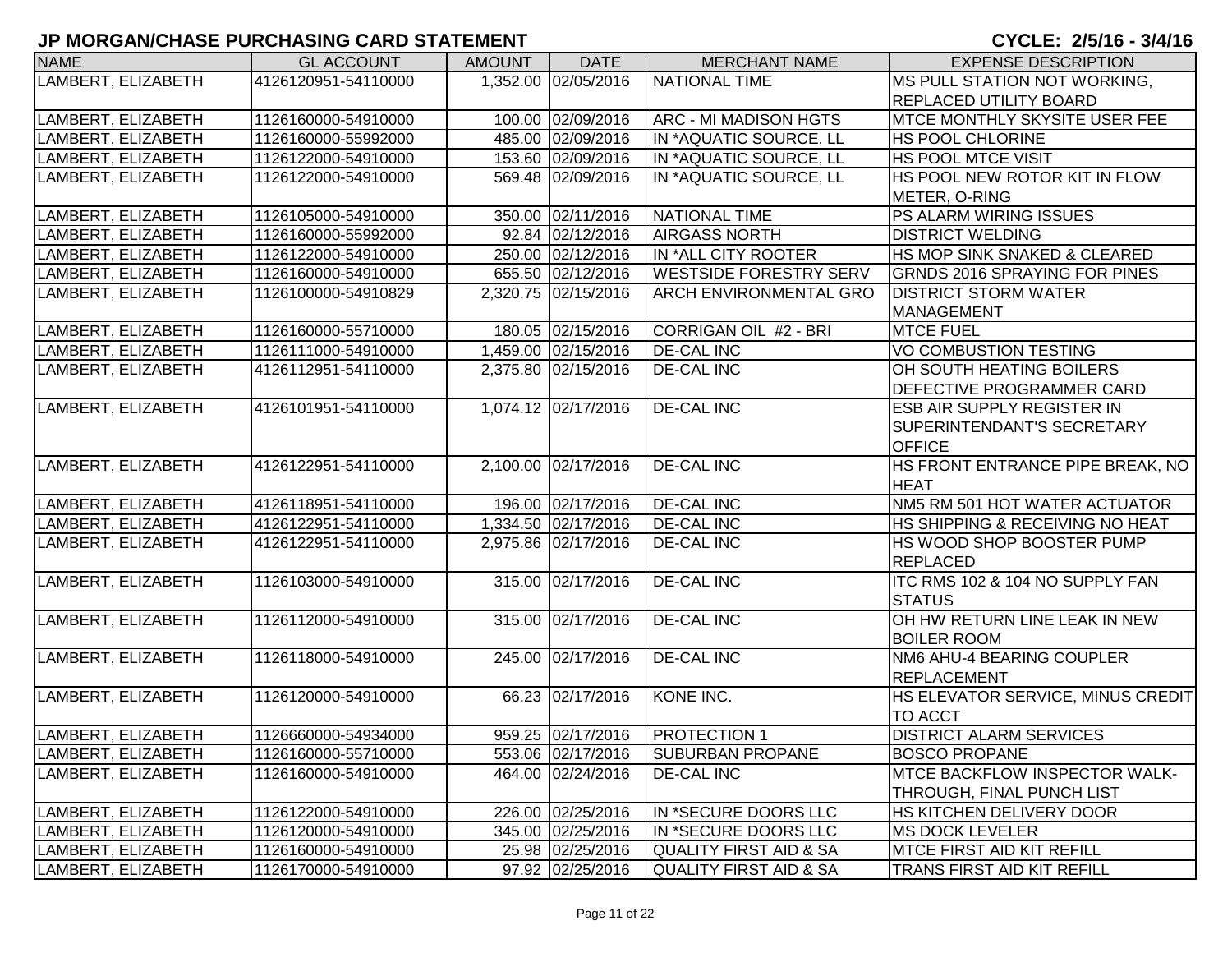| <b>NAME</b>                     | <b>GL ACCOUNT</b>   | <b>AMOUNT</b> | <b>DATE</b>         | <b>MERCHANT NAME</b>          | <b>EXPENSE DESCRIPTION</b>                            |
|---------------------------------|---------------------|---------------|---------------------|-------------------------------|-------------------------------------------------------|
| LAMBERT, ELIZABETH              | 1126160000-55992000 |               | 84.00 02/29/2016    | 1800 4 BLINDS MICHIGA         | <b>NM5 BLIND SLATS</b>                                |
| LAMBERT, ELIZABETH              | 1126160000-55710000 |               | 427.40 02/29/2016   | CORRIGAN OIL #2 - BRI         | <b>MTCE FUEL</b>                                      |
| LAMBERT, ELIZABETH              | 1126115000-54910000 |               | 25.00 02/29/2016    | <b>ERADICO SERVICES</b>       | <b>DF PEST CONTROL</b>                                |
| LAMBERT, ELIZABETH              | 1126120000-54910000 |               | 34.00 02/29/2016    | <b>ERADICO SERVICES</b>       | <b>MS PEST CONTROL</b>                                |
| LAMBERT, ELIZABETH              | 1126122000-54910000 |               | 30.00 02/29/2016    | <b>ERADICO SERVICES</b>       | <b>HS PEST CONTROL</b>                                |
| LAMBERT, ELIZABETH              | 1126114000-54910000 |               | 25.00 02/29/2016    | <b>ERADICO SERVICES</b>       | <b>PV PEST CONTROL</b>                                |
| LAMBERT, ELIZABETH              | 1126113000-54910000 |               | 25.00 02/29/2016    | <b>ERADICO SERVICES</b>       | <b>NW PEST CONTROL</b>                                |
| LAMBERT, ELIZABETH              | 1126118000-54910000 |               | 25.00 02/29/2016    | <b>ERADICO SERVICES</b>       | NM6 PEST CONTROL                                      |
| LAMBERT, ELIZABETH              | 1126101000-54910000 |               | 40.00 02/29/2016    | <b>ERADICO SERVICES</b>       | <b>ESB PEST CONTROL</b>                               |
| LAMBERT, ELIZABETH              | 1126118000-54910000 |               | 25.00 02/29/2016    | <b>ERADICO SERVICES</b>       | <b>NM5 PEST CONTROL</b>                               |
| LAMBERT, ELIZABETH              | 1126111000-54910000 |               | 25.00 02/29/2016    | <b>ERADICO SERVICES</b>       | <b>VO PEST CONTROL</b>                                |
| LAMBERT, ELIZABETH              | 1126112000-54910000 |               | 25.00 02/29/2016    | <b>ERADICO SERVICES</b>       | OH PEST CONTROL                                       |
| LAMBERT, ELIZABETH              | 1126103000-54910000 |               | 25.00 02/29/2016    | <b>ERADICO SERVICES</b>       | <b>ITC PEST CONTROL</b>                               |
| LAMBERT, ELIZABETH              | 1126105000-54910000 |               | 28.00 02/29/2016    | <b>ERADICO SERVICES</b>       | <b>PS PEST CONTROL</b>                                |
| LAMBERT, ELIZABETH              | 1126122000-55991000 |               | 2,827.58 02/29/2016 | <b>NICHOLS</b>                | <b>HS CUSTODIAL SUPPLIES</b>                          |
| LAMBERT, ELIZABETH              | 1126114000-55991000 |               | 1,160.15 02/29/2016 | <b>NICHOLS</b>                | PV CUSTODIAL SUPPLIES                                 |
| LAMBERT, ELIZABETH              | 1126112000-55991000 |               | 470.75 02/29/2016   | <b>NICHOLS</b>                | OH CUSTODIAL SUPPLIES                                 |
| LAMBERT, ELIZABETH              | 1126115000-55991000 |               | 498.33 02/29/2016   | <b>NICHOLS</b>                | <b>DF CUSTODIAL SUPPLIES</b>                          |
| LAMBERT, ELIZABETH              | 1126120000-55991000 |               | 1,379.12 02/29/2016 | <b>NICHOLS</b>                | <b>MS CUSTODIAL SUPPLIES</b>                          |
| LAMBERT, ELIZABETH              | 1126103000-55991000 |               | 487.81 02/29/2016   | <b>NICHOLS</b>                | VO CUSTODIAL SUPPLIES                                 |
| LAMBERT, ELIZABETH              | 1126118000-55991000 |               | 573.46 02/29/2016   | <b>NICHOLS</b>                | <b>NM6 CUSTODIAL SUPPLIES</b>                         |
| LAMBERT, ELIZABETH              | 1126118000-55991000 |               | 1,185.29 02/29/2016 | <b>NICHOLS</b>                | NM5 CUSTODIAL SUPPLIES                                |
| LAMBERT, ELIZABETH              | 1126160000-54910000 |               | 429.50 03/01/2016   | <b>ARCH ENVIRONMENTAL GRO</b> | <b>DISTRICT UST REQUIREMENTS</b>                      |
| LAMBERT, ELIZABETH              | 1126160000-55992000 |               | 66.10 03/01/2016    | COCHRANE SUPPLY AND EN        | <b>MTCE ACTUATORS</b>                                 |
| LAMBERT, ELIZABETH              | 1126170000-54910000 |               | 100.00 03/01/2016   | HYDRO CHEM SYSTEMS INC        | <b>TRANS BUS WASH REPAIR</b>                          |
| LAMBERT, ELIZABETH              | 1126122000-54910000 |               | 714.32 03/01/2016   | IN *AQUATIC SOURCE, LL        | HS POOL TRAINING, CHLORINE, TEST<br>KIT               |
| LAMBERT, ELIZABETH              | 1126112000-54910000 |               | 2,992.00 03/01/2016 | <b>PROTECTION ONE ALARM</b>   | OH ALARM REPAIRS                                      |
| LAMBERT, ELIZABETH              | 1126161000-53840000 |               | 3,144.40 03/01/2016 | <b>WASTE MGMT WM EZPAY</b>    | <b>DISTRICT WASTE REMOVAL</b>                         |
| LAMBERT, ELIZABETH              | 2326161000-53840000 |               | 1,048.14 03/01/2016 | <b>WASTE MGMT WM EZPAY</b>    | <b>DISTRICT WASTE REMOVAL - REC</b><br><b>MILLAGE</b> |
| LAMBERT, ELIZABETH              | 1126160000-54910000 |               | 182.40 03/02/2016   | NATIONAL TIME                 | <b>MTCE PULL STATION REPLACEMENT</b>                  |
| LAMBERT, ELIZABETH              | 1126160000-55992000 |               | 210.66 03/03/2016   | <b>LEONARDS SYSRUPS</b>       | HS POOL CO2                                           |
| LAMBERT, ELIZABETH              | 1126152000-54910000 |               | 95.00 03/03/2016    | <b>NATIONAL TIME</b>          | <b>IMTCE PULL STATION ALARM</b>                       |
| LAMBERT, ELIZABETH              | 1126101000-54910000 |               | 154.00 03/04/2016   | <b>DETROIT ELEVATOR COMPA</b> | <b>ESB ELEVATOR MAINTENANCE</b>                       |
| LAMBERT, ELIZABETH Total        |                     | 46,363.72     |                     |                               |                                                       |
| LANEY, CHRISTOPHER              | 6100020000-24316247 |               | 328.67 02/08/2016   | <b>INDUSTRIAL ARTS SUPPLY</b> | <b>CLASS SUPPLIES</b>                                 |
| LANEY, CHRISTOPHER              | 6100020000-24316247 |               | 200.00 02/08/2016   | <b>INDUSTRIAL ARTS SUPPLY</b> | <b>CLASS SUPPLIES</b>                                 |
| LANEY, CHRISTOPHER              | 6100020000-24316247 |               | 63.10 02/08/2016    | THE HOME DEPOT 2737           | <b>CLASS SUPPLIES</b>                                 |
| LANEY, CHRISTOPHER              | 6100020000-24316247 |               | 512.20 02/11/2016   | <b>INDUSTRIAL ARTS SUPPLY</b> | <b>CLASS SUPPLIES</b>                                 |
| LANEY, CHRISTOPHER              | 6100020000-24316247 |               | 24.20 03/01/2016    | THE HOME DEPOT 2710           | <b>CLASS SUPPLIES</b>                                 |
| <b>LANEY, CHRISTOPHER Total</b> |                     | 1,128.17      |                     |                               |                                                       |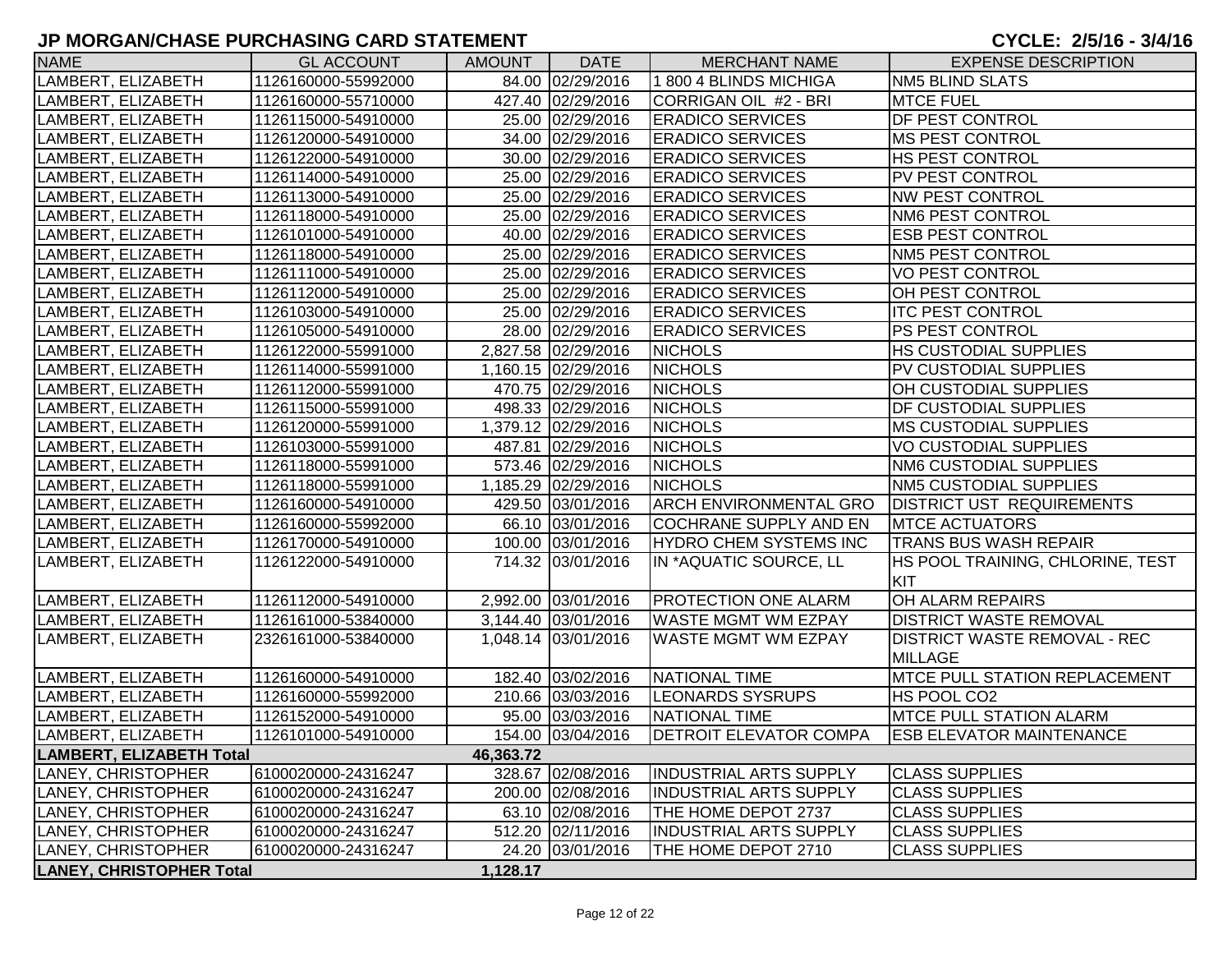| <b>NAME</b>                    | <b>GL ACCOUNT</b>   | <b>AMOUNT</b> | <b>DATE</b>       | <b>MERCHANT NAME</b>          | <b>EXPENSE DESCRIPTION</b>                           |
|--------------------------------|---------------------|---------------|-------------------|-------------------------------|------------------------------------------------------|
| <b>LASH, NANCY</b>             | 1124114000-55910000 |               | 39.49 02/08/2016  | STAPLS7150631790000001        | THERMOMETER PROBE COVERS FOR                         |
|                                |                     |               |                   |                               | <b>OFFICE</b>                                        |
| <b>LASH, NANCY</b>             | 1111114000-55110708 |               | 119.44 02/11/2016 | GIH*GLOBALINDUSTRIALEQ        | <b>MAGNETS FOR TEACHER DOORS</b>                     |
| <b>LASH, NANCY</b>             | 6100014000-24316501 |               | 12.37 02/12/2016  | <b>AMAZON MKTPLACE PMTS</b>   | <b>BOOKS FOR VOCABULARY &amp; SCIENCE</b>            |
|                                |                     |               |                   |                               | <b>INQUIRY, GUIDED READING -PTO</b>                  |
|                                |                     |               |                   |                               | <b>GRANT</b>                                         |
| LASH, NANCY                    | 6100014000-24316501 |               | 224.57 02/15/2016 | <b>AMAZON MKTPLACE PMTS</b>   | <b>BOOKS FOR VOCABULARY AND</b>                      |
|                                |                     |               |                   |                               | SCIENCE INQUIRY, GUIDED READING.<br><b>PTO GRANT</b> |
| <b>LASH, NANCY</b>             | 6100014000-24316501 |               | 7.99 02/15/2016   | <b>AMAZON MKTPLACE PMTS</b>   | <b>BOOKS FOR VOCABULARY AND</b>                      |
|                                |                     |               |                   |                               | SCIENCE INQUIRY, GUIDED READING.                     |
|                                |                     |               |                   |                               | <b>PTO GRANT</b>                                     |
| LASH, NANCY                    | 6100014000-24316501 |               | 19.95 02/15/2016  | <b>AMAZON MKTPLACE PMTS</b>   | <b>BOOKS FOR VOCABULARY AND</b>                      |
|                                |                     |               |                   |                               | SCIENCE INQUIRY, GUIDED READING.                     |
|                                |                     |               |                   |                               | <b>PTO GRANT</b>                                     |
| LASH, NANCY                    | 6100014000-24316501 |               | 6.99 02/15/2016   | <b>AMAZON MKTPLACE PMTS</b>   | <b>BOOKS FOR VOCABULARY AND</b>                      |
|                                |                     |               |                   |                               | SCIENCE INQUIRY, GUIDED READING.                     |
|                                |                     |               |                   |                               | <b>PTO GRANT</b>                                     |
| <b>LASH, NANCY</b>             | 1111114000-55110702 |               | 641.15 02/15/2016 | <b>DBC*BLICK ART MATERIAL</b> | <b>ART SUPPLIES</b>                                  |
| <b>LASH, NANCY</b>             | 6100014000-24316501 |               | 97.00 02/15/2016  | <b>SCHOLASTIC BOOK CLUB</b>   | <b>BOOKS FOR VOCABULARY AND</b>                      |
|                                |                     |               |                   |                               | <b>SCIENCE INQUIRY, GUIDED READING</b>               |
|                                |                     |               |                   |                               | <b>LESSONS</b>                                       |
| <b>LASH, NANCY</b>             | 6100014000-24316501 |               | 11.94 02/16/2016  | <b>AMAZON MKTPLACE PMTS</b>   | <b>BOOKS FOR VOCABULARY AND</b>                      |
|                                |                     |               |                   |                               | SCIENCE INQUIRY, GUIDED READING.                     |
|                                |                     |               |                   |                               | <b>PTO GRANT</b>                                     |
| <b>LASH, NANCY</b>             | 6100014000-24316501 |               | 9.95 02/18/2016   | <b>AMAZON MKTPLACE PMTS</b>   | <b>BOOKS FOR VOCABULARY AND</b>                      |
|                                |                     |               |                   |                               | SCIENCE INQUIRY, GUIDED READING.                     |
|                                |                     |               |                   |                               | <b>PTO GRANT</b>                                     |
| <b>LASH, NANCY</b>             | 1124114000-55910000 |               | 279.99 02/18/2016 | SCHOOLLABELS.COM              | <b>WELCOME/VOLUNTEER LABELS</b>                      |
| LASH, NANCY                    | 1111114000-55110702 |               | 92.79 03/02/2016  | <b>DBC*BLICK ART MATERIAL</b> | <b>OFFICE</b><br><b>ART SUPPLIES</b>                 |
| <b>LASH, NANCY</b>             | 1111114000-55110708 |               | 22.68 03/02/2016  | STAPLS7151717160000001        | <b>SUPPLIES FOR CLASSROOM</b>                        |
| LASH, NANCY                    | 1124114000-55910000 |               | 33.99 03/02/2016  | STAPLS7151956097000001        | <b>COPY PAPER FOR OFFICE</b>                         |
| <b>LASH, NANCY Total</b>       |                     | 1,620.29      |                   |                               |                                                      |
| LUSSENDEN, ASHLEY              | 1311800000-55110551 |               | 9.07 02/15/2016   | MEIJER INC #122 Q01           | <b>CLASSROOM PROJECT</b>                             |
| LUSSENDEN, ASHLEY              | 1311800000-55110551 |               | 20.00 03/02/2016  | <b>SCHOLASTIC BOOK CLUB</b>   | <b>END OF THE YEAR SUPPLIES</b>                      |
| <b>LUSSENDEN, ASHLEY Total</b> |                     | 29.07         |                   |                               |                                                      |
| MARRA, KELLY                   | 1611851343-55110000 |               | 10.00 02/09/2016  | DOLRTREE 3806 00038067        | <b>THESE ARE ALL SUPPLIES</b>                        |
| MARRA, KELLY                   | 1611851343-55110000 |               | 10.00 02/15/2016  | DOLRTREE 179 00001792         | THESE ARE ALL SUPPLIES                               |
| MARRA, KELLY                   | 1611851343-55110000 |               | 124.00 03/04/2016 | LAKESHORE LEARNING #45        | THESE ARE ALL SUPPLIES                               |
| MARRA, KELLY                   | 1611851343-55110000 |               | 23.99 03/04/2016  | <b>LAKESHORE LEARNING #45</b> | THESE ARE ALL SUPPLIES                               |
| <b>MARRA, KELLY Total</b>      |                     | 167.99        |                   |                               |                                                      |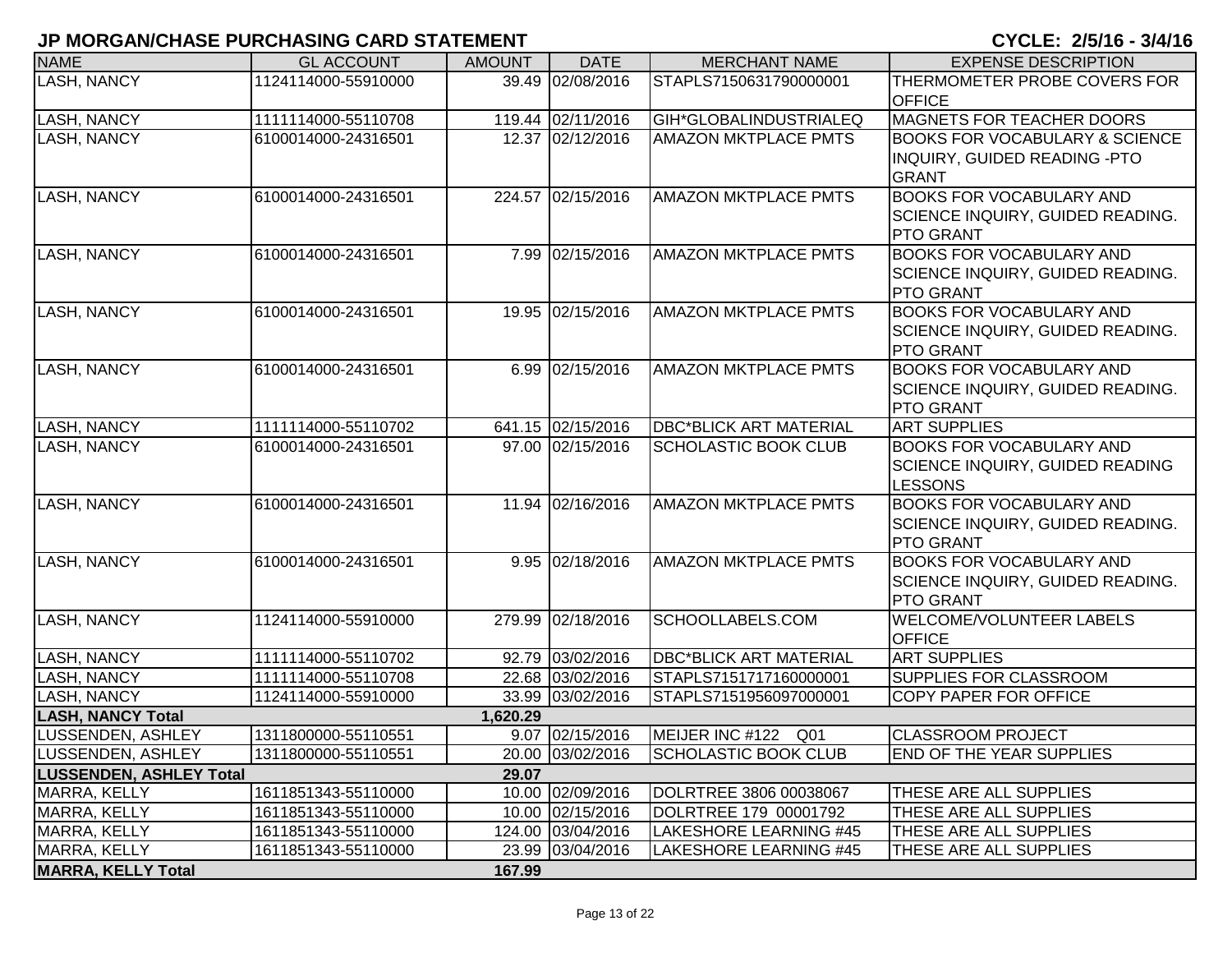| <b>NAME</b>            | <b>GL ACCOUNT</b>   | <b>AMOUNT</b> | <b>DATE</b>           | <b>MERCHANT NAME</b>              | <b>EXPENSE DESCRIPTION</b>                                              |
|------------------------|---------------------|---------------|-----------------------|-----------------------------------|-------------------------------------------------------------------------|
| MATSON, MELISSA        | 1711322000-54910651 | 325.00        | 02/05/2016            | <b>MICHIGAN VIRTUAL U</b>         | <b>REGISTER 1 STUDENT FOR 1 ONLINE</b><br>21F COURSE                    |
| MATSON, MELISSA        | 1212200000-54910000 |               | 16,615.50 02/08/2016  | DON JOHNSTON INCORPORA            | PURCHASE OF DON JOHNSTON<br>SOFTWARE FOR STUDENT SERVICES<br>(S. PATEL) |
| <b>MATSON, MELISSA</b> | 1722100000-53220611 |               | 195.00 02/08/2016     | <b>MICHIGAN ASSOCIATION F</b>     | <b>REGISTRATION FOR MACUL</b><br><b>CONFERENCE - M. TURCHI</b>          |
| <b>MATSON, MELISSA</b> | 1722100000-53220611 |               | 195.00 02/08/2016     | <b>MICHIGAN ASSOCIATION F</b>     | <b>REGISTRATION FOR MACUL</b><br><b>CONFERENCE - RJ WEBBER</b>          |
| <b>MATSON, MELISSA</b> | 1722100000-53220611 |               | 145.00 02/08/2016     | <b>MICHIGAN ASSOCIATION F</b>     | <b>REGISTRATION FOR MACUL</b><br>CONFERENCE - L. LAPORTE                |
| MATSON, MELISSA        | 1722100000-53220611 |               | 195.00 02/08/2016     | <b>MICHIGAN ASSOCIATION F</b>     | <b>REGISTRATION FOR MACUL</b><br>CONFERENCE - J. DINKELMANN             |
| MATSON, MELISSA        | 1722100000-53220611 |               | 195.00 02/08/2016     | <b>MICHIGAN ASSOCIATION F</b>     | <b>REGISTRATION FOR MACUL</b><br>CONFERENCE - D. STOTLER                |
| <b>MATSON, MELISSA</b> | 1711322000-54910651 |               | $(325.00)$ 02/08/2016 | <b>MICHIGAN VIRTUAL U</b>         | <b>REFUND FOR 1 ONLINE 21F COURSE</b>                                   |
| <b>MATSON, MELISSA</b> | 1711322000-55110614 |               | 5,460.48 02/08/2016   | <b>VERNIER SOFTWARE &amp; TEC</b> | <b>IB TEACHING SUPPLIES</b>                                             |
| <b>MATSON, MELISSA</b> | 1711322000-54910651 |               | 325.00 02/10/2016     | <b>MICHIGAN VIRTUAL U</b>         | <b>REGISTER 1 STUDENT FOR 1 ONLINE</b><br>21F COURSE                    |
| <b>MATSON, MELISSA</b> | 1711322000-54910651 |               | (399.00) 02/12/2016   | <b>MICHIGAN VIRTUAL U</b>         | REFUND FOR 1 STUDENT ONLINE 21F<br><b>CLASS</b>                         |
| <b>MATSON, MELISSA</b> | 1722100000-57910611 |               | 251.00 02/22/2016     | <b>MARIA'S DELI</b>               | PAYMENT FOR LUNCH FOR 2/19/16<br><b>SBG/SBL MEETING</b>                 |
| MATSON, MELISSA        | 1622100686-53220000 |               | 60.00 02/23/2016      | <b>MACOMB INTRMDT SCH DIS</b>     | <b>REGISTRATION FOR MACOMB COUNTY</b><br>ISD WORKSHOP - P. WOLSTENCROFT |
| <b>MATSON, MELISSA</b> | 1622100686-53220000 |               | 60.00 02/23/2016      | <b>MACOMB INTRMDT SCH DIS</b>     | <b>REGISTRATION FOR MACOMB COUNTY</b><br>ISD WORKSHOP - K. TASKER       |
| <b>MATSON, MELISSA</b> | 1622100686-53220000 |               | 60.00 02/23/2016      | <b>MACOMB INTRMDT SCH DIS</b>     | <b>REGISTRATION FOR MACOMB COUNTY</b><br>ISD WORKSHOP - H. STASHONSKY   |
| <b>MATSON, MELISSA</b> | 1622100686-53220000 |               | 60.00 02/23/2016      | <b>MACOMB INTRMDT SCH DIS</b>     | <b>REGISTRATION FOR MACOMB COUNTY</b><br>ISD WORKSHOP - D. BIRDYSHAW    |
| MATSON, MELISSA        | 1622100686-53220000 |               | 60.00 02/23/2016      | <b>MACOMB INTRMDT SCH DIS</b>     | <b>REGISTRATION FOR MACOMB COUNTY</b><br>ISD WORKSHOP - C. HENRY        |
| <b>MATSON, MELISSA</b> | 1622100686-53220000 |               | 60.00 02/23/2016      | <b>MACOMB INTRMDT SCH DIS</b>     | <b>REGISTRATION FOR MACOMB COUNTY</b><br>ISD WORKSHOP - P. HARE         |
| <b>MATSON, MELISSA</b> | 1622100686-53220000 |               | 60.00 02/23/2016      | MACOMB INTRMDT SCH DIS            | <b>REGISTRATION FOR MACOMB COUNTY</b><br>ISD WORKSHOP - M. BARSZCZOWSKI |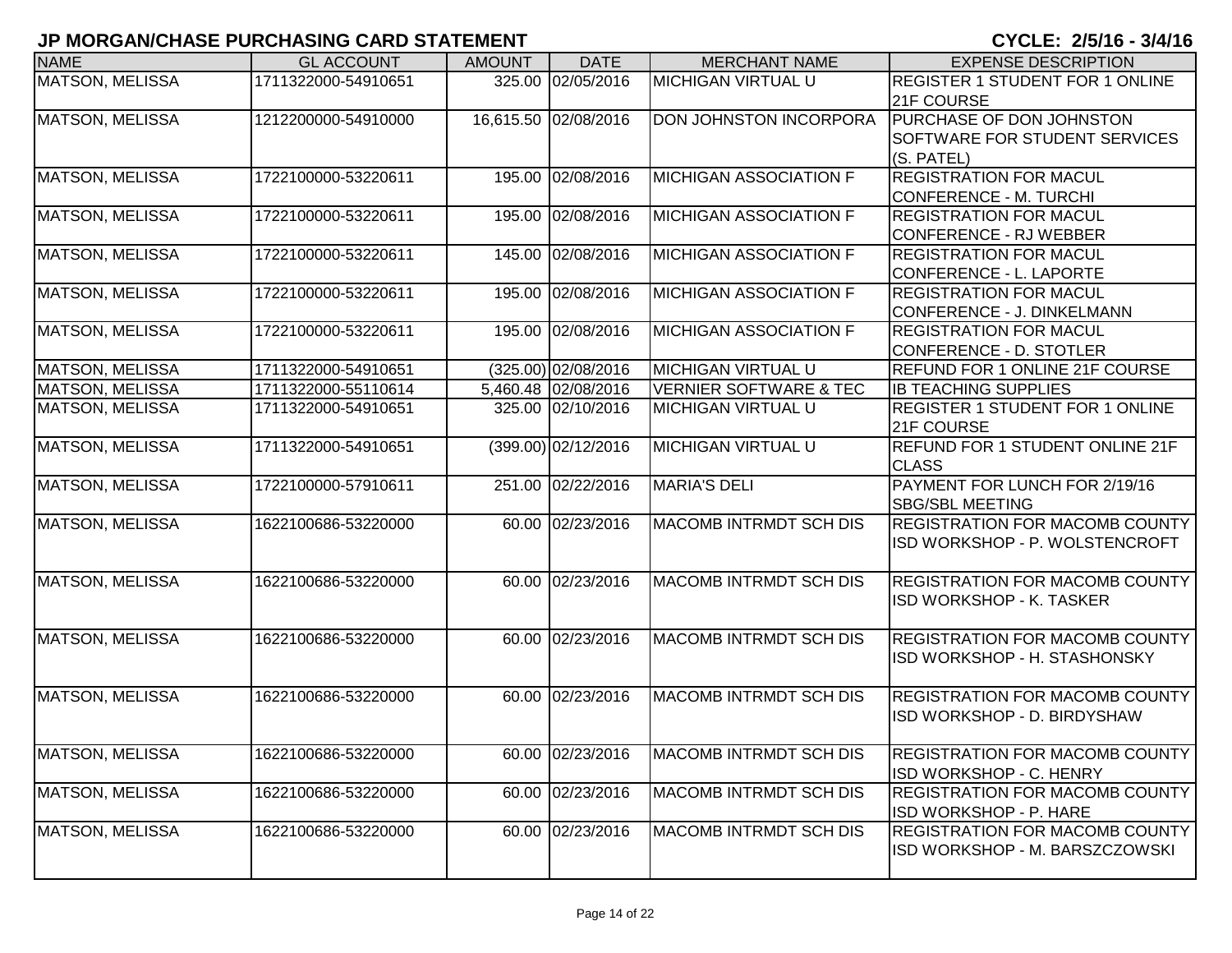| 60.00 02/23/2016<br>MATSON, MELISSA<br>MACOMB INTRMDT SCH DIS<br>1622100686-53220000<br><b>REGISTRATION FOR MACOMB COUNTY</b><br>ISD WORKSHOP - C. DYE<br><b>MACOMB INTRMDT SCH DIS</b><br><b>REGISTRATION FOR MACOMB COUNTY</b><br><b>MATSON, MELISSA</b><br>60.00 02/24/2016<br>1622100686-53220000<br>ISD - S. VANLINTHOUT<br><b>MACOMB INTRMDT SCH DIS</b><br><b>REGISTRATION FOR MACOMB COUNTY</b><br><b>MATSON, MELISSA</b><br>1722100000-53220611<br>60.00 02/24/2016<br>ISD - M. LEE<br><b>MATSON, MELISSA</b><br>40.12 02/25/2016<br><b>AMAZON MKTPLACE PMTS</b><br><b>AMAZON BOOK PURCHASE FOR</b><br>1722100000-55990630<br><b>INSTRUCTIONAL COACH - J.</b><br><b>DINKELMANN</b><br><b>MATSON, MELISSA</b><br>$(325.00)$ 02/26/2016<br><b>MICHIGAN VIRTUAL U</b><br><b>REFUND FOR 1 ONLINE 21F COURSE</b><br>1711322000-54910651<br><b>MATSON, MELISSA</b><br>100.00 03/03/2016<br>OAKLAND SCHOOLS-RC INT<br><b>REGISTRATION FOR TWO TO ATTEND</b><br>1722100000-53220611<br>OS WORKSHOP (GRADING FROM THE<br>INSIDE OUT) - K. DINKELMANN, N.<br><b>CARTER</b><br><b>MATSON, MELISSA Total</b><br>23,593.10<br>AAA TAXI 0453<br>AASA CONFERENCE EXPENSES, STEVE<br><b>MATTHEWS, STEVEN</b><br>1123200000-53220000<br>02/12/2016<br>23.21<br>MATTHEWS, 2.10.16-2.14.16<br><b>MATTHEWS, STEVEN</b><br>115.00 02/15/2016<br><b>METRO AIRPORT PARKING</b><br>1123200000-53220000<br>AASA CONFERENCE EXPENSE, STEVE<br>MATTHEWS, 2.10.16-2.14.16<br><b>MATTHEWS, STEVEN</b><br>17.55 02/15/2016<br><b>UBER TECHNOLOGIES INC</b><br>AASA CONFERENCE EXPENSE, STEVE<br>1123200000-53220000<br>MATTHEWS, 2.10.16-2.14.16<br>MATTHEWS, STEVEN<br>1123200000-53220000<br>16.08 02/15/2016<br>UBER TECHNOLOGIES INC<br>AASA CONFERENCE EXPENSE, STEVE<br>MATTHEWS, 2.10.16-2.14.16<br>MATTHEWS, STEVEN<br>1,031.16 02/16/2016<br><b>SHERATON</b><br>AASA CONFERENCE LODGING<br>1123200000-53220000<br>EXPENSE, STEVE MATTHEWS, 2.10.16-<br>2.14.16<br>AASA CONFERENCE EXPENSE, STEVE<br>MATTHEWS, STEVEN<br>25.00 02/16/2016<br>SUPERSHUTTLE EXECUCARP<br>1123200000-53220000<br>MATTHEWS, 2.10.16-2.14.16<br><b>MATTHEWS, STEVEN Total</b><br>1,228.00<br>661.20 02/08/2016<br>ANN ARBOR HANDS ON<br>MCDONALD, SUSAN<br>6100015000-24316501<br>HANDS-ON MUSEUM (DEERFIELD PTO)<br>MCDONALD, SUSAN<br>113.80 02/19/2016<br><b>DEMCO INC</b><br><b>DEMCO ORDER FOR KIMBERLY</b><br>6100015000-24316275<br><b>TAYLOR</b><br><b>IN *ROVIN CERAMICS</b><br>CLAY ORDER FOR JOANNE NORTH -<br>MCDONALD, SUSAN<br>1111115000-55110702<br>326.00 02/19/2016<br><b>INVOICE 3954</b><br><b>MCDONALD, SUSAN Total</b><br>1,101.00<br>6100061000-24316104<br>101.76 02/08/2016<br>MCDOUGALL, BARBARA<br><b>SUBWAY</b><br>00025049<br>LUNCH FOR CHEERLEADING | <b>NAME</b> | <b>GL ACCOUNT</b> | <b>AMOUNT</b> | <b>DATE</b> | <b>MERCHANT NAME</b> | <b>EXPENSE DESCRIPTION</b> |
|-------------------------------------------------------------------------------------------------------------------------------------------------------------------------------------------------------------------------------------------------------------------------------------------------------------------------------------------------------------------------------------------------------------------------------------------------------------------------------------------------------------------------------------------------------------------------------------------------------------------------------------------------------------------------------------------------------------------------------------------------------------------------------------------------------------------------------------------------------------------------------------------------------------------------------------------------------------------------------------------------------------------------------------------------------------------------------------------------------------------------------------------------------------------------------------------------------------------------------------------------------------------------------------------------------------------------------------------------------------------------------------------------------------------------------------------------------------------------------------------------------------------------------------------------------------------------------------------------------------------------------------------------------------------------------------------------------------------------------------------------------------------------------------------------------------------------------------------------------------------------------------------------------------------------------------------------------------------------------------------------------------------------------------------------------------------------------------------------------------------------------------------------------------------------------------------------------------------------------------------------------------------------------------------------------------------------------------------------------------------------------------------------------------------------------------------------------------------------------------------------------------------------------------------------------------------------------------------------------------------------------------------------------------------------------------------------------------------------------------------------|-------------|-------------------|---------------|-------------|----------------------|----------------------------|
|                                                                                                                                                                                                                                                                                                                                                                                                                                                                                                                                                                                                                                                                                                                                                                                                                                                                                                                                                                                                                                                                                                                                                                                                                                                                                                                                                                                                                                                                                                                                                                                                                                                                                                                                                                                                                                                                                                                                                                                                                                                                                                                                                                                                                                                                                                                                                                                                                                                                                                                                                                                                                                                                                                                                                 |             |                   |               |             |                      |                            |
|                                                                                                                                                                                                                                                                                                                                                                                                                                                                                                                                                                                                                                                                                                                                                                                                                                                                                                                                                                                                                                                                                                                                                                                                                                                                                                                                                                                                                                                                                                                                                                                                                                                                                                                                                                                                                                                                                                                                                                                                                                                                                                                                                                                                                                                                                                                                                                                                                                                                                                                                                                                                                                                                                                                                                 |             |                   |               |             |                      |                            |
|                                                                                                                                                                                                                                                                                                                                                                                                                                                                                                                                                                                                                                                                                                                                                                                                                                                                                                                                                                                                                                                                                                                                                                                                                                                                                                                                                                                                                                                                                                                                                                                                                                                                                                                                                                                                                                                                                                                                                                                                                                                                                                                                                                                                                                                                                                                                                                                                                                                                                                                                                                                                                                                                                                                                                 |             |                   |               |             |                      |                            |
|                                                                                                                                                                                                                                                                                                                                                                                                                                                                                                                                                                                                                                                                                                                                                                                                                                                                                                                                                                                                                                                                                                                                                                                                                                                                                                                                                                                                                                                                                                                                                                                                                                                                                                                                                                                                                                                                                                                                                                                                                                                                                                                                                                                                                                                                                                                                                                                                                                                                                                                                                                                                                                                                                                                                                 |             |                   |               |             |                      |                            |
|                                                                                                                                                                                                                                                                                                                                                                                                                                                                                                                                                                                                                                                                                                                                                                                                                                                                                                                                                                                                                                                                                                                                                                                                                                                                                                                                                                                                                                                                                                                                                                                                                                                                                                                                                                                                                                                                                                                                                                                                                                                                                                                                                                                                                                                                                                                                                                                                                                                                                                                                                                                                                                                                                                                                                 |             |                   |               |             |                      |                            |
|                                                                                                                                                                                                                                                                                                                                                                                                                                                                                                                                                                                                                                                                                                                                                                                                                                                                                                                                                                                                                                                                                                                                                                                                                                                                                                                                                                                                                                                                                                                                                                                                                                                                                                                                                                                                                                                                                                                                                                                                                                                                                                                                                                                                                                                                                                                                                                                                                                                                                                                                                                                                                                                                                                                                                 |             |                   |               |             |                      |                            |
|                                                                                                                                                                                                                                                                                                                                                                                                                                                                                                                                                                                                                                                                                                                                                                                                                                                                                                                                                                                                                                                                                                                                                                                                                                                                                                                                                                                                                                                                                                                                                                                                                                                                                                                                                                                                                                                                                                                                                                                                                                                                                                                                                                                                                                                                                                                                                                                                                                                                                                                                                                                                                                                                                                                                                 |             |                   |               |             |                      |                            |
|                                                                                                                                                                                                                                                                                                                                                                                                                                                                                                                                                                                                                                                                                                                                                                                                                                                                                                                                                                                                                                                                                                                                                                                                                                                                                                                                                                                                                                                                                                                                                                                                                                                                                                                                                                                                                                                                                                                                                                                                                                                                                                                                                                                                                                                                                                                                                                                                                                                                                                                                                                                                                                                                                                                                                 |             |                   |               |             |                      |                            |
|                                                                                                                                                                                                                                                                                                                                                                                                                                                                                                                                                                                                                                                                                                                                                                                                                                                                                                                                                                                                                                                                                                                                                                                                                                                                                                                                                                                                                                                                                                                                                                                                                                                                                                                                                                                                                                                                                                                                                                                                                                                                                                                                                                                                                                                                                                                                                                                                                                                                                                                                                                                                                                                                                                                                                 |             |                   |               |             |                      |                            |
|                                                                                                                                                                                                                                                                                                                                                                                                                                                                                                                                                                                                                                                                                                                                                                                                                                                                                                                                                                                                                                                                                                                                                                                                                                                                                                                                                                                                                                                                                                                                                                                                                                                                                                                                                                                                                                                                                                                                                                                                                                                                                                                                                                                                                                                                                                                                                                                                                                                                                                                                                                                                                                                                                                                                                 |             |                   |               |             |                      |                            |
|                                                                                                                                                                                                                                                                                                                                                                                                                                                                                                                                                                                                                                                                                                                                                                                                                                                                                                                                                                                                                                                                                                                                                                                                                                                                                                                                                                                                                                                                                                                                                                                                                                                                                                                                                                                                                                                                                                                                                                                                                                                                                                                                                                                                                                                                                                                                                                                                                                                                                                                                                                                                                                                                                                                                                 |             |                   |               |             |                      |                            |
|                                                                                                                                                                                                                                                                                                                                                                                                                                                                                                                                                                                                                                                                                                                                                                                                                                                                                                                                                                                                                                                                                                                                                                                                                                                                                                                                                                                                                                                                                                                                                                                                                                                                                                                                                                                                                                                                                                                                                                                                                                                                                                                                                                                                                                                                                                                                                                                                                                                                                                                                                                                                                                                                                                                                                 |             |                   |               |             |                      |                            |
|                                                                                                                                                                                                                                                                                                                                                                                                                                                                                                                                                                                                                                                                                                                                                                                                                                                                                                                                                                                                                                                                                                                                                                                                                                                                                                                                                                                                                                                                                                                                                                                                                                                                                                                                                                                                                                                                                                                                                                                                                                                                                                                                                                                                                                                                                                                                                                                                                                                                                                                                                                                                                                                                                                                                                 |             |                   |               |             |                      |                            |
|                                                                                                                                                                                                                                                                                                                                                                                                                                                                                                                                                                                                                                                                                                                                                                                                                                                                                                                                                                                                                                                                                                                                                                                                                                                                                                                                                                                                                                                                                                                                                                                                                                                                                                                                                                                                                                                                                                                                                                                                                                                                                                                                                                                                                                                                                                                                                                                                                                                                                                                                                                                                                                                                                                                                                 |             |                   |               |             |                      |                            |
|                                                                                                                                                                                                                                                                                                                                                                                                                                                                                                                                                                                                                                                                                                                                                                                                                                                                                                                                                                                                                                                                                                                                                                                                                                                                                                                                                                                                                                                                                                                                                                                                                                                                                                                                                                                                                                                                                                                                                                                                                                                                                                                                                                                                                                                                                                                                                                                                                                                                                                                                                                                                                                                                                                                                                 |             |                   |               |             |                      |                            |
|                                                                                                                                                                                                                                                                                                                                                                                                                                                                                                                                                                                                                                                                                                                                                                                                                                                                                                                                                                                                                                                                                                                                                                                                                                                                                                                                                                                                                                                                                                                                                                                                                                                                                                                                                                                                                                                                                                                                                                                                                                                                                                                                                                                                                                                                                                                                                                                                                                                                                                                                                                                                                                                                                                                                                 |             |                   |               |             |                      |                            |
|                                                                                                                                                                                                                                                                                                                                                                                                                                                                                                                                                                                                                                                                                                                                                                                                                                                                                                                                                                                                                                                                                                                                                                                                                                                                                                                                                                                                                                                                                                                                                                                                                                                                                                                                                                                                                                                                                                                                                                                                                                                                                                                                                                                                                                                                                                                                                                                                                                                                                                                                                                                                                                                                                                                                                 |             |                   |               |             |                      |                            |
|                                                                                                                                                                                                                                                                                                                                                                                                                                                                                                                                                                                                                                                                                                                                                                                                                                                                                                                                                                                                                                                                                                                                                                                                                                                                                                                                                                                                                                                                                                                                                                                                                                                                                                                                                                                                                                                                                                                                                                                                                                                                                                                                                                                                                                                                                                                                                                                                                                                                                                                                                                                                                                                                                                                                                 |             |                   |               |             |                      |                            |
| <b>BALANCE OF PAYMENT TO ANN ARBOR</b><br>COMPETITION FOR ALL THE WORKERS                                                                                                                                                                                                                                                                                                                                                                                                                                                                                                                                                                                                                                                                                                                                                                                                                                                                                                                                                                                                                                                                                                                                                                                                                                                                                                                                                                                                                                                                                                                                                                                                                                                                                                                                                                                                                                                                                                                                                                                                                                                                                                                                                                                                                                                                                                                                                                                                                                                                                                                                                                                                                                                                       |             |                   |               |             |                      |                            |
|                                                                                                                                                                                                                                                                                                                                                                                                                                                                                                                                                                                                                                                                                                                                                                                                                                                                                                                                                                                                                                                                                                                                                                                                                                                                                                                                                                                                                                                                                                                                                                                                                                                                                                                                                                                                                                                                                                                                                                                                                                                                                                                                                                                                                                                                                                                                                                                                                                                                                                                                                                                                                                                                                                                                                 |             |                   |               |             |                      |                            |
|                                                                                                                                                                                                                                                                                                                                                                                                                                                                                                                                                                                                                                                                                                                                                                                                                                                                                                                                                                                                                                                                                                                                                                                                                                                                                                                                                                                                                                                                                                                                                                                                                                                                                                                                                                                                                                                                                                                                                                                                                                                                                                                                                                                                                                                                                                                                                                                                                                                                                                                                                                                                                                                                                                                                                 |             |                   |               |             |                      |                            |
|                                                                                                                                                                                                                                                                                                                                                                                                                                                                                                                                                                                                                                                                                                                                                                                                                                                                                                                                                                                                                                                                                                                                                                                                                                                                                                                                                                                                                                                                                                                                                                                                                                                                                                                                                                                                                                                                                                                                                                                                                                                                                                                                                                                                                                                                                                                                                                                                                                                                                                                                                                                                                                                                                                                                                 |             |                   |               |             |                      |                            |
|                                                                                                                                                                                                                                                                                                                                                                                                                                                                                                                                                                                                                                                                                                                                                                                                                                                                                                                                                                                                                                                                                                                                                                                                                                                                                                                                                                                                                                                                                                                                                                                                                                                                                                                                                                                                                                                                                                                                                                                                                                                                                                                                                                                                                                                                                                                                                                                                                                                                                                                                                                                                                                                                                                                                                 |             |                   |               |             |                      |                            |
|                                                                                                                                                                                                                                                                                                                                                                                                                                                                                                                                                                                                                                                                                                                                                                                                                                                                                                                                                                                                                                                                                                                                                                                                                                                                                                                                                                                                                                                                                                                                                                                                                                                                                                                                                                                                                                                                                                                                                                                                                                                                                                                                                                                                                                                                                                                                                                                                                                                                                                                                                                                                                                                                                                                                                 |             |                   |               |             |                      |                            |
|                                                                                                                                                                                                                                                                                                                                                                                                                                                                                                                                                                                                                                                                                                                                                                                                                                                                                                                                                                                                                                                                                                                                                                                                                                                                                                                                                                                                                                                                                                                                                                                                                                                                                                                                                                                                                                                                                                                                                                                                                                                                                                                                                                                                                                                                                                                                                                                                                                                                                                                                                                                                                                                                                                                                                 |             |                   |               |             |                      |                            |
|                                                                                                                                                                                                                                                                                                                                                                                                                                                                                                                                                                                                                                                                                                                                                                                                                                                                                                                                                                                                                                                                                                                                                                                                                                                                                                                                                                                                                                                                                                                                                                                                                                                                                                                                                                                                                                                                                                                                                                                                                                                                                                                                                                                                                                                                                                                                                                                                                                                                                                                                                                                                                                                                                                                                                 |             |                   |               |             |                      |                            |
|                                                                                                                                                                                                                                                                                                                                                                                                                                                                                                                                                                                                                                                                                                                                                                                                                                                                                                                                                                                                                                                                                                                                                                                                                                                                                                                                                                                                                                                                                                                                                                                                                                                                                                                                                                                                                                                                                                                                                                                                                                                                                                                                                                                                                                                                                                                                                                                                                                                                                                                                                                                                                                                                                                                                                 |             |                   |               |             |                      |                            |
|                                                                                                                                                                                                                                                                                                                                                                                                                                                                                                                                                                                                                                                                                                                                                                                                                                                                                                                                                                                                                                                                                                                                                                                                                                                                                                                                                                                                                                                                                                                                                                                                                                                                                                                                                                                                                                                                                                                                                                                                                                                                                                                                                                                                                                                                                                                                                                                                                                                                                                                                                                                                                                                                                                                                                 |             |                   |               |             |                      |                            |
|                                                                                                                                                                                                                                                                                                                                                                                                                                                                                                                                                                                                                                                                                                                                                                                                                                                                                                                                                                                                                                                                                                                                                                                                                                                                                                                                                                                                                                                                                                                                                                                                                                                                                                                                                                                                                                                                                                                                                                                                                                                                                                                                                                                                                                                                                                                                                                                                                                                                                                                                                                                                                                                                                                                                                 |             |                   |               |             |                      |                            |
|                                                                                                                                                                                                                                                                                                                                                                                                                                                                                                                                                                                                                                                                                                                                                                                                                                                                                                                                                                                                                                                                                                                                                                                                                                                                                                                                                                                                                                                                                                                                                                                                                                                                                                                                                                                                                                                                                                                                                                                                                                                                                                                                                                                                                                                                                                                                                                                                                                                                                                                                                                                                                                                                                                                                                 |             |                   |               |             |                      |                            |
|                                                                                                                                                                                                                                                                                                                                                                                                                                                                                                                                                                                                                                                                                                                                                                                                                                                                                                                                                                                                                                                                                                                                                                                                                                                                                                                                                                                                                                                                                                                                                                                                                                                                                                                                                                                                                                                                                                                                                                                                                                                                                                                                                                                                                                                                                                                                                                                                                                                                                                                                                                                                                                                                                                                                                 |             |                   |               |             |                      |                            |
|                                                                                                                                                                                                                                                                                                                                                                                                                                                                                                                                                                                                                                                                                                                                                                                                                                                                                                                                                                                                                                                                                                                                                                                                                                                                                                                                                                                                                                                                                                                                                                                                                                                                                                                                                                                                                                                                                                                                                                                                                                                                                                                                                                                                                                                                                                                                                                                                                                                                                                                                                                                                                                                                                                                                                 |             |                   |               |             |                      |                            |
|                                                                                                                                                                                                                                                                                                                                                                                                                                                                                                                                                                                                                                                                                                                                                                                                                                                                                                                                                                                                                                                                                                                                                                                                                                                                                                                                                                                                                                                                                                                                                                                                                                                                                                                                                                                                                                                                                                                                                                                                                                                                                                                                                                                                                                                                                                                                                                                                                                                                                                                                                                                                                                                                                                                                                 |             |                   |               |             |                      |                            |
|                                                                                                                                                                                                                                                                                                                                                                                                                                                                                                                                                                                                                                                                                                                                                                                                                                                                                                                                                                                                                                                                                                                                                                                                                                                                                                                                                                                                                                                                                                                                                                                                                                                                                                                                                                                                                                                                                                                                                                                                                                                                                                                                                                                                                                                                                                                                                                                                                                                                                                                                                                                                                                                                                                                                                 |             |                   |               |             |                      |                            |
|                                                                                                                                                                                                                                                                                                                                                                                                                                                                                                                                                                                                                                                                                                                                                                                                                                                                                                                                                                                                                                                                                                                                                                                                                                                                                                                                                                                                                                                                                                                                                                                                                                                                                                                                                                                                                                                                                                                                                                                                                                                                                                                                                                                                                                                                                                                                                                                                                                                                                                                                                                                                                                                                                                                                                 |             |                   |               |             |                      |                            |
|                                                                                                                                                                                                                                                                                                                                                                                                                                                                                                                                                                                                                                                                                                                                                                                                                                                                                                                                                                                                                                                                                                                                                                                                                                                                                                                                                                                                                                                                                                                                                                                                                                                                                                                                                                                                                                                                                                                                                                                                                                                                                                                                                                                                                                                                                                                                                                                                                                                                                                                                                                                                                                                                                                                                                 |             |                   |               |             |                      |                            |
|                                                                                                                                                                                                                                                                                                                                                                                                                                                                                                                                                                                                                                                                                                                                                                                                                                                                                                                                                                                                                                                                                                                                                                                                                                                                                                                                                                                                                                                                                                                                                                                                                                                                                                                                                                                                                                                                                                                                                                                                                                                                                                                                                                                                                                                                                                                                                                                                                                                                                                                                                                                                                                                                                                                                                 |             |                   |               |             |                      |                            |
|                                                                                                                                                                                                                                                                                                                                                                                                                                                                                                                                                                                                                                                                                                                                                                                                                                                                                                                                                                                                                                                                                                                                                                                                                                                                                                                                                                                                                                                                                                                                                                                                                                                                                                                                                                                                                                                                                                                                                                                                                                                                                                                                                                                                                                                                                                                                                                                                                                                                                                                                                                                                                                                                                                                                                 |             |                   |               |             |                      |                            |
|                                                                                                                                                                                                                                                                                                                                                                                                                                                                                                                                                                                                                                                                                                                                                                                                                                                                                                                                                                                                                                                                                                                                                                                                                                                                                                                                                                                                                                                                                                                                                                                                                                                                                                                                                                                                                                                                                                                                                                                                                                                                                                                                                                                                                                                                                                                                                                                                                                                                                                                                                                                                                                                                                                                                                 |             |                   |               |             |                      |                            |
|                                                                                                                                                                                                                                                                                                                                                                                                                                                                                                                                                                                                                                                                                                                                                                                                                                                                                                                                                                                                                                                                                                                                                                                                                                                                                                                                                                                                                                                                                                                                                                                                                                                                                                                                                                                                                                                                                                                                                                                                                                                                                                                                                                                                                                                                                                                                                                                                                                                                                                                                                                                                                                                                                                                                                 |             |                   |               |             |                      |                            |
| MCDOUGALL, BARBARA<br>89.14 02/22/2016<br>LUNCH FOR CHEER LEADING<br>6100061000-24316104<br><b>BENITOS PIZZA-NOVI</b>                                                                                                                                                                                                                                                                                                                                                                                                                                                                                                                                                                                                                                                                                                                                                                                                                                                                                                                                                                                                                                                                                                                                                                                                                                                                                                                                                                                                                                                                                                                                                                                                                                                                                                                                                                                                                                                                                                                                                                                                                                                                                                                                                                                                                                                                                                                                                                                                                                                                                                                                                                                                                           |             |                   |               |             |                      |                            |
| <b>COMPETITION FOR WORKERS</b>                                                                                                                                                                                                                                                                                                                                                                                                                                                                                                                                                                                                                                                                                                                                                                                                                                                                                                                                                                                                                                                                                                                                                                                                                                                                                                                                                                                                                                                                                                                                                                                                                                                                                                                                                                                                                                                                                                                                                                                                                                                                                                                                                                                                                                                                                                                                                                                                                                                                                                                                                                                                                                                                                                                  |             |                   |               |             |                      |                            |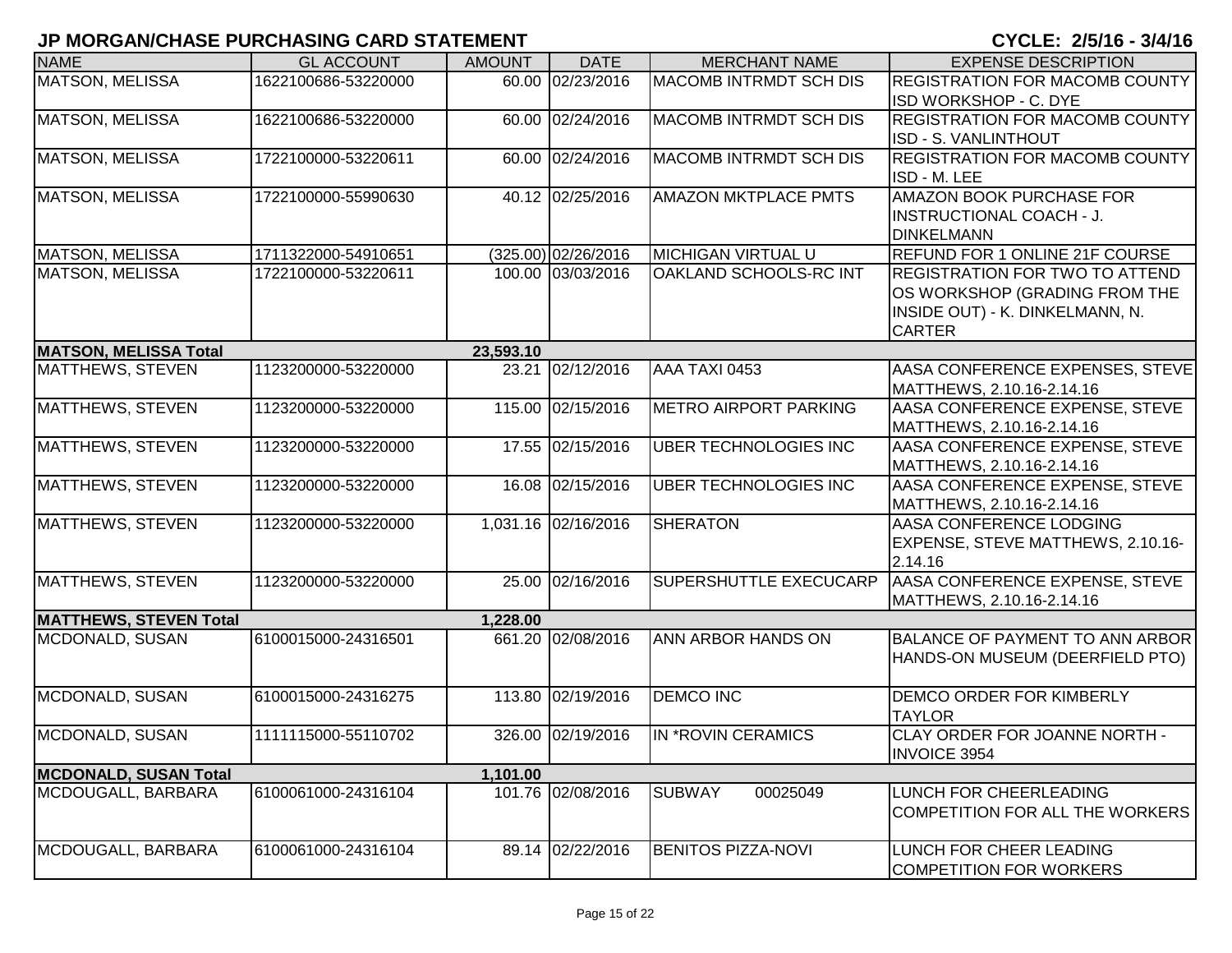| <b>NAME</b>                     | <b>GL ACCOUNT</b>   | <b>AMOUNT</b> | <b>DATE</b>         | <b>MERCHANT NAME</b>          | <b>EXPENSE DESCRIPTION</b>                 |
|---------------------------------|---------------------|---------------|---------------------|-------------------------------|--------------------------------------------|
| MCDOUGALL, BARBARA              | 6100061000-24316104 |               | 83.21 02/22/2016    | SAMS CLUB #6657               | <b>WATER &amp; SNACKS FOR OFFICE &amp;</b> |
|                                 |                     |               |                     |                               | CHEER LEADING COMPETITION                  |
| MCDOUGALL, BARBARA              | 6100061000-24316116 |               | 293.67 02/23/2016   | <b>BNOTICED</b>               | CHEER LEADING PURCHASE                     |
| MCDOUGALL, BARBARA              | 6100061000-24316177 |               | 500.00 03/03/2016   | <b>MID AMERICAN STUDIO</b>    | POM CHARGES                                |
| <b>MCDOUGALL, BARBARA Total</b> |                     | 1,067.78      |                     |                               |                                            |
| MCKAIG, HEATHER                 | 1111322000-55110709 |               | 6.80 02/05/2016     | USPS 25122001130400790        | MAILING DESIGN BOOK BACK TO                |
|                                 |                     |               |                     |                               | YPSILANTI LINCOLN                          |
| MCKAIG, HEATHER                 | 1111322000-55110709 |               | 7.84 02/09/2016     | 00115659<br><b>STAPLES</b>    | PROGRAM SUPPLIES - MIFA ONE ACT            |
|                                 |                     |               |                     |                               |                                            |
| MCKAIG, HEATHER                 | 1111322000-55110709 |               | 40.96 02/15/2016    | FEDEXOFFICE 00007575          | DESIGN BOOKLET - MIFA ONE ACT              |
| <b>MCKAIG, HEATHER</b>          | 6100022000-24316143 |               | 1,778.70 02/15/2016 | <b>HOLIDAY INNS</b>           | REGIONAL HOTEL - MIFA ONE ACT              |
| <b>MCKAIG, HEATHER</b>          | 1111322000-55110709 |               | 42.01 02/15/2016    | RAI PHILLIPS 66               | TRUCK GAS - MIFA ONE ACT                   |
| <b>MCKAIG, HEATHER</b>          | 1111322000-55110709 |               | 21.00 02/15/2016    | SUNOCO 0444934400 QPS         | REGIONAL GAS - MIFA ONE ACT                |
| <b>MCKAIG, HEATHER</b>          | 1111322000-55110709 |               | 62.76 02/15/2016    | THE HOME DEPOT 2737           | SET SUPPLIES - MIFA ONE ACT                |
| <b>MCKAIG, HEATHER</b>          | 1111322000-55110709 |               | 379.69 02/16/2016   | <b>NOVI FEED</b>              | REGIONAL TRUCK - MIFA ONE ACT              |
| <b>MCKAIG, HEATHER</b>          | 1111322000-55110741 |               | 99.00 02/19/2016    | <b>VIDEO BLOCKS</b>           | MEMBERSHIP TO VIDEOBLOCKS                  |
| <b>MCKAIG, HEATHER</b>          | 6100022000-24316194 |               | 62.00 02/22/2016    | PAYPAL *MIPA MSU              | MIPA CONTEST SUBMISSIONS                   |
| <b>MCKAIG, HEATHER</b>          | 6100022000-24316169 |               | 395.00 02/24/2016   | <b>PAYPAL *REALTIMEMUS</b>    | <b>KEYBOARD PATCHES - MUSICAL</b>          |
| <b>MCKAIG, HEATHER</b>          | 1111322000-55110741 |               | 59.95 02/25/2016    | <b>VIMEO PLUS</b>             | MEMBERSHIP TO VIMEO                        |
| <b>MCKAIG, HEATHER Total</b>    |                     | 2,955.71      |                     |                               |                                            |
| MILLER, HELEN                   | 6100001000-24316770 | 49.99         | 02/10/2016          | <b>TLF VANESSAS FLOWERS</b>   | FUNERAL FLOWERS FOR GARY KELLY             |
|                                 |                     |               |                     |                               | <b>FORMER HS TEACHER</b>                   |
| MILLER, HELEN                   | 1128300000-55610000 | 63.21         | 02/12/2016          | <b>MARIA'S DELI</b>           | <b>NEA NEGOTIATIONS WORKING LUNCH</b>      |
|                                 |                     |               |                     |                               |                                            |
| MILLER, HELEN                   | 1128300000-55910000 |               | 172.08 02/25/2016   | STAPLS7151629794000001        | <b>OFFICE SUPPLIES</b>                     |
| MILLER, HELEN                   | 6100001000-24316770 |               | 52.00 02/29/2016    | <b>TLF VANESSAS FLOWERS</b>   | <b>FUNERAL FLOWERS AHMED</b>               |
|                                 |                     |               |                     |                               | <b>BEASLEY'S FATHER</b>                    |
| MILLER, HELEN                   | 1128300000-55910000 |               | 25.22 03/02/2016    | STAPLS7151939443000001        | OFFICE SUPPLIES                            |
| MILLER, HELEN                   | 1128300000-55910000 |               | 39.99 03/03/2016    | STAPLS7151629794000002        | <b>OFFICE SUPPLIES</b>                     |
| <b>MILLER, HELEN Total</b>      |                     | 402.49        |                     |                               |                                            |
| <b>NESMITH, RUSSELL</b>         | 1126160000-55992000 |               | 747.80 02/05/2016   | <b>BEST PLUMBING SPECIALT</b> | HS DRINKING FOUNTAIN BY RM 234             |
| <b>NESMITH, RUSSELL</b>         | 1126160000-55992000 |               | 68.91 02/09/2016    | <b>BEST PLUMBING SPECIALT</b> | MTCE STOCK FOR ELKAY DRINKING              |
|                                 |                     |               |                     |                               | <b>FOUNTAIN</b>                            |
| <b>NESMITH, RUSSELL</b>         | 1126160000-55992000 |               | 527.23 02/15/2016   | <b>BEST PLUMBING SPECIALT</b> | HS DOWNSTAIRS VISITORS LOCKER              |
|                                 |                     |               |                     |                               | <b>ROOM BRADLY AUTO SINK</b>               |
| <b>NESMITH, RUSSELL</b>         | 1126160000-55992000 |               | 33.74 02/15/2016    | <b>DETROIT NIPPLE WORKS</b>   | HS DOWNSTAIRS VISITORS SHOWER              |
| <b>NESMITH, RUSSELL</b>         | 1126160000-55992000 |               | 156.28 02/16/2016   | <b>BEST PLUMBING SPECIALT</b> | PV KITCHEN SPRAYER                         |
| NESMITH, RUSSELL                | 1126100000-53220828 |               | 112.50 02/19/2016   | <b>MICHIGAN GREEN INDUSTR</b> | <b>MICHIGAN GREEN INDUSTRY</b>             |
|                                 |                     |               |                     |                               | <b>ASSOCIATION REGISTRATION</b>            |
| <b>NESMITH, RUSSELL</b>         | 2326160000-55992000 |               | 9.26 02/24/2016     | THE HOME DEPOT 2737           | HS DRINKING FOUNTAIN                       |
| <b>NESMITH, RUSSELL</b>         | 1126160000-55992000 |               | 604.20 02/25/2016   | <b>BEST PLUMBING SPECIALT</b> | MTCE STOCK FOR PLUMBING, SINKS             |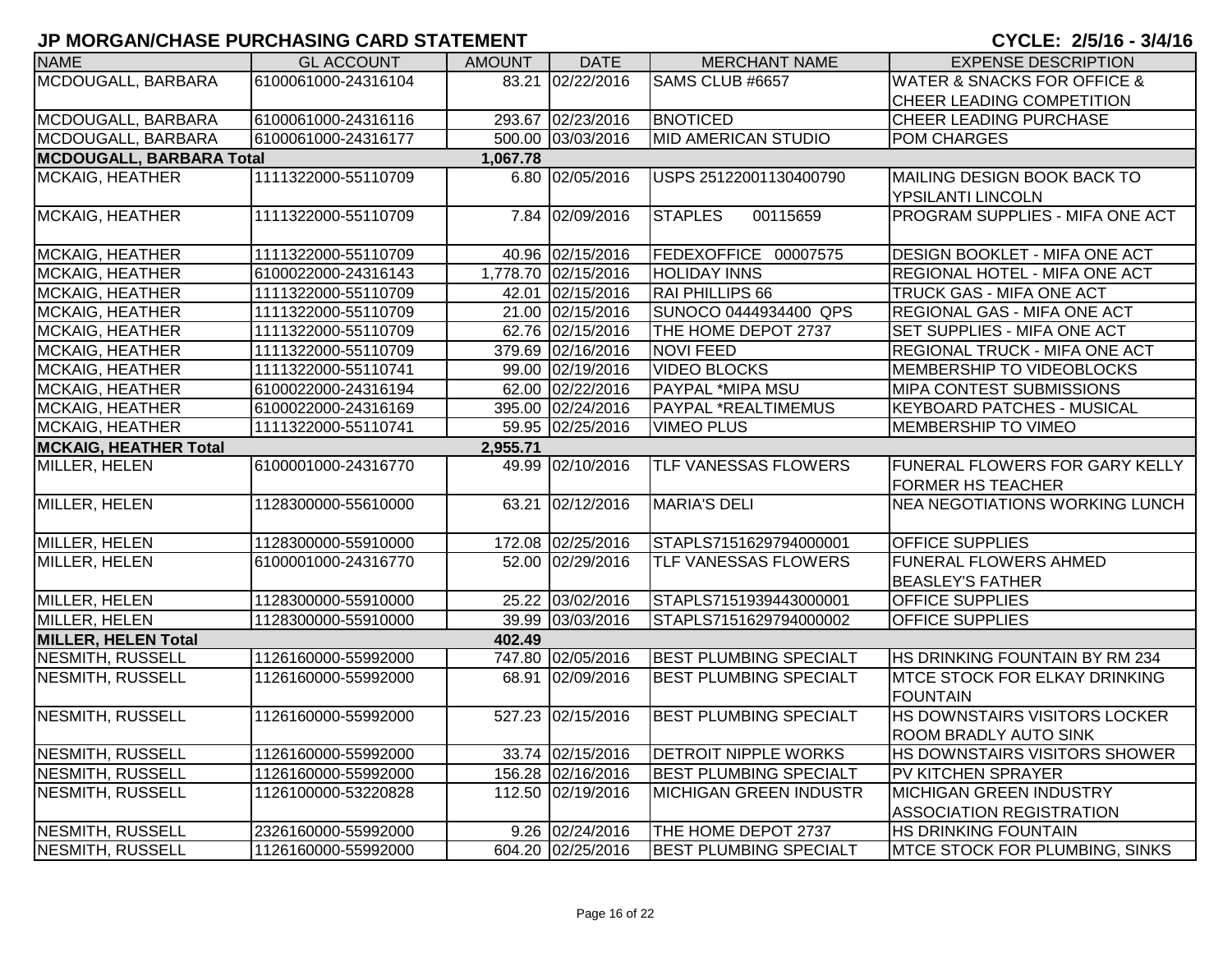| <b>NAME</b>                   | <b>GL ACCOUNT</b>   | <b>AMOUNT</b> | <b>DATE</b>         | <b>MERCHANT NAME</b>          | <b>EXPENSE DESCRIPTION</b>             |
|-------------------------------|---------------------|---------------|---------------------|-------------------------------|----------------------------------------|
| <b>NESMITH, RUSSELL</b>       | 1126160000-55992000 |               | 441.96 03/01/2016   | <b>BEST PLUMBING SPECIALT</b> | <b>MTCE STOCK FOR BRADLEY SINKS AT</b> |
|                               |                     |               |                     |                               | <b>IHS</b>                             |
| NESMITH, RUSSELL              | 1126160000-55990000 |               | 24.44 03/03/2016    | TIM HORTON'S #914221          | <b>MTCE SNOW REMOVAL BREAKFAST</b>     |
| <b>NESMITH, RUSSELL Total</b> |                     | 2,726.32      |                     |                               |                                        |
| NEWMAN, MARK                  | 1126122000-54910000 |               | 1,785.00 02/19/2016 | <b>VETARANS FENCE</b>         | <b>HS FENCE REPAIR</b>                 |
| NEWMAN, MARK                  | 1126160000-55992000 |               | 94.95 02/29/2016    | <b>OFFICE SIGN COMPANY</b>    | <b>VO RESTROOM SIGNS</b>               |
| NEWMAN, MARK                  | 1126160000-55992000 |               | 19.00 03/02/2016    | <b>REDFORD LOCK COMPANY I</b> | <b>HS LOCKS</b>                        |
| <b>NEWMAN, MARK Total</b>     |                     | 1,898.95      |                     |                               |                                        |
| <b>OCONNOR, GAIL</b>          | 6100041000-24316355 |               | 16.69 02/05/2016    | STAPLS7150281643000006        | <b>TEACHING SUPPLIES</b>               |
| <b>OCONNOR, GAIL</b>          | 6100041000-24316351 |               | 15.99 02/08/2016    | STAPLS7150281643000003        | <b>TEACHING SUPPLIES</b>               |
| OCONNOR, GAIL                 | 6100041000-24316355 |               | 12.19 02/08/2016    | STAPLS7150281643000004        | <b>TEACHING SUPPLIES</b>               |
| OCONNOR, GAIL                 | 1311800000-55110551 |               | 241.11 02/15/2016   | STAPLS7151037646000001        | <b>TEACHING SUPPLIES</b>               |
| OCONNOR, GAIL                 | 1611851343-55110000 |               | 83.46 02/19/2016    | STAPLS7151306975000001        | <b>TEACHING SUPPLIES</b>               |
| OCONNOR, GAIL                 | 1611851343-55110000 |               | 77.99 02/22/2016    | STAPLS7151467777000002        | <b>TEACHING SUPPLIES</b>               |
| OCONNOR, GAIL                 | 1611851343-55110000 |               | 338.58 02/24/2016   | STAPLS7151467777000001        | <b>TEACHING SUPPLIES</b>               |
| OCONNOR, GAIL                 | 1611851343-55110000 |               | 27.79 03/02/2016    | STAPLS7151958464000001        | <b>TEACHING SUPPLIES</b>               |
| <b>OCONNOR, GAIL Total</b>    |                     | 813.80        |                     |                               |                                        |
| RAIS, MICHELLE                | 1111220725-55110000 |               | 18.00 02/11/2016    | J W PEPPER AND SON INC        | <b>MUSIC FOR FESTIVAL</b>              |
| RAIS, MICHELLE                | 6100020000-24316238 |               | 400.00 02/23/2016   | <b>FESTIVALS OF MUSIC</b>     | <b>DEPOSIT FOR MUSIC IN THE PARKS</b>  |
|                               |                     |               |                     |                               | <b>TRIP</b>                            |
| <b>RAIS, MICHELLE Total</b>   |                     | 418.00        |                     |                               |                                        |
| REICHLEY, CARRIE              | 1111118000-55110799 |               | 15.00 02/10/2016    | <b>DUNCAN DISPOSAL SYSTEM</b> | PAYMENT FOR RECYCLING 3/1/2016-        |
|                               |                     |               |                     |                               | 5/31/2016                              |
| REICHLEY, CARRIE              | 1111118000-55110723 |               | 146.00 02/10/2016   | J W PEPPER AND SON INC        | <b>BAND SUPPLIES-K. HURD</b>           |
| REICHLEY, CARRIE              | 1111118000-55110799 |               | 130.72 02/12/2016   | SSI*SCHOOL SPECIALTY          | LABELS/MAGNETS/CLOROX WIPES            |
| REICHLEY, CARRIE              | 1111118000-55110799 |               | 187.00 02/15/2016   | HUNGRY HOWIES #544            | <b>GRADE 6 PIZZA PARTY</b>             |
| REICHLEY, CARRIE              | 1111118000-55110799 |               | 53.99 02/15/2016    | OFFICE DEPOT #330             | <b>COIN COUNTER</b>                    |
| <b>REICHLEY, CARRIE</b>       | 1111118000-55110799 |               | 25.76 02/26/2016    | SSI*SCHOOL SPECIALTY          | LISA ERICKSON-WALL FILE & NEON         |
|                               |                     |               |                     |                               | LETTERS FOR 6TH GRADE STAFF            |
|                               |                     |               |                     |                               | <b>LOUNGE</b>                          |
| <b>REICHLEY, CARRIE</b>       | 1111118000-55110799 |               | 1,448.08 02/26/2016 | SSI*SCHOOL SPECIALTY          | <b>CONFERENCE ROOM CHAIRS</b>          |
| <b>REICHLEY, CARRIE</b>       | 6100018000-24316275 |               | 74.00 02/29/2016    | HUNGRY HOWIES #544            | PIZZA PARTY-MALARKEY & DUTHIE          |
|                               |                     |               |                     |                               | <b>CLASSROOMS</b>                      |
| <b>REICHLEY, CARRIE</b>       | 6100018000-24316212 |               | 79.13 03/01/2016    | J W PEPPER AND SON INC        | CHOIR SUPPLIES-A. LENGERICH            |
| <b>REICHLEY, CARRIE</b>       | 6100018000-24316212 |               | 100.00 03/04/2016   | <b>FESTIVALS OF MUSIC</b>     | <b>DEPOSIT-MUSIC IN THE</b>            |
|                               |                     |               |                     |                               | <b>PARKSCEDAR POINT TRIP</b>           |
| <b>REICHLEY, CARRIE</b>       | 1111118000-55110799 |               | 132.05 03/04/2016   | <b>SSI*SCHOOL SPECIALTY</b>   | <b>PAPER TRIMMER FOR TEACHER WORK</b>  |
|                               |                     |               |                     |                               | <b>ROOM</b>                            |
| <b>REICHLEY, CARRIE Total</b> |                     | 2,391.73      |                     |                               |                                        |
| SALTZMAN, DANA                | 1311800000-55110551 |               | 22.82 02/22/2016    | WM SUPERCENTER #5893          | <b>TEACHING SUPPLIES</b>               |
| SALTZMAN, DANA                | 1311800000-55110551 |               | 18.00 03/04/2016    | DOLRTREE 2371 00023713        | <b>TEACHING SUPPLIES</b>               |
| <b>SALTZMAN, DANA Total</b>   |                     | 40.82         |                     |                               |                                        |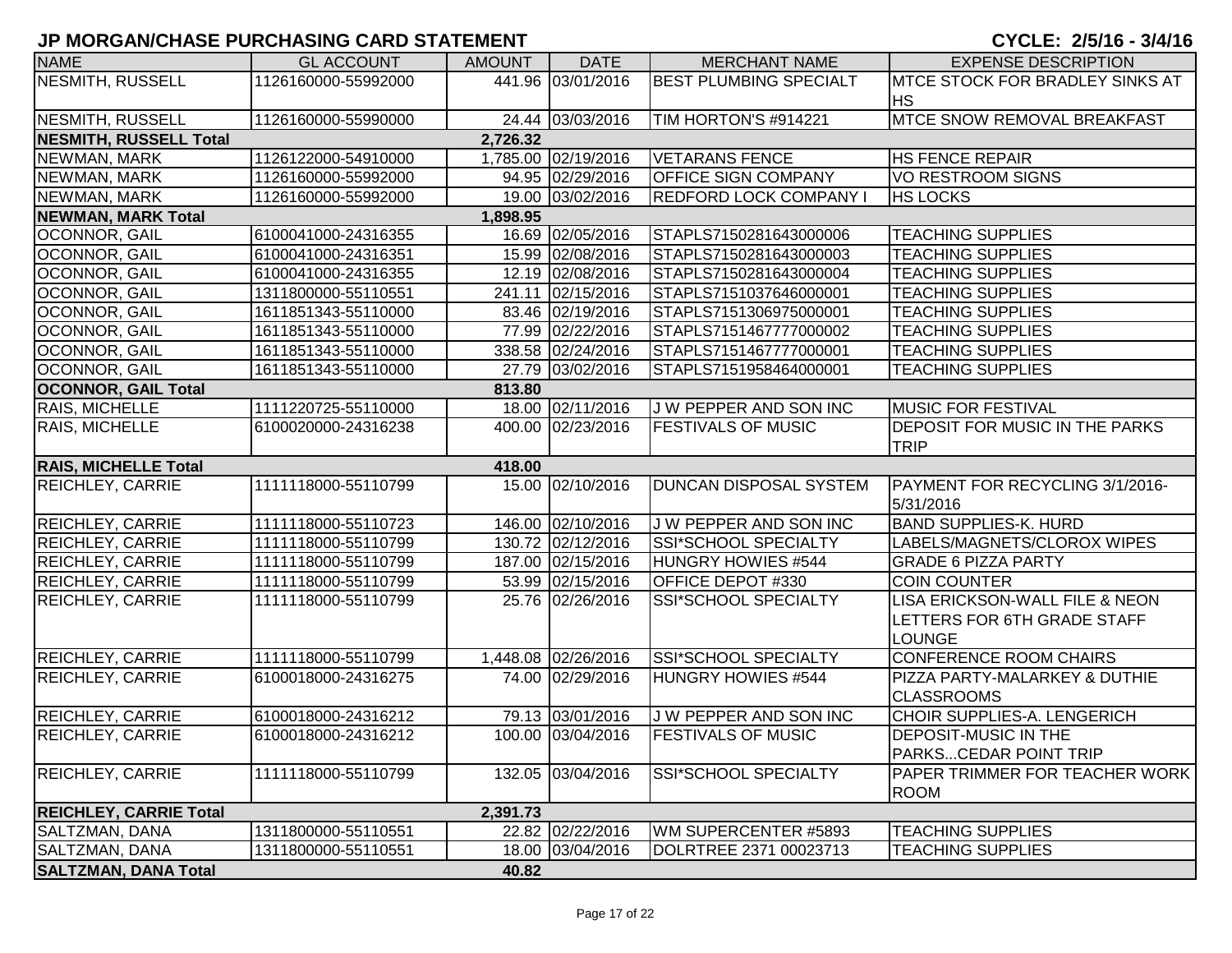| <b>NAME</b>                      | <b>GL ACCOUNT</b>   | <b>AMOUNT</b> | <b>DATE</b>          | <b>MERCHANT NAME</b>          | <b>EXPENSE DESCRIPTION</b>                  |
|----------------------------------|---------------------|---------------|----------------------|-------------------------------|---------------------------------------------|
| <b>SCHRINER, STEPHANIE</b>       | 1124120000-55990000 |               | 30.00 02/08/2016     | <b>MARZANO RESEARCH LAB</b>   | <b>EDUCATIONAL RESEARCH</b>                 |
| <b>SCHRINER, STEPHANIE</b>       | 1111220000-55110708 |               | 129.50 02/19/2016    | <b>GEOGRAPHICS</b>            | <b>REWARD CERTIFICATES FOR</b>              |
|                                  |                     |               |                      |                               | <b>ACADEMIC IMPROVEMENT</b>                 |
| <b>SCHRINER, STEPHANIE</b>       | 6100020000-24316770 |               | 284.40 02/22/2016    | TM *NETWORKS PRESENTS         | <b>TICKETS FOR GREEN GALA BASKET</b>        |
| <b>SCHRINER, STEPHANIE</b>       | 6100020000-24316770 |               | 10.78 02/24/2016     | TIM HORTON'S #5700            | <b>MEETING DONUTS</b>                       |
| <b>SCHRINER, STEPHANIE Total</b> |                     | 454.68        |                      |                               |                                             |
| <b>SHAFER, RACHELLE</b>          | 6100012000-24316275 |               | 44.00 02/08/2016     | JIMMY JOHNS - 396             | LUNCH FOR THE SCHOOL                        |
|                                  |                     |               |                      |                               | <b>IMPROVEMENT COMMITTEE</b>                |
| <b>SHAFER, RACHELLE</b>          | 1111112000-55110708 |               | $(38.75)$ 02/12/2016 | <b>VERITIV</b>                | <b>CREDIT FOR PAPER RETURNED,</b>           |
|                                  |                     |               |                      |                               | <b>WRONG COLOR SHIPPED</b>                  |
| <b>SHAFER, RACHELLE</b>          | 1111112000-55110708 |               | 58.08 02/22/2016     | STAPLS7151405179000001        | PENCILS, ENVELOPES AND OTHER                |
|                                  |                     |               |                      |                               | OFFIC SUPPLIES                              |
| SHAFER, RACHELLE                 | 6100012000-24316501 |               | 393.00 02/25/2016    | SCHOLASTIC INC. KEY 22        | <b>MARCH READING MONTH - PTO</b>            |
|                                  |                     |               |                      |                               | <b>EXPENSE. BOOKS FOR THE</b>               |
|                                  |                     |               |                      |                               | <b>STUDENTS</b>                             |
| <b>SHAFER, RACHELLE</b>          | 6100012000-24316275 |               | 259.89 02/29/2016    | IN *ROVIN CERAMICS            | EMILY SAMUELS/CLAY PURCHASE,                |
|                                  |                     |               |                      |                               | <b>FUNDS EARNED FROM SQUARE ART</b>         |
| <b>SHAFER, RACHELLE</b>          | 6100012000-24316275 |               | 274.46 03/01/2016    | <b>DBC*BLICK ART MATERIAL</b> | <b>EMILY SAMUELS/ART SUPPLIES,</b>          |
|                                  |                     |               |                      |                               | <b>FUNDS EARNED FROM SQUARE ART</b>         |
| <b>SHAFER, RACHELLE</b>          | 6100012000-24316501 |               | 100.00 03/01/2016    | TLF DONNA AND LARRYS F        | <b>PTO EXPENSE. FLOWERS FOR B.</b>          |
|                                  |                     |               |                      |                               | <b>ZIMMERMAN</b>                            |
| <b>SHAFER, RACHELLE Total</b>    |                     | 1,090.68      |                      |                               |                                             |
| SHOEMAKER, DEANNA                | 1125200000-53220000 |               | 440.00 02/05/2016    | <b>MSBO</b>                   | 4/16 ANNUAL CONFERENCE                      |
| <b>SHOEMAKER, DEANNA Total</b>   |                     | 440.00        |                      |                               |                                             |
| SHPAKOFF, KATHLEEN               | 1335100000-55110553 |               | 29.57 02/10/2016     | <b>TARGET</b><br>00014654     | <b>TEACHING MATERIALS</b>                   |
| <b>SHPAKOFF, KATHLEEN</b>        | 1335100000-55110553 |               | 43.47 03/03/2016     | <b>TARGET</b><br>00014654     | <b>TEACHING MATERIALS</b>                   |
| <b>SHPAKOFF, KATHLEEN Total</b>  |                     | 73.04         |                      |                               |                                             |
| SMITH, CHRISTIN                  | 1311800000-55110551 |               | 8.09 02/08/2016      | MICHAELS STORES 2071          | <b>VALENTINE'S PROJECT MATERIALS</b>        |
| SMITH, CHRISTIN                  | 1311800000-55110551 |               | 15.00 02/09/2016     | DOLRTREE 3586 00035865        | <b>VALENTINE'S DAY PROJECT</b>              |
|                                  |                     |               |                      |                               | <b>MATERIALS</b>                            |
| <b>SMITH, CHRISTIN Total</b>     |                     | 23.09         |                      |                               |                                             |
| SOVEL, SHEILA                    | 6100041000-24316355 |               | 16.48 02/08/2016     | <b>TARGET</b><br>00008961     | <b>CLASSROOM SUPPLIES</b>                   |
| SOVEL, SHEILA                    | 6100041000-24316355 |               | 15.27 02/12/2016     | MICHAELS STORES 2071          | <b>CLASSROOM SUPPLIES</b>                   |
| SOVEL, SHEILA                    | 6100041000-24316355 |               | 26.27 02/15/2016     | <b>OFFICE CENTRAL</b>         | <b>CLASSROOM SUPPLIES</b>                   |
| SOVEL, SHEILA                    | 6100041000-24316355 |               | 26.49 02/17/2016     | <b>TARGET</b><br>00008961     | <b>CLASSROOM SUPPLIES</b>                   |
| <b>SOVEL, SHEILA</b>             | 6100041000-24316355 |               | $(14.09)$ 03/02/2016 | MICHAELS STORES 3744          | <b>CLASSROOM SUPPLIES</b>                   |
| <b>SOVEL, SHEILA</b>             | 6100041000-24316355 |               | 14.04 03/02/2016     | MICHAELS STORES 3744          | <b>CLASSROOM SUPPLIES</b>                   |
| <b>SOVEL, SHEILA</b>             | 6100041000-24316355 |               | 13.29 03/02/2016     | MICHAELS STORES 3744          | <b>CLASSROOM SUPPLIES</b>                   |
| <b>SOVEL, SHEILA Total</b>       |                     | 97.75         |                      |                               |                                             |
| <b>STRICKER, CHRISTINE</b>       | 1335100000-55110553 |               | 29.73 02/22/2016     | MICHAELS STORES 5732          | <b>CRAFT SUPPLIES FOR PRESCHOOL</b><br>CARE |
| <b>STRICKER, CHRISTINE Total</b> |                     | 29.73         |                      |                               |                                             |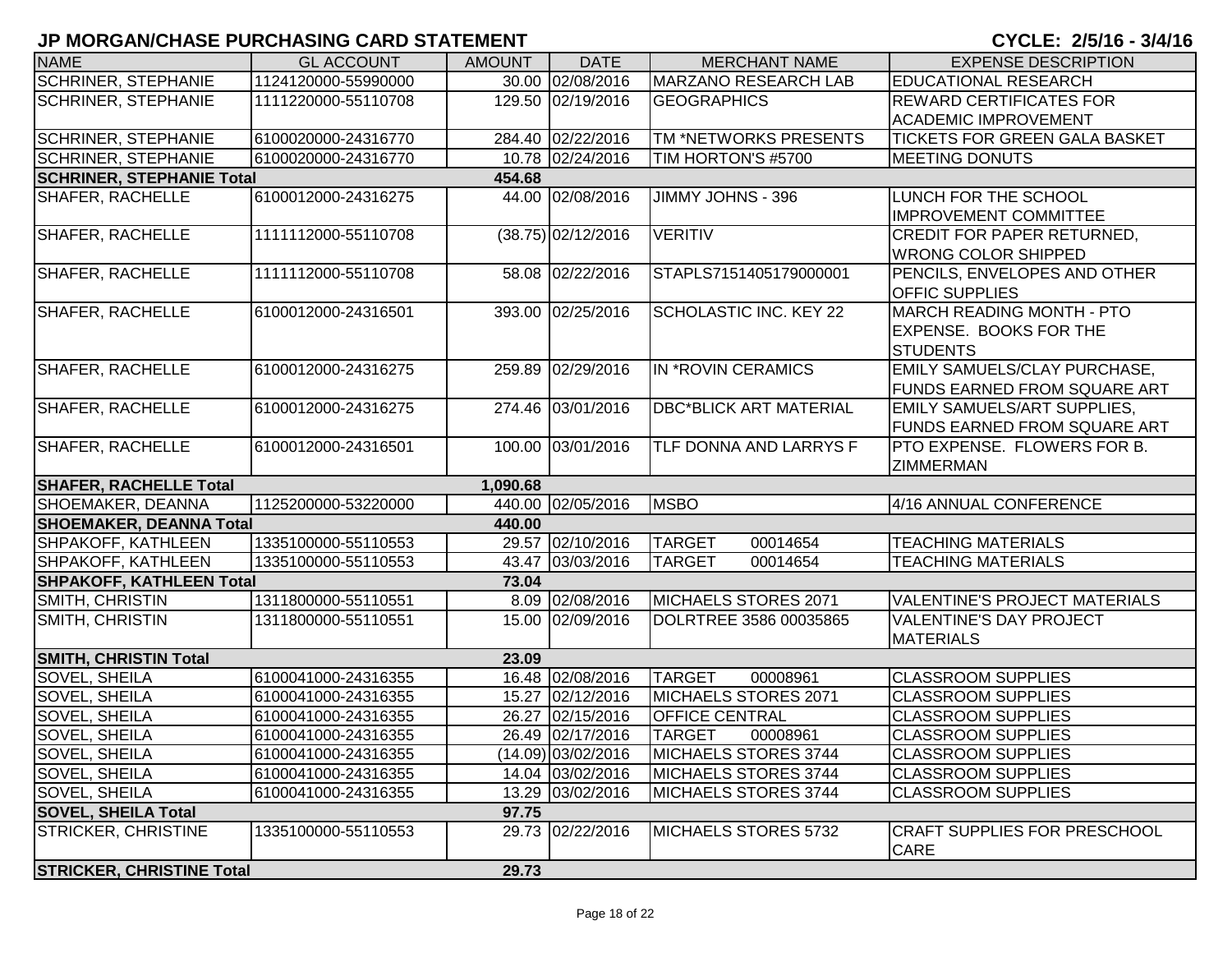| <b>NAME</b>                     | <b>GL ACCOUNT</b>   | <b>AMOUNT</b> | <b>DATE</b>              | <b>MERCHANT NAME</b>         | <b>EXPENSE DESCRIPTION</b>                          |
|---------------------------------|---------------------|---------------|--------------------------|------------------------------|-----------------------------------------------------|
| <b>TURNER, NANCY</b>            | 1212215194-55110000 |               | 1,305.08 02/08/2016      | <b>DIFFERENT ROADS</b>       | ASD CLASSROOM SUPPLIES -                            |
|                                 |                     |               |                          |                              | DEERFIELD                                           |
| <b>TURNER, NANCY</b>            | 1212215193-55110000 |               | 2,336.00 02/08/2016      | SOUTHPAW ENTERPRISES I       | ASD CLASSROOM SUPPLIES FOR                          |
|                                 |                     |               |                          |                              | DEERFIELD                                           |
| <b>TURNER, NANCY</b>            | 1222600000-53220000 |               | $(100.00)$ 02/09/2016    | PAYPAL *MAASE                | <b>CANCELLATION MAASE FEB 16TH</b>                  |
|                                 |                     |               |                          |                              | <b>WORKSHOP FOR DIRECTOR</b>                        |
| <b>TURNER, NANCY</b>            | 1212218191-55110000 |               | 261.80 02/09/2016        | <b>PRO ED INC</b>            | DAYC ADAP BEHAV DOMAIN AND                          |
|                                 |                     |               |                          |                              | SOCIAL EMOT DOMAIN PROTOCOLS                        |
| <b>TURNER, NANCY</b>            | 1212215193-55110000 |               | $(1, 110.36)$ 02/09/2016 | SOUTHPAW ENTERPRISES I       | ASD CLASSROOM SUPPLY CREDIT FOR                     |
|                                 |                     |               |                          |                              | <b>MATS - DEERFIELD</b>                             |
| <b>TURNER, NANCY</b>            | 1222600000-53220000 |               | 115.00 02/15/2016        | OAKLAND SCHOOLS-RC INT       | SPRING RETREAT - SEAOC                              |
| <b>TURNER, NANCY</b>            | 1212218000-53220000 |               | 25.50 02/19/2016         | <b>GVSU AFFILLIATES</b>      | SELF MGT WRKSHOP FOR SOC                            |
|                                 |                     |               |                          |                              | <b>WRKERS AT GVSU</b>                               |
| <b>TURNER, NANCY</b>            | 1222600000-53220000 |               | $(15.00)$ 02/24/2016     | OAKLAND SCHOOLS-RC INT       | CANCELLATION A DAY WITH ANITA                       |
|                                 |                     |               |                          |                              | <b>ARCHER WRKSHOP FOR DIRECTOR</b>                  |
| <b>TURNER, NANCY</b>            | 1222600000-53220000 |               | 190.00 03/02/2016        | <b>GVSU AFFILLIATES</b>      | START CONF MAY 2, 2016 FOR                          |
|                                 |                     |               |                          |                              | <b>DIRECTOR AND COMPLIANCE CNSLT</b>                |
| <b>TURNER, NANCY</b>            | 1212214194-55110000 |               | 719.05 03/04/2016        | <b>ESPECIALNEEDS</b>         | <b>PARKVIEW SXI</b>                                 |
| <b>TURNER, NANCY</b>            | 1212214194-55110000 |               | 1,586.25 03/04/2016      | <b>RIFTON EQUIPMENT</b>      | SXI PV MEDIUM TRICYCLE                              |
| <b>TURNER, NANCY</b>            | 1212214194-55110000 |               | 2,297.25 03/04/2016      | <b>RIFTON EQUIPMENT</b>      | SXI-PV SMALL SUPINE STANDER                         |
| <b>TURNER, NANCY Total</b>      |                     | 7,610.57      |                          |                              |                                                     |
| <b>VALENTINE, CYNTHIA</b>       | 1127100000-53310000 |               | 380.00 02/08/2016        | METRO MOTOR COACH LLC        | <b>MS SPORTS</b>                                    |
| <b>VALENTINE, CYNTHIA</b>       | 1127100000-53310000 |               | 350.00 02/09/2016        | <b>METRO MOTOR COACH LLC</b> | <b>MS SPORTS</b>                                    |
| <b>VALENTINE, CYNTHIA</b>       | 1127170000-53220000 |               | 440.00 02/09/2016        | <b>MSBO</b>                  | <b>ANNUAL CONFERENCE</b>                            |
| <b>VALENTINE, CYNTHIA</b>       | 1127100000-53310000 |               | 350.00 02/10/2016        | METRO MOTOR COACH LLC        | <b>HS SPORTS</b>                                    |
| <b>VALENTINE, CYNTHIA</b>       | 1127170000-57910000 |               | 20.08 02/10/2016         | SAMSCLUB #6657               | <b>BLEACH</b>                                       |
| <b>VALENTINE, CYNTHIA</b>       | 1127100000-53310000 |               | 403.75 02/11/2016        | <b>METRO MOTOR COACH LLC</b> | <b>MS SPORTS</b>                                    |
| <b>VALENTINE, CYNTHIA</b>       | 1127100000-53310000 |               | 350.00 02/15/2016        | METRO MOTOR COACH LLC        | <b>HS SPORTS</b>                                    |
| <b>VALENTINE, CYNTHIA</b>       | 1127100000-53310000 |               | 350.00 02/18/2016        | METRO MOTOR COACH LLC        | <b>MS SPORTS</b>                                    |
| <b>VALENTINE, CYNTHIA</b>       | 1127170000-53220000 |               | 60.00 02/18/2016         | <b>MSBO</b>                  | <b>CERTIFICATION</b>                                |
| <b>VALENTINE, CYNTHIA</b>       | 1127170000-53220000 |               | 90.00 02/18/2016         | OAKLAND SCHOOLS-RC INT       | JAGOTKA-BEGIN. BUS DRIVER CLASS                     |
| <b>VALENTINE, CYNTHIA</b>       | 1127170000-55910000 |               | 89.27 02/22/2016         | GFS STORE #1985              | <b>TISSUE/PAPER TOWEL</b>                           |
| <b>VALENTINE, CYNTHIA</b>       | 1127100000-53310000 |               | 350.00 02/22/2016        | METRO MOTOR COACH LLC        | <b>HS SPORTS</b>                                    |
| VALENTINE, CYNTHIA              | 1127100000-53310000 |               | 350.00 02/23/2016        | METRO MOTOR COACH LLC        | <b>MS SPORTS</b>                                    |
| <b>VALENTINE, CYNTHIA</b>       | 1127100000-53310000 |               | 356.25 02/24/2016        | METRO MOTOR COACH LLC        | <b>MS SPORTS</b>                                    |
| <b>VALENTINE, CYNTHIA</b>       | 1127100000-53310000 |               | 350.00 02/24/2016        | METRO MOTOR COACH LLC        | <b>HS SPORTS</b>                                    |
| <b>VALENTINE, CYNTHIA Total</b> |                     | 4,289.35      |                          |                              |                                                     |
| VANEIZENGA, JAMES               | 6100022000-24316211 |               | 342.28 02/11/2016        | <b>STEVE WEISS MUSIC INC</b> | <b>DRUM HEADS FOR INSTRUMENTALS</b><br><b>CLASS</b> |
| <b>VANEIZENGA, JAMES</b>        | 1111322725-55110000 |               | 211.50 02/24/2016        | LUCKS MUSIC LIBRARY IN       | MUSIC - FLUTE CONCERTO/SCORE<br><b>AND PARTS</b>    |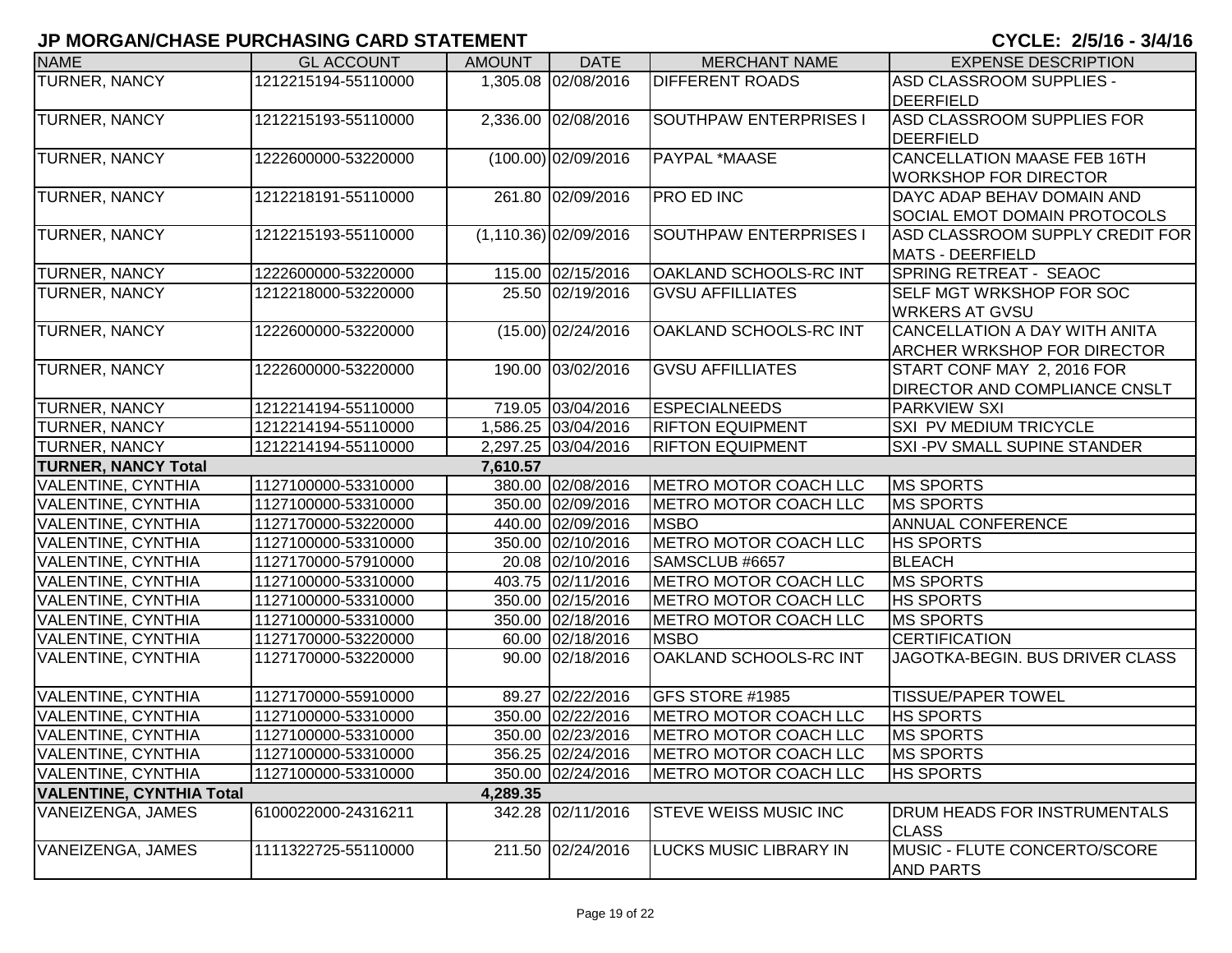| <b>NAME</b>                    | <b>GL ACCOUNT</b>   | <b>AMOUNT</b> | <b>DATE</b>         | <b>MERCHANT NAME</b>              | <b>EXPENSE DESCRIPTION</b>             |
|--------------------------------|---------------------|---------------|---------------------|-----------------------------------|----------------------------------------|
| <b>VANEIZENGA, JAMES Total</b> |                     | 553.78        |                     |                                   |                                        |
| <b>VUICHARD, TATIANA</b>       | 1331100000-53220000 |               | 5.00 02/15/2016     | OAKLAND SCHOOLS-RC INT            | <b>REGISTRATION FOR MISTAR</b>         |
|                                |                     |               |                     |                                   | CONFERENCE LUNCH VOUCHER               |
| <b>VUICHARD, TATIANA</b>       | 1331100000-55990000 |               | 40.00 02/15/2016    | <b>SAFEWAY SHREDDING</b>          | <b>SHREDDING SERVICE FOR</b>           |
|                                |                     |               |                     |                                   | COMMUNITY EDUCATION OFFICE             |
| <b>VUICHARD, TATIANA</b>       | 6100025000-24316301 |               | 167.53 02/18/2016   | <b>LEONS OF WIXOM</b>             | <b>SCHOOL/BUSINESS COMMUNITY</b>       |
|                                |                     |               |                     |                                   | <b>COUNCIL LUNCHEON</b>                |
| <b>VUICHARD, TATIANA</b>       | 1331100000-57910000 |               | 29.00 02/22/2016    | MARIA'S DELI                      | <b>LUNCHEON FOR PRESCHOOL</b>          |
|                                |                     |               |                     |                                   | <b>FURNITURE MEETING</b>               |
| <b>VUICHARD, TATIANA Total</b> |                     | 241.53        |                     |                                   |                                        |
| <b>WALKER, KATIE</b>           | 1311800000-55110551 |               | 4.99 02/10/2016     | <b>AMAZON MKTPLACE PMTS</b>       | <b>MORE VALENTINE TATTOOS</b>          |
| <b>WALKER, KATIE</b>           | 1311800000-55110551 |               | 9.98 02/10/2016     | <b>AMAZON MKTPLACE PMTS</b>       | VALENTINE TATTOOS FOR VALENTINE        |
|                                |                     |               |                     |                                   | <b>PARTY</b>                           |
| <b>WALKER, KATIE</b>           | 1311800000-55110551 |               | 7.50 02/10/2016     | <b>TARGET</b><br>00014654         | CANDY HEARTS FOR VALENTINE'S           |
|                                |                     |               |                     |                                   | <b>PARTY SORTING</b>                   |
| <b>WALKER, KATIE</b>           | 1311800000-55110551 |               | 8.40 02/11/2016     | MICHAELS STORES 3744              | <b>VALENTINE RIBBONS</b>               |
| <b>WALKER, KATIE</b>           | 1311800000-55110551 |               | 9.95 02/19/2016     | <b>AMAZON MKTPLACE PMTS</b>       | <b>VEHICLE STICKERS</b>                |
| <b>WALKER, KATIE</b>           | 1311800000-55110551 |               | 6.34 02/22/2016     | KROGER #632                       | <b>SUPPLIES</b>                        |
| <b>WALKER, KATIE</b>           | 1311800000-55110551 |               | 7.58 02/24/2016     | AMAZON.COM                        | <b>JUMBO POPSICLE STICKS-DR. SEUSS</b> |
|                                |                     |               |                     |                                   | <b>WEEK</b>                            |
| <b>WALKER, KATIE</b>           | 1311800000-55110551 | 7.00          | 02/25/2016          | <b>AMAZON MKTPLACE PMTS</b>       | <b>BLUE FEATHERS-DR. SEUSS WEEK</b>    |
| <b>WALKER, KATIE Total</b>     |                     | 61.74         |                     |                                   |                                        |
| <b>WARECK, MICHELE</b>         | 6100022000-24316174 |               | 40.98 02/08/2016    | AMAZON.COM                        | <b>PLAN/PSAT TESTING SUPPLIES</b>      |
| <b>WARECK, MICHELE</b>         | 6100022000-24316125 |               | 3,759.50 02/08/2016 | <b>EMU CAREER &amp; TECH STUD</b> | <b>DECA STATE CONFERENCE PAYMENT</b>   |
|                                |                     |               |                     |                                   |                                        |
| <b>WARECK, MICHELE</b>         | 6100022000-24316125 |               | 3,759.50 02/08/2016 | <b>EMU CAREER &amp; TECH STUD</b> | <b>DECA STATE CONFERENCE FEES</b>      |
| <b>WARECK, MICHELE</b>         | 1111322000-55210799 |               | 227.19 02/08/2016   | <b>LEARNING SCIENCES</b>          | <b>TEACHING BOOKS</b>                  |
| <b>WARECK, MICHELE</b>         | 6100022000-24316173 |               | 325.00 02/08/2016   | <b>NASSP MOTO</b>                 | NATIONAL HONOR SOCIETY AWARDS          |
|                                |                     |               |                     |                                   | <b>AND PINS</b>                        |
| <b>WARECK, MICHELE</b>         | 6100022000-24316186 |               | 447.07 02/08/2016   | STAPLS7150595576000001            | CONSTRUCTION KRAFT PAPER ROLLS         |
|                                |                     |               |                     |                                   |                                        |
| <b>WARECK, MICHELE</b>         | 6100022000-24316174 |               | 27.97 02/08/2016    | WAL-MART #2700                    | <b>PLAN/PSAT TESTING SUPPLIES</b>      |
| <b>WARECK, MICHELE</b>         | 6100022000-24316154 |               | 732.97 02/08/2016   | WAYFAIR*WAYFAIR                   | <b>FURNITURE FOR COUNSELING OFFICE</b> |
|                                |                     |               |                     |                                   |                                        |
| <b>WARECK, MICHELE</b>         | 1711300000-55110614 |               | 451.29 02/09/2016   | SSI*SCHOOL SPECIALTY              | <b>IB ART SUPPLIES</b>                 |
| <b>WARECK, MICHELE</b>         | 6100022000-24316176 |               | 5.89 02/10/2016     | STAPLS7150257128000002            | <b>SECURITY OFFICE SUPPLIES</b>        |
| <b>WARECK, MICHELE</b>         | 6100022000-24316200 |               | 1,524.14 02/10/2016 | <b>TCT*ANDERSON'S</b>             | <b>SENIOR PROM FAVORS</b>              |
| <b>WARECK, MICHELE</b>         | 6100022000-24316197 |               | 65.97 02/10/2016    | USPS 25948603834307421            | YEARBOOK MAILING EXPENSES              |
| <b>WARECK, MICHELE</b>         | 6100022000-24316176 |               | 279.99 02/18/2016   | SCHOOLLABELS.COM                  | <b>SECURITY OFFICE SUPPLIES</b>        |
| <b>WARECK, MICHELE</b>         | 6100022000-24316176 |               | 49.99 02/19/2016    | OFFICEMAX/OFFICEDEPOT6            | <b>SECURITY OFFICE SUPPLIES</b>        |
| <b>WARECK, MICHELE</b>         | 1111322000-55110708 |               | 32.50 02/19/2016    | <b>PP*WINNING IMPRINTS</b>        | NAME PLATE SIGN HOLDERS FOR            |
|                                |                     |               |                     |                                   | COUNSELING OFFICE                      |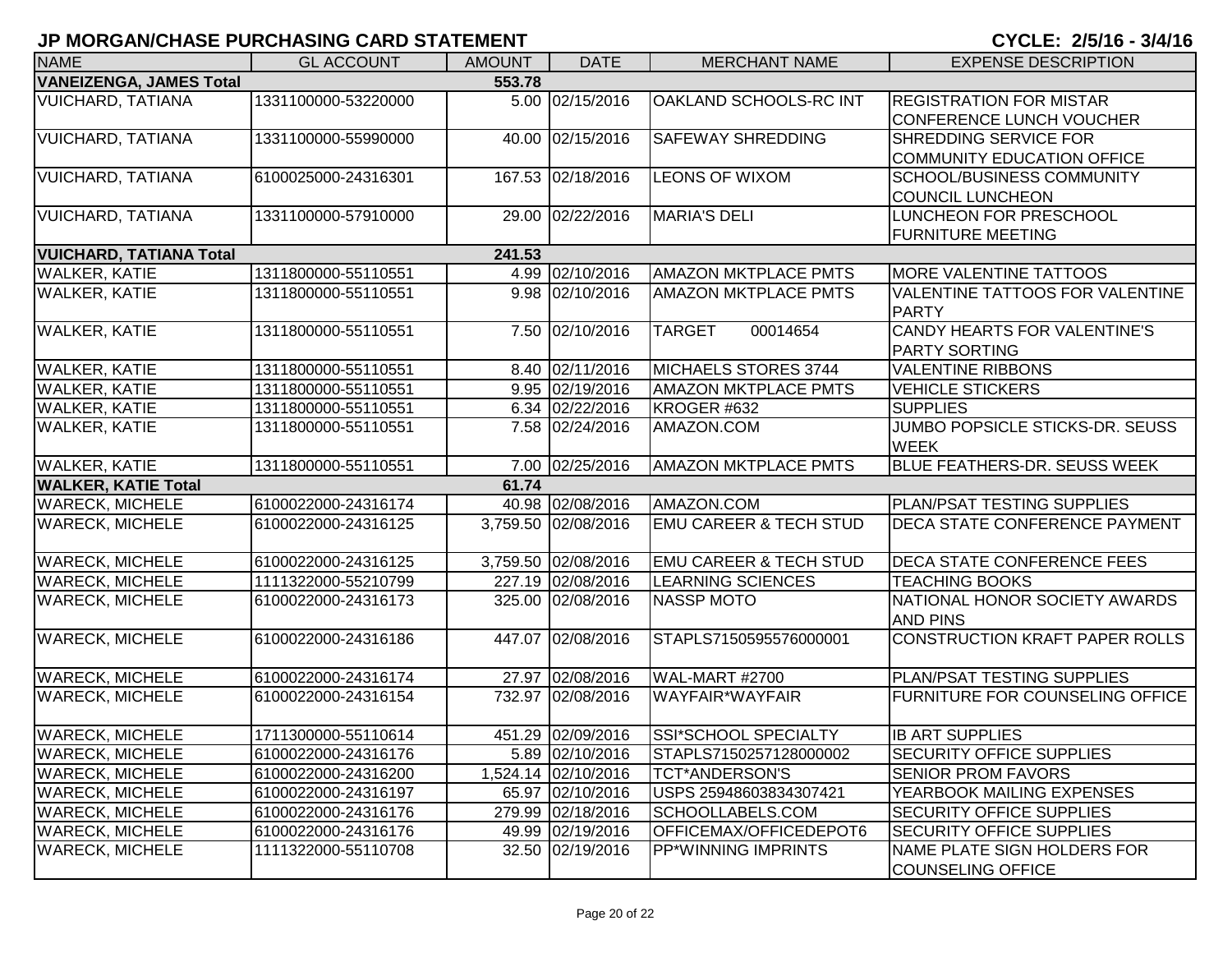| <b>NAME</b>                  | <b>GL ACCOUNT</b>   | <b>AMOUNT</b> | <b>DATE</b>           | <b>MERCHANT NAME</b>          | <b>EXPENSE DESCRIPTION</b>                                                                                   |
|------------------------------|---------------------|---------------|-----------------------|-------------------------------|--------------------------------------------------------------------------------------------------------------|
| <b>WARECK, MICHELE</b>       | 1111322822-57904000 |               | 6.74 02/19/2016       | USPS 25692003734302968        | <b>CERTIFIED MAILING EXPENSE</b>                                                                             |
| <b>WARECK, MICHELE</b>       | 6100022000-24316176 |               | 28.64 02/19/2016      | <b>WAL-MART #2700</b>         | <b>SECURITY OFFICE SUPPLIES</b>                                                                              |
| <b>WARECK, MICHELE</b>       | 6100022000-24316186 |               | 15.40 02/22/2016      | LOWES #01823*                 | <b>WOOD DOWELS FOR CONSTRUCTION</b><br><b>PAPER RACK</b>                                                     |
| <b>WARECK, MICHELE</b>       | 1111322000-55110726 |               | 2,092.00 02/24/2016   | <b>VERITIV</b>                | <b>BUILDING COPY MACHINE PAPER</b>                                                                           |
| <b>WARECK, MICHELE</b>       | 6100022000-24316770 |               | 37.72 02/25/2016      | WAL-MART #5893                | <b>STAFF KITCHEN SUPPLIES</b>                                                                                |
| <b>WARECK, MICHELE</b>       | 6100022000-24316770 |               | 11.20 02/29/2016      | 00012518<br><b>TARGET</b>     | <b>STAFF MEETING PAY IT FORWARD</b><br><b>SUPPLIES</b>                                                       |
| <b>WARECK, MICHELE</b>       | 6100022000-24316197 |               | 9.44 02/29/2016       | USPS 25948603834307421        | YEARBOOK MAILING EXPENSES                                                                                    |
| <b>WARECK, MICHELE</b>       | 6100022000-24316275 |               | 6.07 03/01/2016       | MICHAELS STORES 2071          | STAFF MEETING - PAY IT FORWARD<br><b>SUPPLIES</b>                                                            |
| <b>WARECK, MICHELE</b>       | 1111322704-55110000 |               | 125.79 03/01/2016     | OFFICEMAX/OFFICEDEPOT6        | <b>PRINTER TONER FOR BUSINESS</b><br><b>DEPARTMENT</b>                                                       |
| <b>WARECK, MICHELE</b>       | 1111322000-55110702 |               | 634.52 03/03/2016     | <b>DBC*BLICK ART MATERIAL</b> | <b>ART CLASSROOM EXPENSES</b>                                                                                |
| <b>WARECK, MICHELE</b>       | 6100022000-24316125 |               | 4,076.60 03/03/2016   | <b>MARRIOTT</b>               | <b>DECA STATE COMPETITION HOTEL</b><br><b>EXPENSE</b>                                                        |
| <b>WARECK, MICHELE</b>       | 6100022000-24316125 |               | 4,076.60 03/03/2016   | <b>MARRIOTT</b>               | <b>DECA STATE COMPETITION HOTEL</b><br><b>EXPENSES</b>                                                       |
| <b>WARECK, MICHELE</b>       | 6100022000-24316176 |               | 10.14 03/03/2016      | WM SUPERCENTER #2700          | <b>SECURITY OFFICE SUPPLIES</b>                                                                              |
| <b>WARECK, MICHELE</b>       | 6100022000-24316158 |               | 160.00 03/04/2016     | US FUND FOR UNICEF            | <b>INTERACT COLLECTION FOR UNICEF</b>                                                                        |
| <b>WARECK, MICHELE Total</b> |                     | 23,020.81     |                       |                               |                                                                                                              |
| <b>WEBBER, RONALD</b>        | 1722100000-57910611 |               | 32.97 02/10/2016      | <b>MONROE BAKERY</b>          | DONUTS FOR 2/9/16 SIP/SBL MEETING                                                                            |
| <b>WEBBER, RONALD</b>        | 1622100323-53220000 |               | $(239.00)$ 02/17/2016 | <b>INSTITUTE FOR EDUCATIO</b> | <b>REIMBURSEMENT FOR CANCELLATION</b><br>OF INSTITUTE FOR EDUCATIONAL<br>DEVELOPMENT WORKSHOP (M.<br>STUART) |
| <b>WEBBER, RONALD</b>        | 1722100000-57910611 |               | 15.18 02/22/2016      | <b>MONROE BAKERY</b>          | DONUTS FOR 2/18/16 SCIENCE CAD<br><b>WORKSHOP</b>                                                            |
| <b>WEBBER, RONALD</b>        | 1722100000-57910611 |               | 15.18 02/22/2016      | <b>MONROE BAKERY</b>          | DONUTS FOR 2/19/16 CONNIE<br><b>HAMILTON WORKSHOP</b>                                                        |
| <b>WEBBER, RONALD Total</b>  |                     | (175.67)      |                       |                               |                                                                                                              |
| <b>WESNER, KIMBERLY</b>      | 6100020000-24316262 |               | 635.50 02/05/2016     | FOLLETT SCHOOL SOLUTIO        | MEMOIR BOOKS FOR 7TH GRADE                                                                                   |
| <b>WESNER, KIMBERLY</b>      | 6100020000-24316262 |               | 32.51 02/08/2016      | AMAZON.COM                    | <b>BOOKS FOR THE MEDIA CENTER</b>                                                                            |
| <b>WESNER, KIMBERLY</b>      | 6100020000-24316262 |               | 126.81 02/08/2016     | AMAZON.COM                    | <b>BOOKS FOR THE MEDIA CENTER</b>                                                                            |
| <b>WESNER, KIMBERLY</b>      | 1122220000-55310000 |               | 27.91 02/08/2016      | AMAZON.COM                    | <b>BOOKS FOR THE MEDIA CENTER</b>                                                                            |
| <b>WESNER, KIMBERLY</b>      | 1122220000-55310000 |               | 240.78 02/10/2016     | <b>CARTRIDGE WORLD - OHM</b>  | <b>CARTRIDGE INK FOR PRINTERS</b>                                                                            |
| <b>WESNER, KIMBERLY</b>      | 1122220000-55310000 |               | 21.99 02/15/2016      | <b>AMAZON MKTPLACE PMTS</b>   | <b>VIDEO FOR US HISTORY DEPARTMENT</b>                                                                       |
| <b>WESNER, KIMBERLY</b>      | 1122220000-55310000 |               | 59.95 02/17/2016      | BARNES & NOBLE #2251          | <b>BOOKS FOR MEDIA CENTER</b>                                                                                |